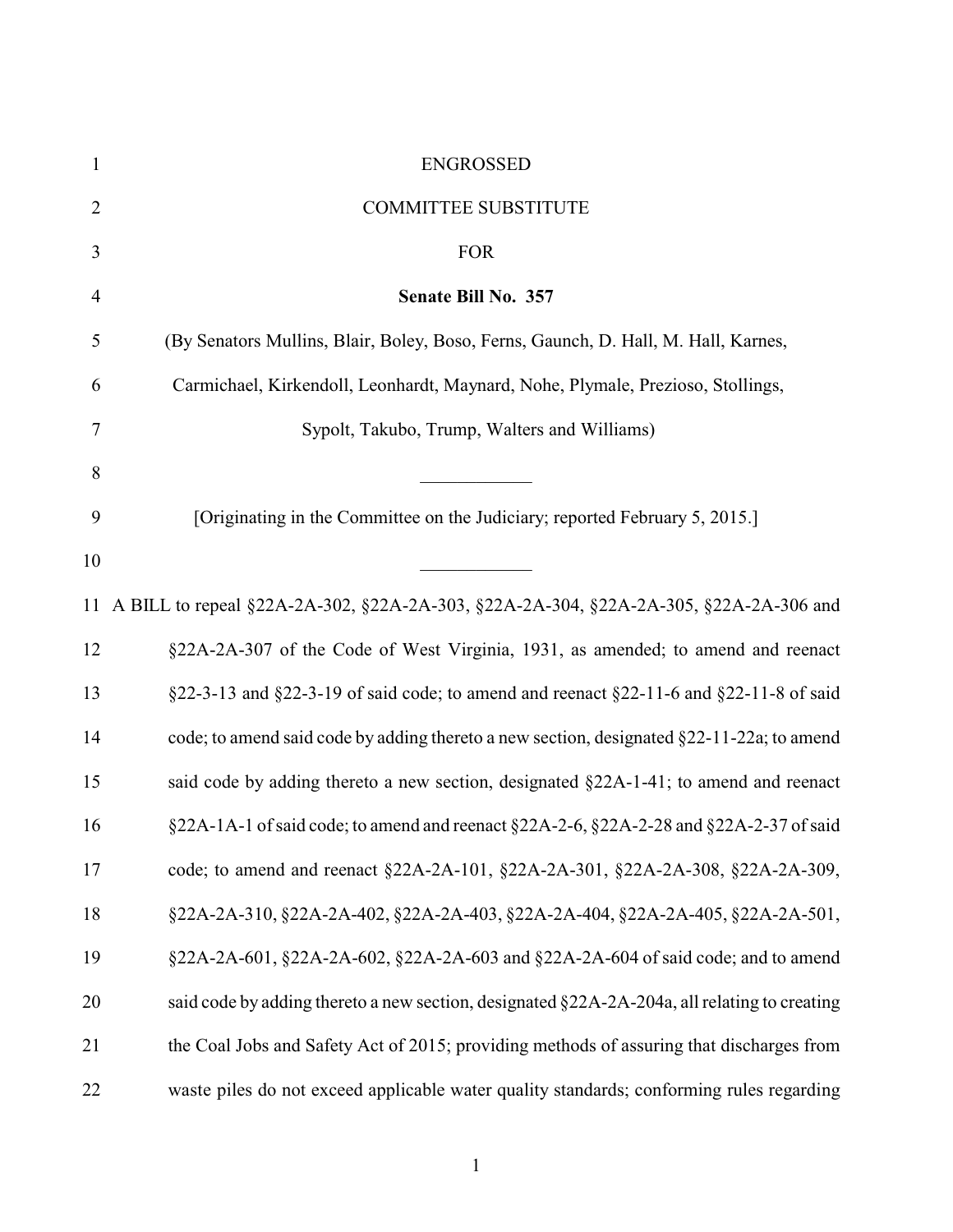procedures for requesting and obtaining inactive status and rules relating to requirements for contemporaneous reclamation under West Virginia Surface Coal Mining and Reclamation Act to corresponding federal requirements; abolishing West Virginia Diesel Equipment Commission; transferring duties and responsibilities of West Virginia Diesel Equipment Commission to Director of the Office of Miners' Health, Safetyand Training; defining terms; providing rule-making authority; providing that rules previously approved by commission continue in full force and effect; developing emergency rules for statewide hardness-based aluminum water quality criteria for protection of aquatic life; prohibiting wholesale incorporation of water quality standards into permits rather than specifically developing terms and conditions on a permit-by-permit basis that are designed to protect water quality standards; modifying the scope of the permit shield as it relates to compliance with water quality standards; establishing an administrative and civil enforcement process for coal mining-related permits that conforms with corresponding federal requirements; making legislative findings; permitting immediate temporary suspension, suspension or revocation of a certificate held by a certified person who has tested positive for certain drugs or alcohol, refused to submit a sample for screening, possessed or submitted a substituted sample or possessed or submitted an adulterated sample for testing; providing that if a drug test is positive, a certified employee may not rely on the fact that the drug was prescribed if the prescription is more than one year old; setting forth requirements for movement of off-track mining equipment in areas of active workings where energized trolleywires or trolley feeder wires are present; establishing premovement requirements; increasing distance from five hundred feet to one thousand five hundred feet of the nearest working face where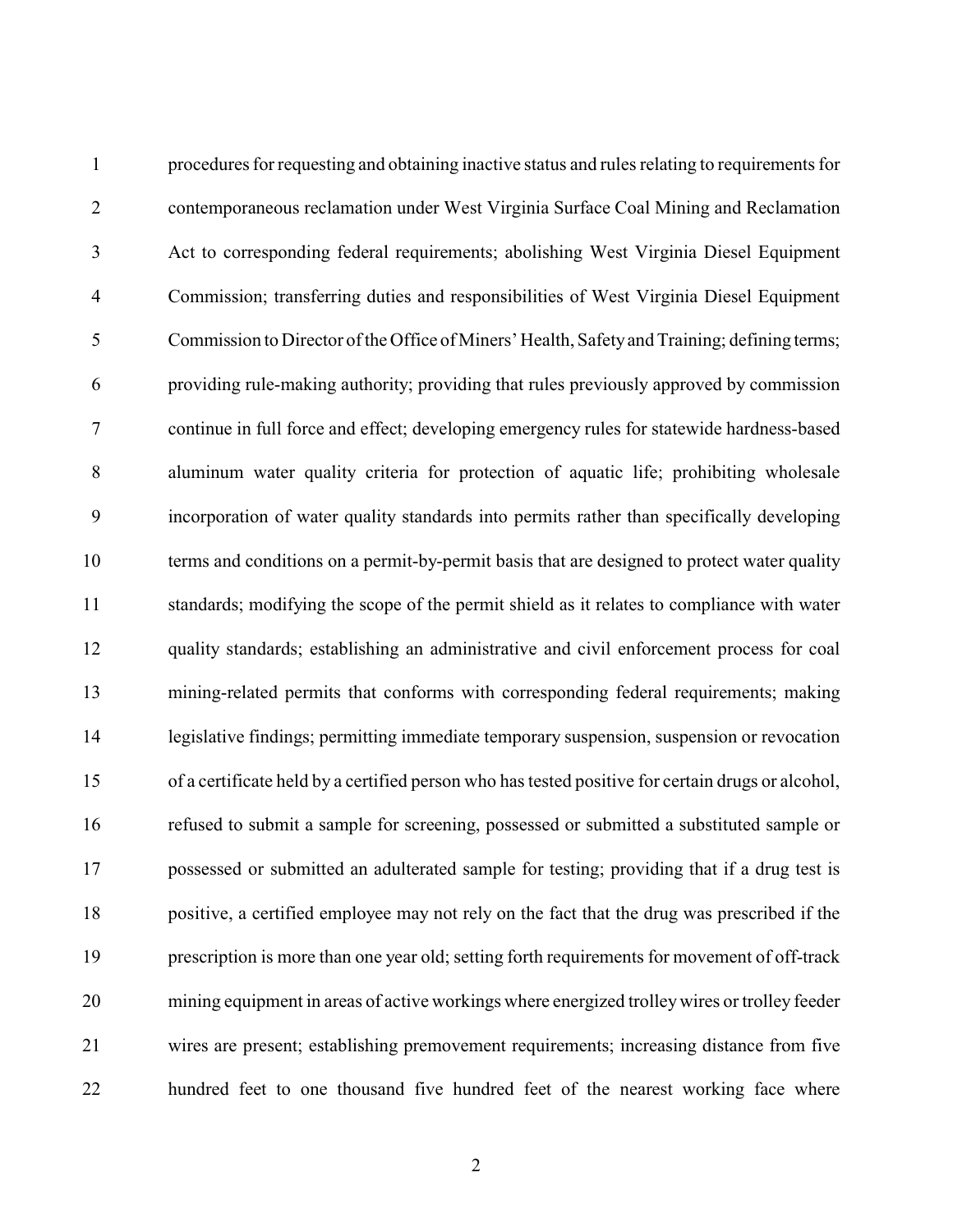transportation of certain personnel in certain instances is done exclusively by rail; requiring certain equipment be readily available when distance from track to face is between five hundred feet and one thousand five hundred feet; increasing distance of track to be maintained when a section is fully developed and being prepared for retreating; permitting use of sideboards on shuttle cars if they are equipped with cameras; requiring shelter holes be provided along haulage entries and be placed not more than one hundred five feet apart; providing exception; removing requirement that locomotives, personnel carriers, barrier tractors and other related equipment be equipped with lifting jacks and handles; and prescribing that no one, other than motorman and brakeman, should ride on a locomotive unless authorized by the mine foreman, and then only when safe riding facilities are provided.

#### *Be it enacted by the Legislature of West Virginia:*

 That §22A-2A-302, §22A-2A-303, §22A-2A-304, §22A-2A-305, §22A-2A-306 and §22A-2A-307 of the Code of West Virginia, 1931, as amended, be repealed; that §22-3-13 and §22-3-19 of said code be amended and reenacted; that §22-11-6 and §22-11-8 of said code be amended and reenacted; that said code be amended by adding thereto a new section, designated §22-11-22a; that said code be amended by adding thereto a new section, designated §22A-1-41; that §22A-1A-1 of said code be amended and reenacted; that §22A-2-6, §22A-2-28 and §22A-2-37 of said code be amended and reenacted; that §22A-2A-101, §22A-2A-301, §22A-2A-308, §22A-2A-309, §22A-2A-310, §22A-2A-402, §22A-2A-403, §22A-2A-404, §22A-2A-405, §22A-2A-501, §22A-2A-601, §22A-2A-602, §22A-2A-603 and §22A-2A-604 of said code be amended and reenacted; and that said code be amended by adding thereto a new section, designated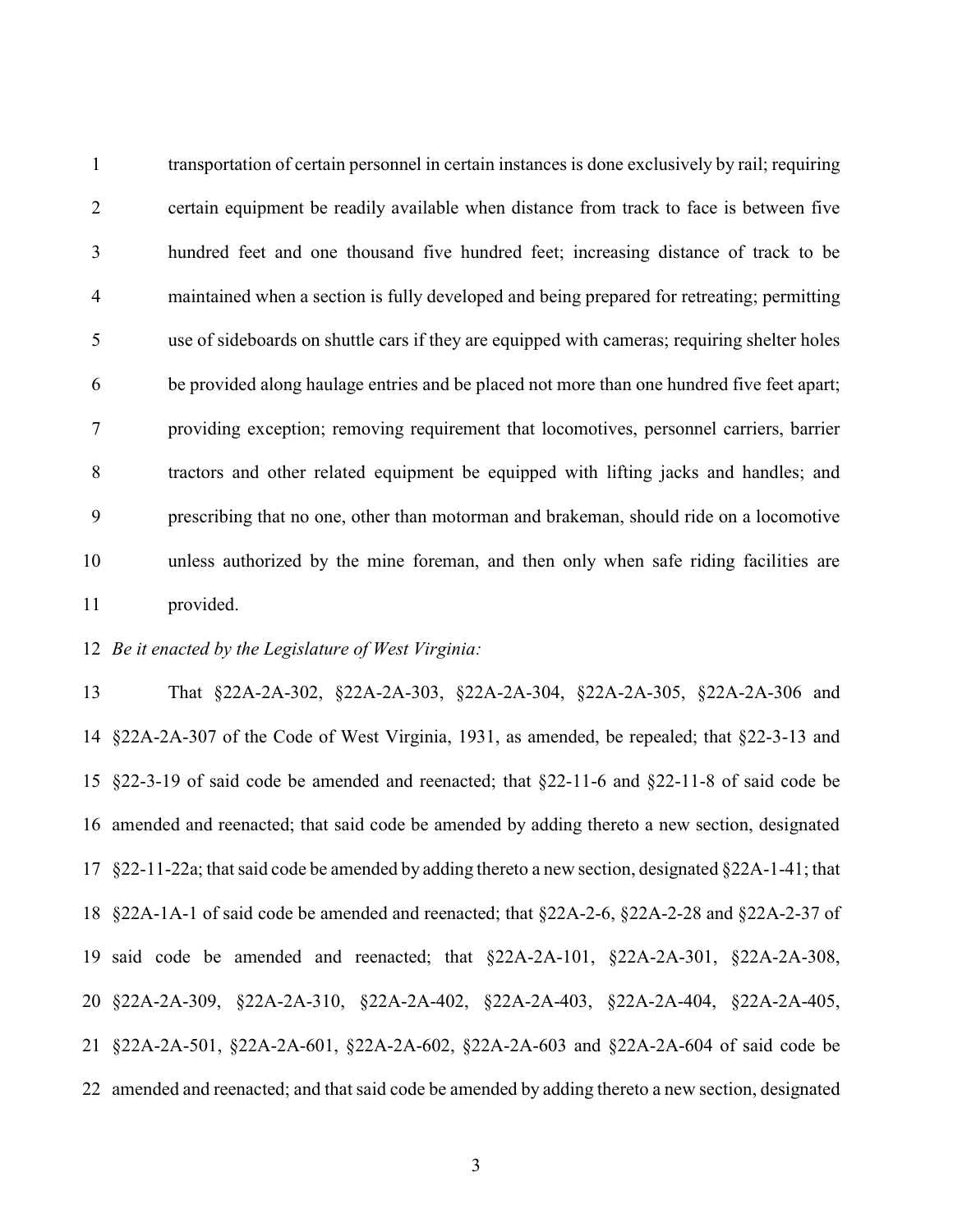#### §22A-2A-204a, all to read as follows:

# **CHAPTER 22. ENVIRONMENTAL RESOURCES. ARTICLE 3. SURFACE COAL MINING AND RECLAMATION ACT. §22-3-13. General environmental protection performance standards for surface mining; variances.** (a) Any permit issued by the director pursuant to this article to conduct surface mining operations shall require that the surface mining operations meet all applicable performance standards of this article and other requirements set forth in legislative rules proposed by the director. (b) The following general performance standards are applicable to all surface mines and require the operation, at a minimum, to: (1) Maximize the utilization and conservation of the solid fuel resource being recovered to minimize reaffecting the land in the future through surface mining; (2) Restore the land affected to a condition capable of supporting the uses which it was capable of supporting prior to any mining, or higher or better uses of which there is reasonable likelihood so long as the use or uses do not present any actual or probable hazard to public health or safety or pose any actual or probable threat of water diminution or pollution and the permit applicants' declared proposed land use following reclamation is not considered to be impractical or unreasonable, inconsistent with applicable land use policies and plans, involves unreasonable delay in implementation or is violative of federal, state or local law; (3) Except as provided in subsection (c) of this section, with respect to all surface mines,

grade in order to restore the approximate original contour: *Provided,* That in surface mining which

backfill, compact where advisable to ensure stability or to prevent leaching of toxic materials and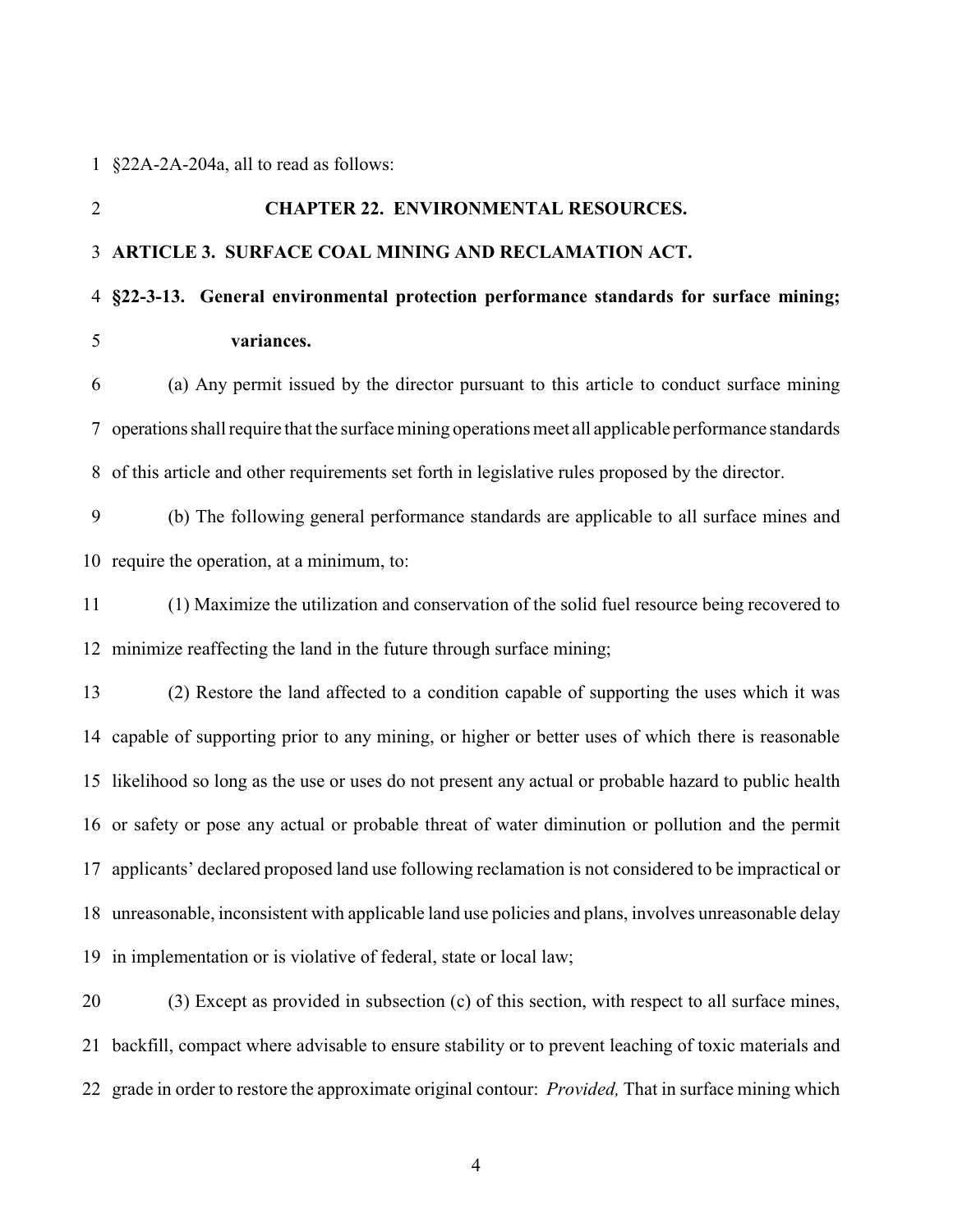is carried out at the same location over a substantial period of time where the operation transects the coal deposit and the thickness of the coal deposits relative to the volume of the overburden is large and where the operator demonstrates that the overburden and other spoil and waste materials at a particular point in the permit area or otherwise available from the entire permit area is insufficient, giving due consideration to volumetric expansion, to restore the approximate original contour, the operator, at a minimum, shall backfill, grade and compact, where advisable, using all available overburden and other spoil and waste materials to attain the lowest practicable grade, but not more than the angle of repose, to provide adequate drainage and to cover all acid-forming and other toxic materials in orderto achieve an ecologically sound land use compatible with the surrounding region: *Provided, however,* That in surface mining where the volume of overburden is large relative to the thickness of the coal deposit and where the operator demonstrates that due to volumetric expansion the amount of overburden and other spoil and waste materials removed in the course of the mining operation is more than sufficient to restore the approximate original contour, the operator shall, after restoring the approximate contour, backfill, grade and compact, where advisable, the excess overburden and other spoil and waste materials to attain the lowest grade, but not more than the angle of repose, and to cover all acid-forming and other toxic materials in order to achieve an ecologicallysound land use compatible with the surrounding region and the overburden or spoilshall be shaped and graded in a way as to prevent slides, erosion and water pollution and revegetated in accordance with the requirements of this article: *Provided further,* That the director shall propose rules for legislative approval in accordance with article three, chapter twenty-nine-a of this code governing variances to the requirements for return to approximate original contour or highwall elimination and where adequate material is not available from surface mining operations permitted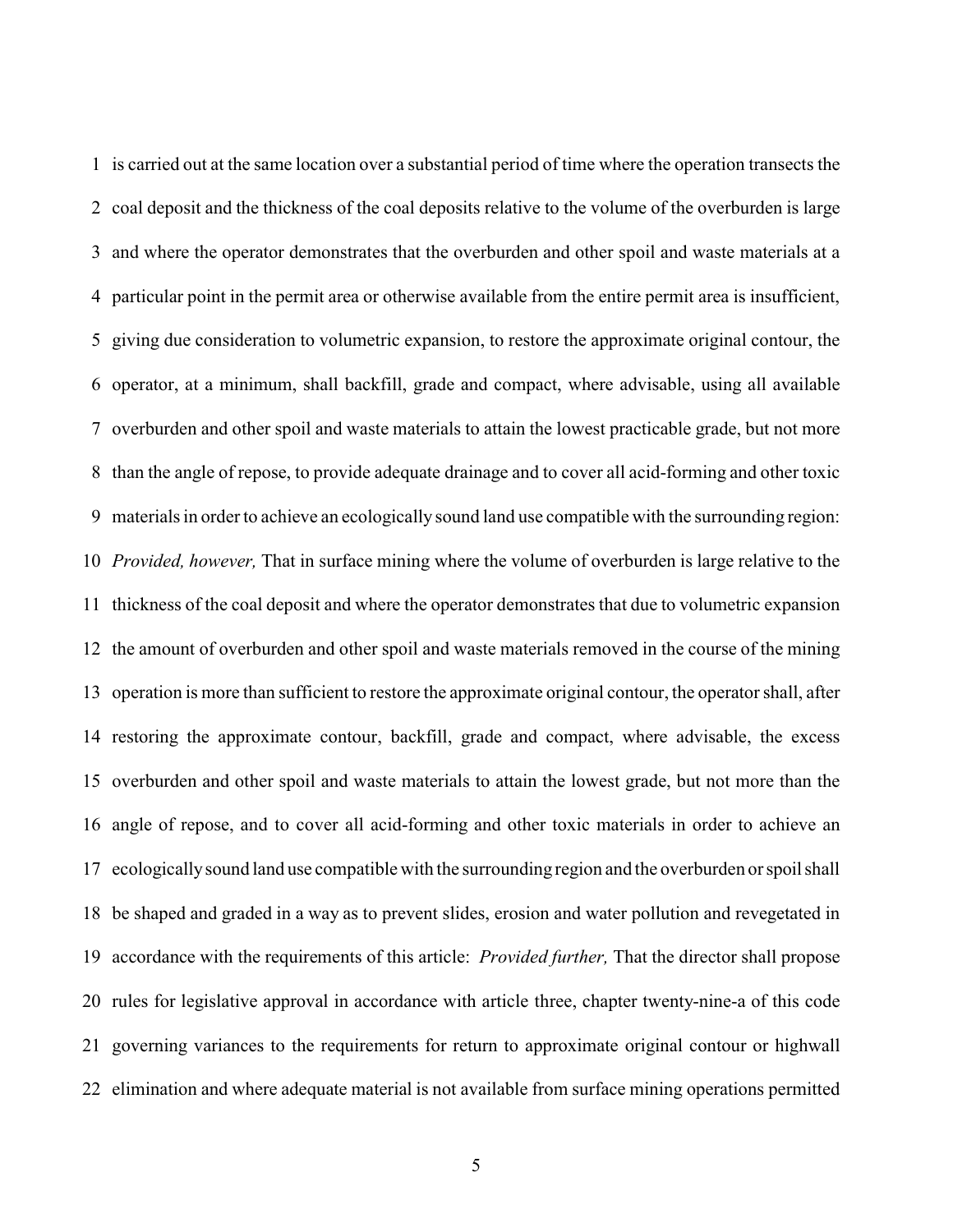after the effective date of this article for: (A) Underground mining operations existing prior to August 3, 1977; or (B) for areas upon which surface mining prior to July 1, 1977, created highwalls; (4) Stabilize and protect allsurface areas, including spoil piles, affected bythe surface mining operation to effectively control erosion and attendant air and water pollution;

 (5) Remove the topsoil from the land in a separate layer, replace it on the backfill area or, if not utilized immediately, segregate it in a separate pile from other spoil and, when the topsoil is not replaced on a backfill area within a time short enough to avoid deterioration of the topsoil, maintain a successful vegetative cover by quick growing plants or by other similar means in order to protect topsoil from wind and water erosion and keep it free of any contamination by other acid or toxic material: *Provided,* That if topsoil is of insufficient quantity or of poor quality for sustaining vegetation, or if other strata can be shown to be more suitable for vegetation requirements, then the operator shall remove, segregate and preserve in a like manner any other strata which is best able to support vegetation;

 (6) Restore the topsoil or the best available subsoil which is best able to support vegetation; (7) Ensure that all prime farmlands are mined and reclaimed in accordance with the specifications for soil removal, storage, replacement and reconstruction established by the United States Secretary of Agriculture and the Soil Conservation Service pertaining thereto. The operator, at a minimum, shall: (A) Segregate the A horizon of the natural soil, except where it can be shown that other available soil materials will create a final soil having a greater productive capacity and, if not utilized immediately, stockpile this material separately from other spoil and provide needed protection from wind and water erosion or contamination by other acid or toxic material; (B) segregate the B horizon of the natural soil, or underlying C horizons or other strata, or a combination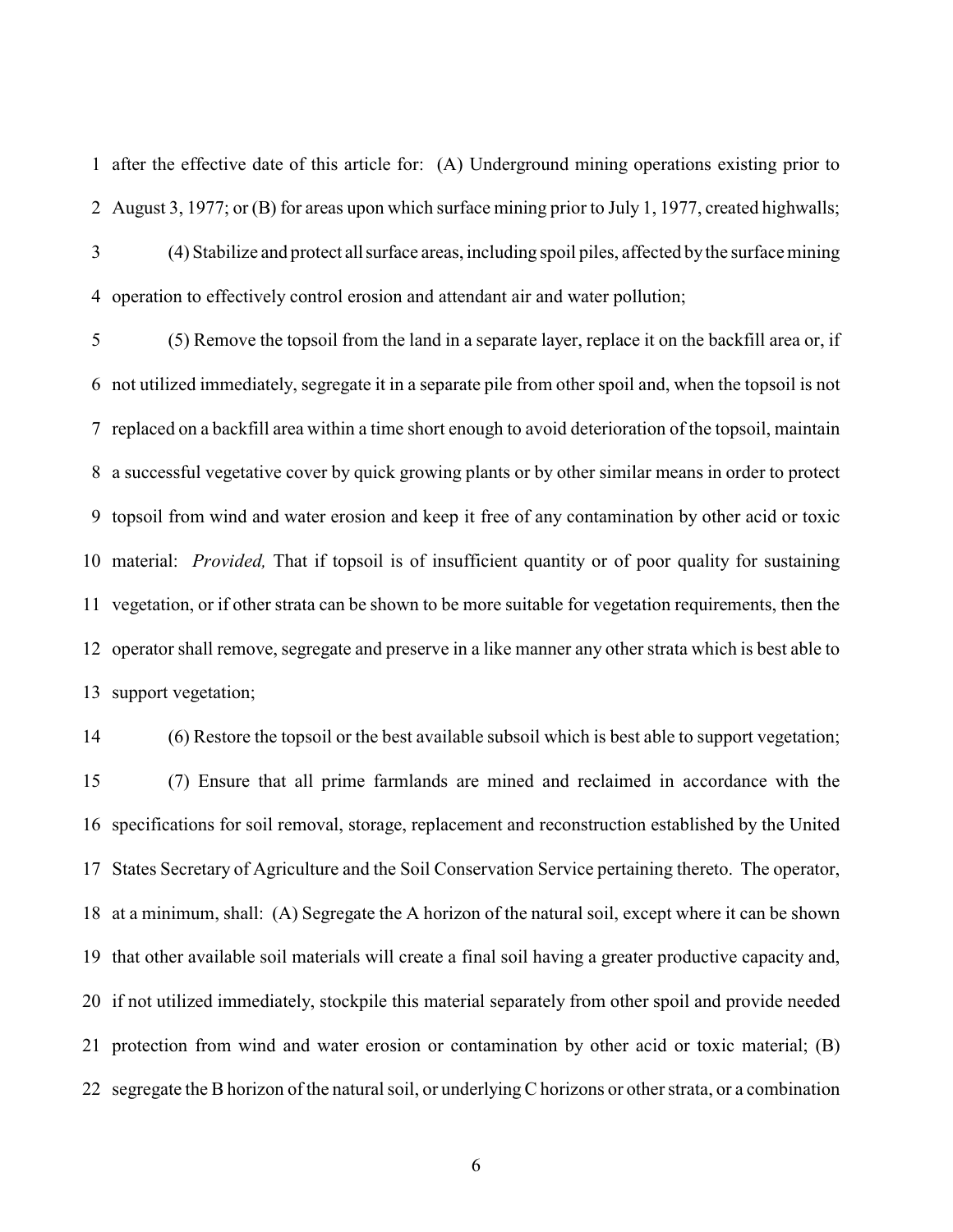of the horizons or other strata that are shown to be both texturally and chemically suitable for plant growth and that can be shown to be equally or more favorable for plant growth than the B horizon, in sufficient quantities to create in the regraded final soil a root zone of comparable depth and quality to that which existed in the natural soil and, if not utilized immediately, stockpile this material separately from other spoil and provide needed protection from wind and water erosion or contamination by other acid or toxic material; (C) replace and regrade the root zone material described in paragraph (B) of this subdivision with proper compaction and uniform depth over the regraded spoil material; and (D) redistribute and grade in a uniform manner the surface soil horizon described in paragraph (A) of this subdivision;

 (8) Create, if authorized in the approved surface mining and reclamation plan and permit, permanent impoundments of water on mining sites as part of reclamation activities in accordance with rules promulgated by the director;

 (9) Where augering is the method of recovery, seal all auger holes with an impervious and noncombustible material in order to prevent drainage except where the director determines that the resulting impoundment of water in the auger holes may create a hazard to the environment or the public welfare and safety: *Provided,* That the director may prohibit augering if necessary to maximize the utilization, recoverability or conservation of the mineral resources or to protect against adverse water quality impacts;

 (10) Minimize the disturbances to the prevailing hydrologic balance at the mine site and in associated off-site areas and to the quality and quantity of water in surface and groundwater systems both during and after surface mining operations and during reclamation by: (A) Avoiding acid or other toxic mine drainage by such measures as, but not limited to: (I) Preventing or removing water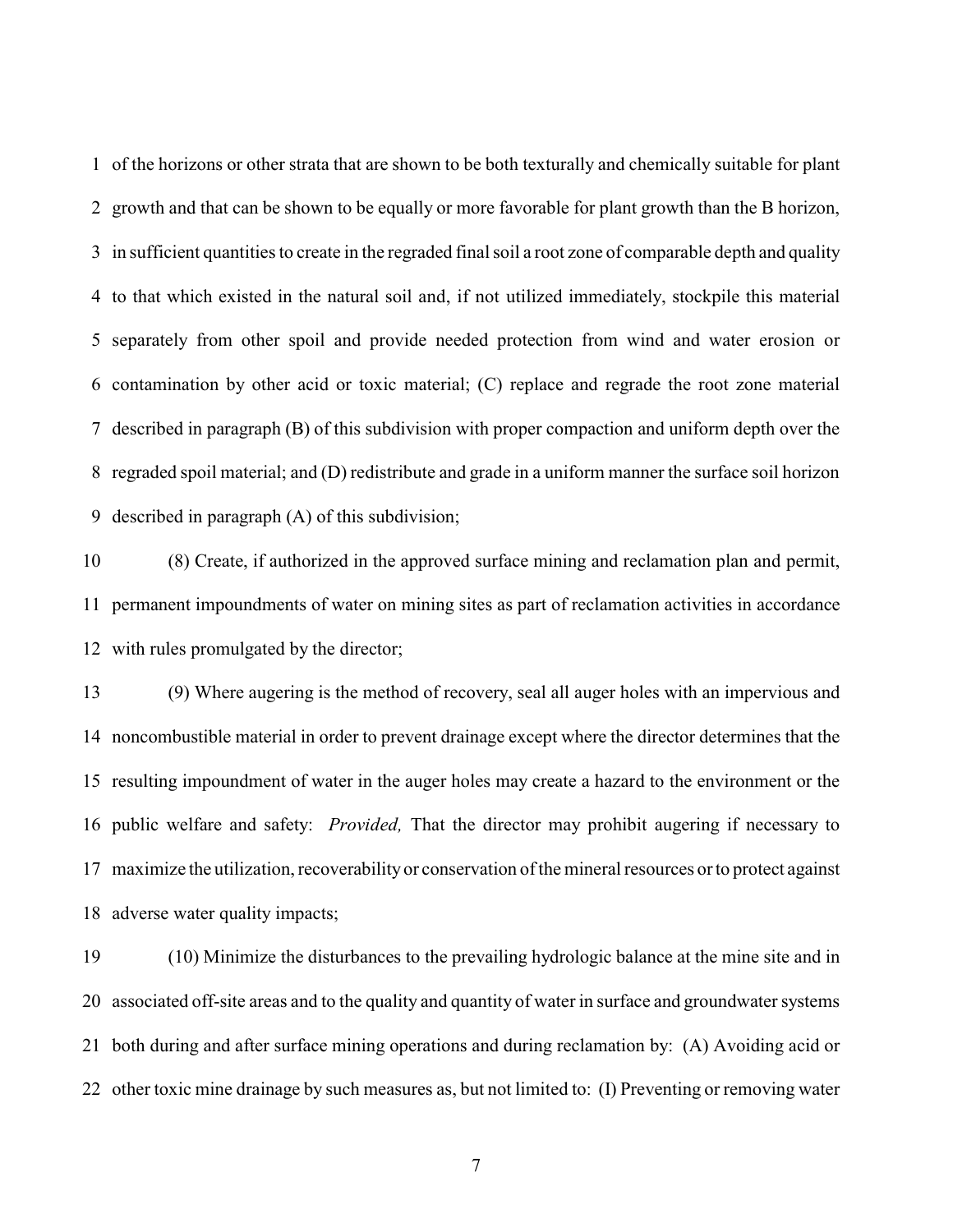from contact with toxic producing deposits; (ii) treating drainage to reduce toxic content which adversely affects downstream water upon being released to water courses; and (iii) casing, sealing or otherwise managing boreholes, shafts and wells and keep acid or other toxic drainage from entering ground and surface waters; (B) conducting surface mining operations so as to prevent to the extent possible, using the best technology currently available, additional contributions of suspended solids to streamflow or runoff outside the permit area, but in no event may contributions be in excess of requirements set by applicable state or federal law; (C) constructing an approved drainage system pursuant to paragraph (B) of this subdivision, prior to commencement of surface mining operations, the system to be certified by a person approved by the director to be constructed as designed and as approved in the reclamation plan; (D) avoiding channel deepening or enlargement in operations requiring the discharge of water from mines; (E) unless otherwise authorized by the director, cleaning out and removing temporary or large settling ponds or other siltation structures after disturbed areas are revegetated and stabilized, and depositing the silt and debris at a site and in a manner approved by the director; (F) restoring recharge capacity of the mined area to approximate premining conditions; and (G) any other actions prescribed by the director;

 (11) With respect to surface disposal of mine wastes, tailings, coal processing wastes and other wastes in areas other than the mine working excavations: (A) Stabilize all waste piles in designated areas through construction in compacted layers, including the use of noncombustible and impervious materials if necessary, and assure the final contour of the waste pile will be compatible with natural surroundings and that the site will be stabilized and revegetated according to the provisions of this article; and (B) assure that the construction of any coal waste pile or other coal waste storage area utilizes appropriate technologies, such as capping or the use of liners, or any other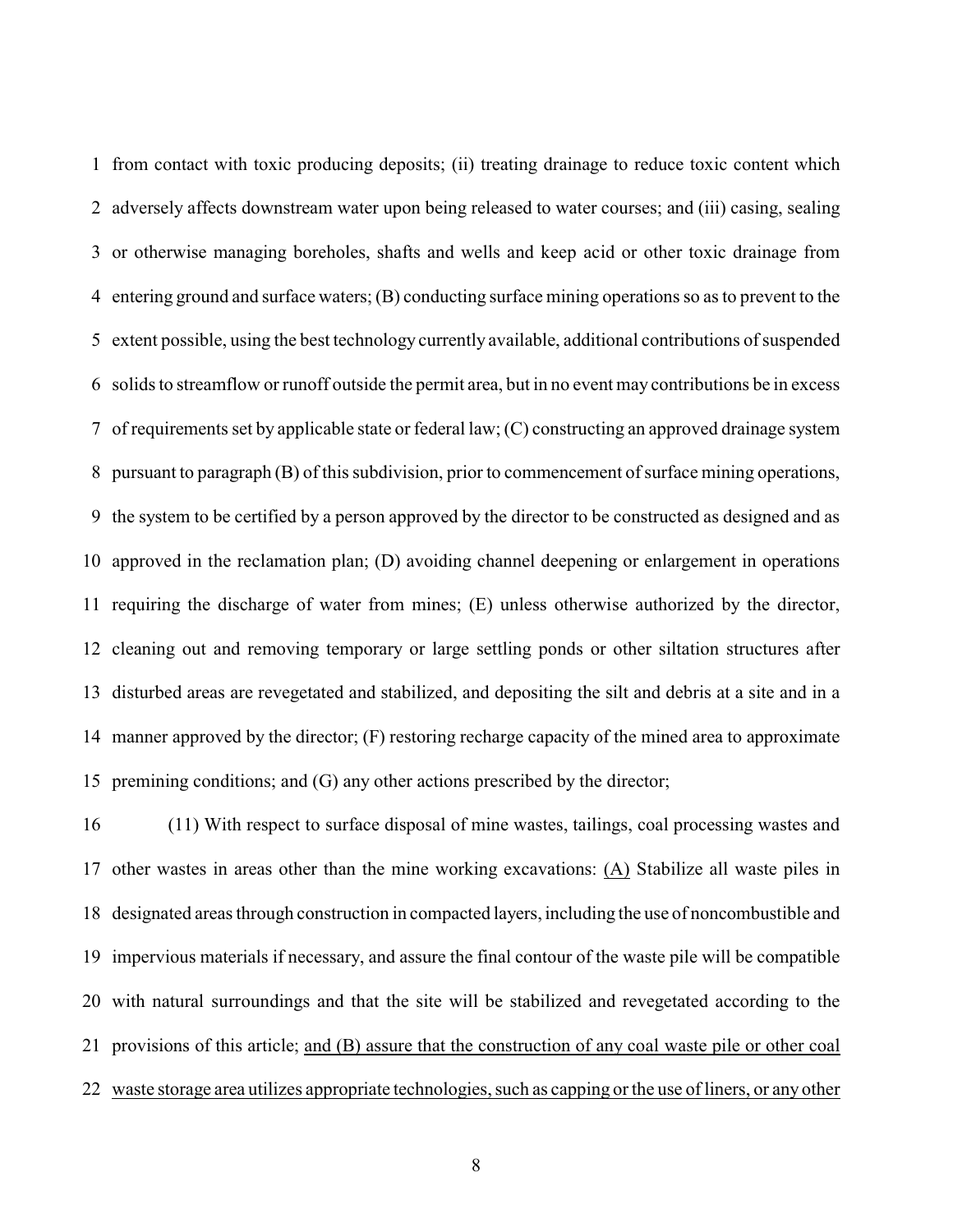demonstrated technologies or measures which are consistent with good engineering practices, to

prevent an acid mine drainage discharge;

 (12) Design, locate, construct, operate, maintain, enlarge, modify and remove or abandon, in accordance with standards and criteria developed pursuant to subsection (f) of this section, all existing and new coal mine waste piles consisting of mine wastes, tailings, coal processing wastes or other liquid and solid wastes and used either temporarily or permanently as dams or embankments;

 (13) Refrain from surface mining within five hundred feet of any active and abandoned underground mines in order to prevent breakthroughs and to protect health or safety of miners: *Provided,* That the director shall permit an operator to mine near, through or partially through an abandoned underground mine or closer to an active underground mine if: (A) The nature, timing and sequencing of the approximate coincidence of specific surface mine activities with specific underground mine activities are coordinated jointly by the operators involved and approved by the director; and (B) the operations will result in improved resource recovery, abatement of water pollution or elimination of hazards to the health and safety of the public: *Provided, however,* That any breakthrough which does occur shall be sealed;

 (14) Ensure that all debris, acid-forming materials, toxic materials or materials constituting a fire hazard are treated or buried and compacted, or otherwise disposed of in a manner designed to prevent contamination of ground or surface waters, and that contingency plans are developed to prevent sustained combustion: *Provided,* That the operator shall remove or bury all metal, lumber, equipment and other debris resulting from the operation before grading release;

(15) Ensure that explosives are used only in accordance with existing state and federal law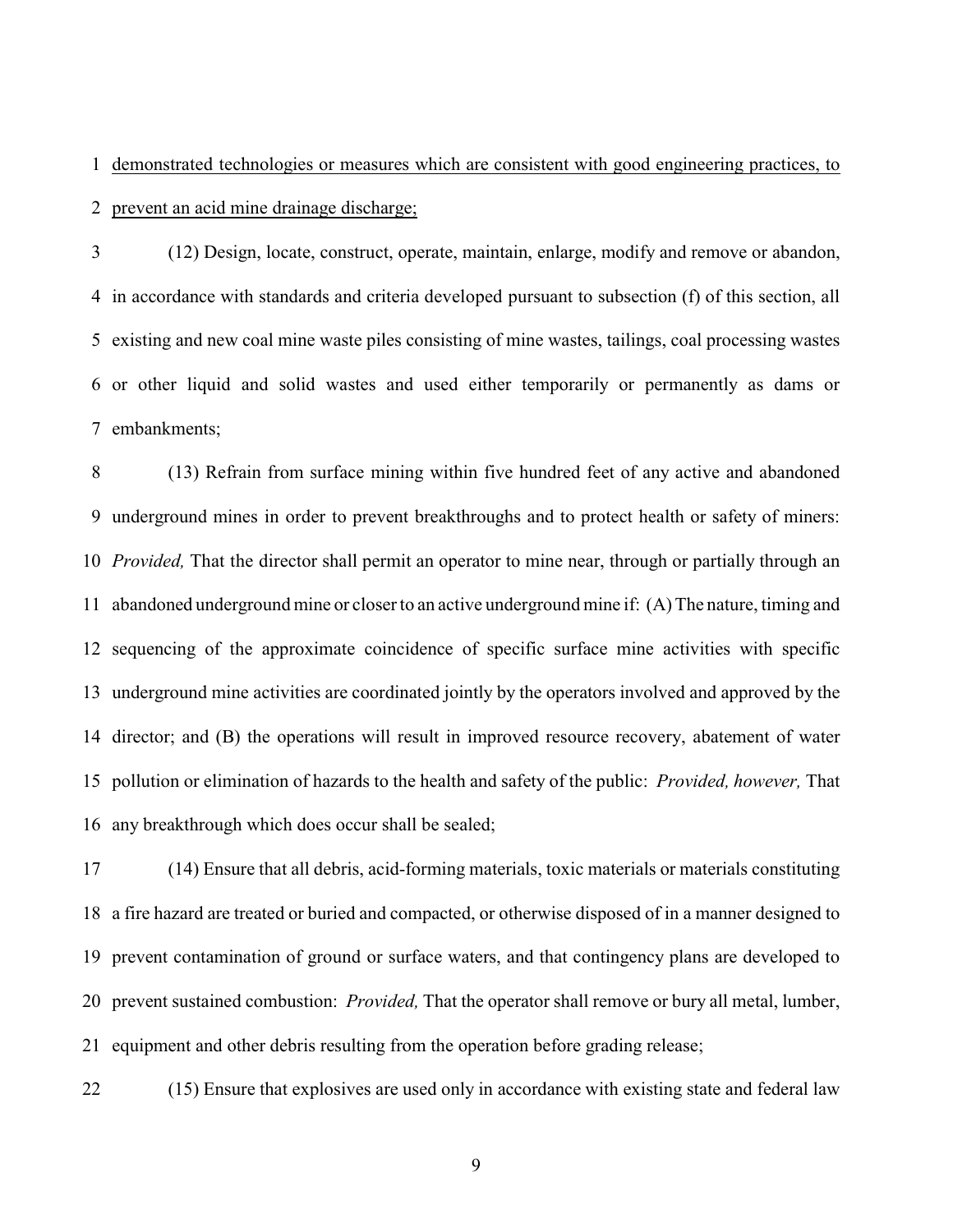and the rules promulgated by the director, which shall include provisions to:

 (A) Maintain for a period of at least three years and make available for public inspection, upon written request, a log detailing the location of the blasts, the pattern and depth of the drill holes, the amount of explosives used per hole and the order and length of delay in the blasts; and

 (B) Require that all blasting operations be conducted by persons certified by the Office of Explosives and Blasting.

 (16) Ensure that all reclamation efforts proceed in an environmentally sound manner and as contemporaneously as practicable with the surface mining operations. Time limits shall be established by the director requiring backfilling, grading and planting to be kept current: *Provided,* That where surface mining operations and underground mining operations are proposed on the same area, which operations must be conducted under separate permits, the director may grant a variance from the requirement that reclamation efforts proceed as contemporaneouslyas practicable to permit underground mining operations prior to reclamation:

(A) If the director finds in writing that:

 (I) The applicant has presented, as part of the permit application, specific, feasible plans for the proposed underground mining operations;

 (ii) The proposed underground mining operations are necessary or desirable to assure maximum practical recovery of the mineral resource and will avoid multiple disturbance of the surface;

 (iii) The applicant has satisfactorily demonstrated that the plan for the underground mining operations conforms to requirements for underground mining in the jurisdiction and that permits necessary for the underground mining operations have been issued by the appropriate authority;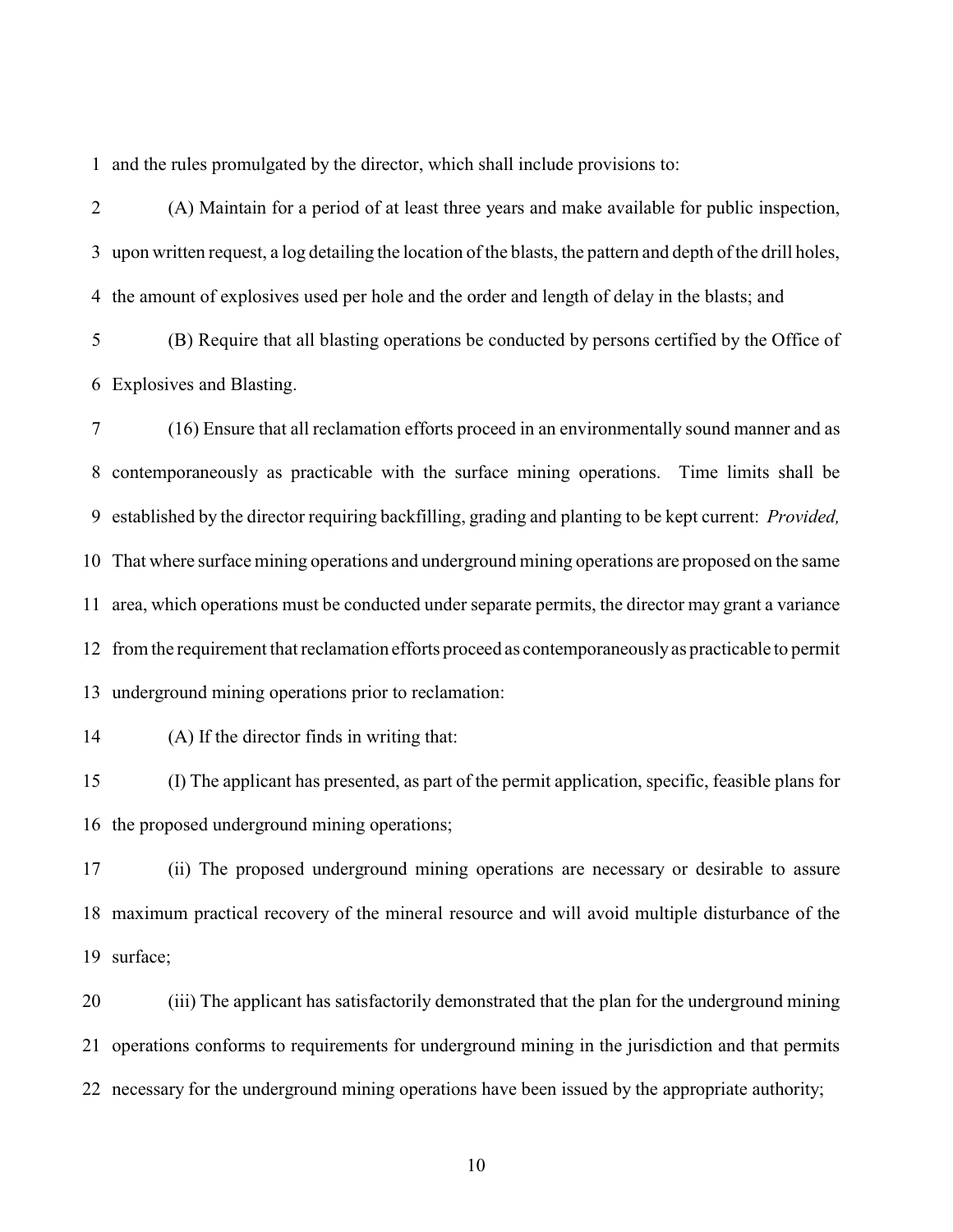(iv) The areas proposed for the variance have been shown by the applicant to be necessary for the implementing of the proposed underground mining operations;

 (v) No substantial adverse environmental damage, either on-site or off-site, will result from the delay in completion of reclamation as required by this article; and

 (vi) Provisions for the off-site storage of spoil will comply with subdivision (22), subsection (b) of this section;

 (B) If the director has promulgated specific rules to govern the granting of the variances in accordance with the provisions of this subparagraph and has imposed any additional requirements as the director considers necessary;

 (C) If variances granted under the provisions of this paragraph are reviewed by the director not more than three years from the date of issuance of the permit: *Provided,* That the underground mining permit shall terminate if the underground operations have not commenced within three years of the date the permit was issued, unless extended as set forth in subdivision (3), section eight of this article; and

 (D) If liability under the bond filed by the applicant with the director pursuant to subsection (b), section eleven of this article is for the duration of the underground mining operations and until the requirements of subsection (g), section eleven of this article and section twenty-three of this article have been fully complied with;

 (17) Ensure that the construction, maintenance and post-miningconditions of access and haul roads into and across the site of operations will control or prevent erosion and siltation, pollution of water, damage to fish or wildlife or their habitat, or public or private property: *Provided,* That access roads constructed for and used to provide infrequent service to surface facilities, such as ventilators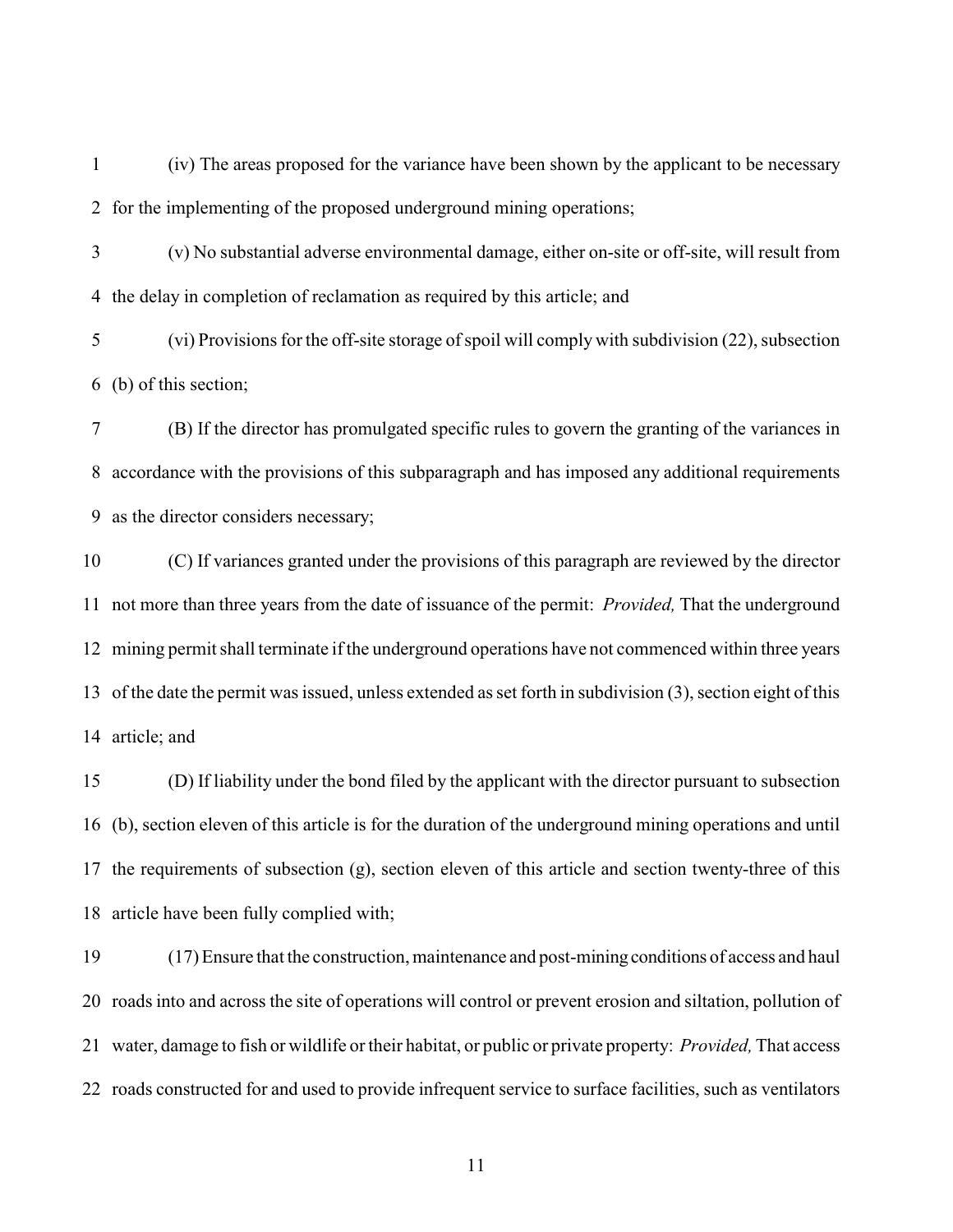ormonitoring devices, are exempt from specific construction criteria provided adequate stabilization to control erosion is achieved through alternative measures;

 (18) Refrain from the construction of roads or other access ways up a stream bed or drainage channel or in proximity to the channel so as to significantly alter the normal flow of water;

 (19) Establish on the regraded areas, and all other lands affected, a diverse, effective and permanent vegetative cover of the same seasonal variety native to the area of land to be affected or of a fruit, grape or berry producing variety suitable for human consumption and capable of self-regeneration and plant succession at least equal in extent of cover to the natural vegetation of the area, except that introduced species may be used in the revegetation process where desirable or when necessary to achieve the approved post-mining land use plan;

 (20) Assume the responsibility for successful revegetation, as required by subdivision (19) of this subsection, for a period of not less than five growing seasons, as defined by the director, after the last year of augmented seeding, fertilizing, irrigation or other work in orderto assure compliance with subdivision (19) of this subsection: *Provided,* That when the director issues a written finding approving a long-term agricultural post-mining land use as a part of the mining and reclamation plan, the director may grant exception to the provisions of subdivision (19) of this subsection: *Provided, however,* That when the director approves an agricultural post-mining land use, the applicable five growing seasons of responsibility for revegetation begins on the date of initial planting for the agricultural post-mining land use;

 On lands eligible for remining assume the responsibility for successful revegetation, as required by subdivision (19) of this subsection, for a period of not less than two growing seasons, as defined by the director after the last year of augmented seeding, fertilizing, irrigation or other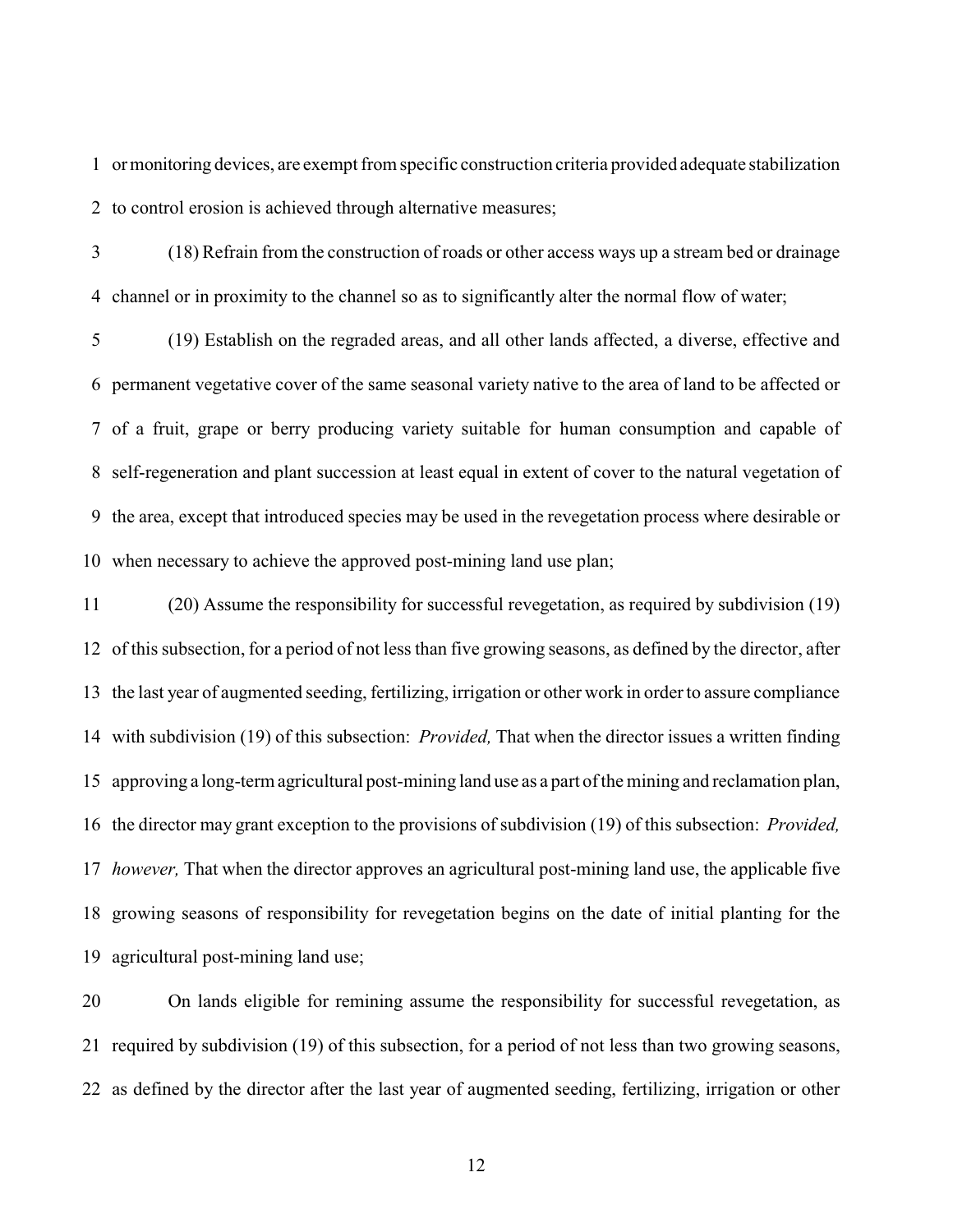work in order to assure compliance with subdivision (19) of this subsection;

 (21) Protect off-site areas from slides or damage occurring during surface mining operations and not deposit spoil material or locate any part of the operations or waste accumulations outside the permit area: *Provided,* That spoil material may be placed outside the permit area if approved by the director after a finding that environmental benefits will result from the placing of spoil material outside the permit area;

 (22) Place all excess spoil material resulting from surface mining activities in a manner that: (A) Spoil is transported and placed in a controlled mannerin position for concurrent compaction and in a way as to assure mass stability and to prevent mass movement; (B) the areas of disposal are within the bonded permit areas and all organic matter is removed immediately prior to spoil placements; (C) appropriate surface and internal drainage system or diversion ditches are used to prevent spoil erosion and movement; (D) the disposal area does not contain springs, natural water courses or wet weather seeps, unless lateral drains are constructed from the wet areas to the main under drains in a manner that filtration of the water into the spoil pile will be prevented; (E) if placed on a slope, the spoil is placed upon the most moderate slope among those upon which, in the judgment of the director, the spoil could be placed in compliance with all the requirements of this article, and is placed, where possible, upon, or above, a natural terrace, bench or berm, if placement provides additional stability and prevents mass movement; (F) where the toe of the spoil rests on a downslope, a rock toe buttress, of sufficient size to prevent mass movement, is constructed; (G) the final configuration is compatible with the natural drainage pattern and surroundings and suitable for intended uses; (H) the design of the spoil disposal area is certified by a qualified registered professional engineerin conformance with professional standards; and (I) all other provisions of this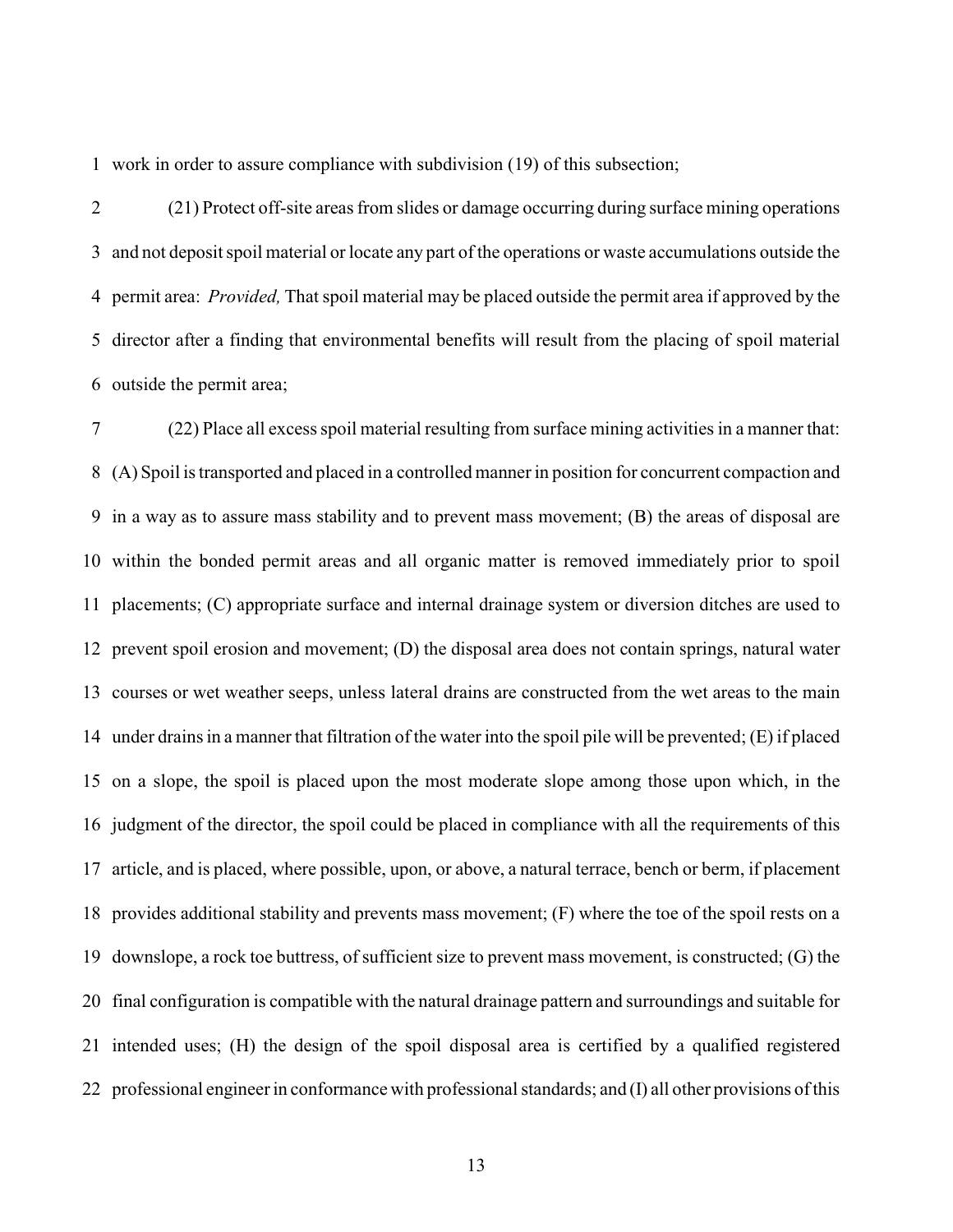article are met: *Provided,* That where the excess spoil material consists of at least eighty percent, by volume, sandstone, limestone or other rocks that do not slake in water and will not degrade to soil material, the director may approve alternate methods for disposal of excess spoil material, including fill placement by dumping in a single lift, on a site-specific basis: *Provided, however,* That the services of a qualified registered professional engineer experienced in the design and construction of earth and rockfill embankment are utilized: *Provided further,* That the approval may not be unreasonably withheld if the site is suitable;

 (23)Meet anyother criteria necessaryto achieve reclamation in accordance with the purposes of this article, taking into consideration the physical, climatological and other characteristics of the site;

 (24) To the extent possible, using the best technology currently available, minimize disturbances and adverse impacts of the operation on fish, wildlife and related environmental values, 13 and achieve enhancement of these resources where practicable; and

 (25) Retain a natural barrier to inhibit slides and erosion on permit areas where outcrop barriers are required: *Provided,* That constructed barriers may be allowed where: (A) Natural barriers do not provide adequate stability; (B) natural barriers would result in potential future water quality deterioration; and (C) natural barriers would conflict with the goal of maximum utilization of the mineral resource: *Provided, however,* That at a minimum, the constructed barrier shall be of sufficient width and height to provide adequate stability and the stability factor shall equal or exceed that of the natural outcrop barrier: *Provided further,* That where water quality is paramount, the constructed barrier shall be composed of impervious material with controlled discharge points; and (26) The director shall promulgate for review and consideration by the West Virginia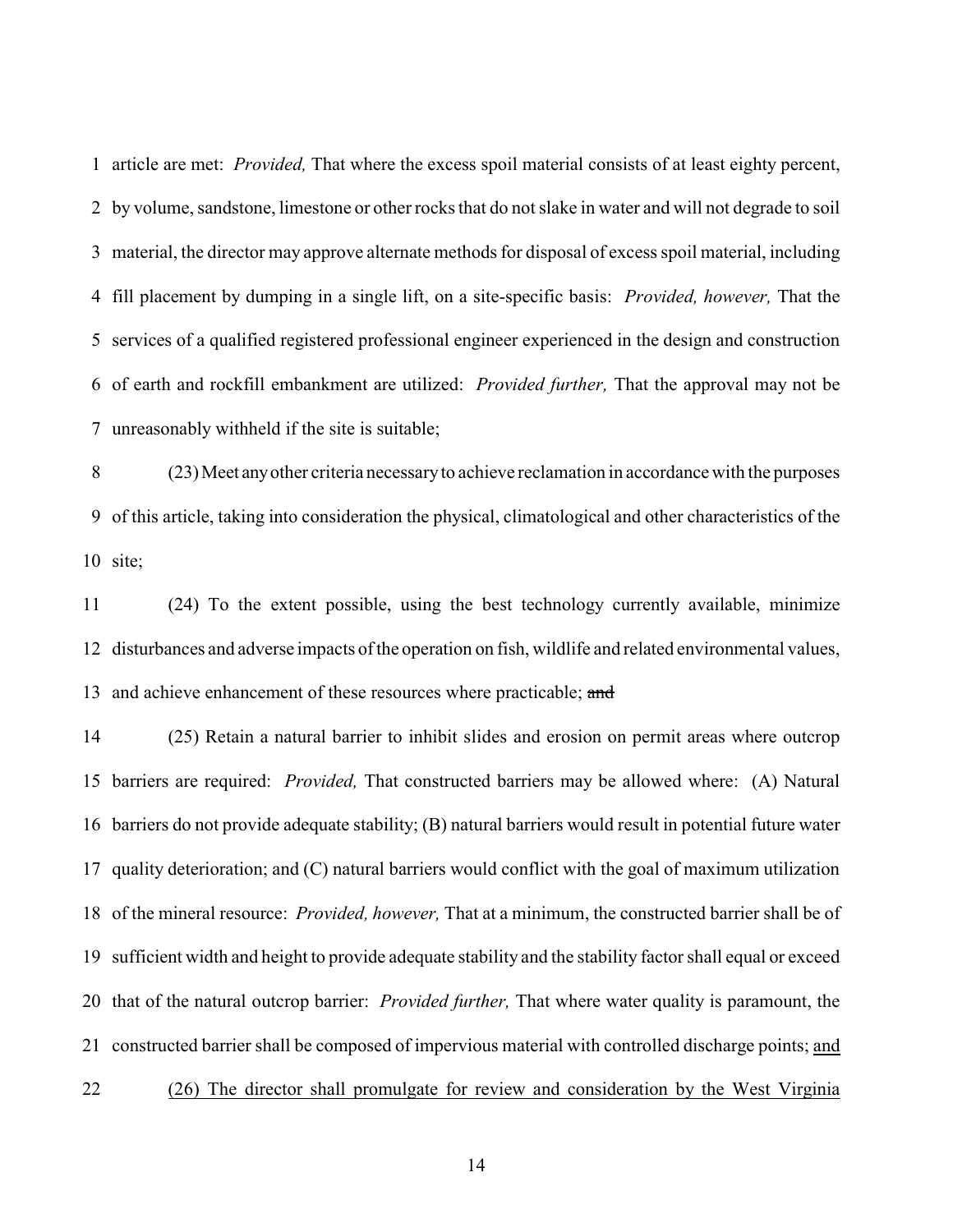Legislature legislative rules or emergency rules during the 2016 Regular Session of the West Virginia Legislature, revisions to rules for contemporaneous reclamation as required under subdivision (16), subsection (b) of this section. The secretaryshall specifically consider the adoption of federal standards codified at 30 C. F. R. §§816.100-116 (1983) and 30 C. F. R. §§817.100-116

(1983) when proposing revisions to the state rule.

 (c)(1) The director may prescribe procedures pursuant to which he or she may permit surface mining operations for the purposes set forth in subdivision (3) of this subsection.

 (2) Where an applicant meets the requirements of subdivisions(3) and (4) of this subsection, a permit without regard to the requirement to restore to approximate original contour set forth in subsection (b) or (d) of this section may be granted for the surface mining of coal where the mining operation will remove an entire coal seam or seams running through the upper fraction of a mountain, ridge or hill, except as provided in paragraph (A), subdivision (4) of this subsection, by removing all of the overburden and creating a level plateau or a gently rolling contour with no 14 highwalls remaining and capable of supporting post-mining uses in accordance with the requirements of this subsection.

 (3) In cases where an industrial, commercial, agricultural, commercial forestry, residential or public facility including recreational uses is proposed for the post-mining use of the affected land, the director may grant a permit for a surface mining operation of the nature described in subdivision (2) of this subsection where: (A) The proposed post-mining land use is determined to constitute an equal or better use of the affected land, as compared with premining use; (B) the applicant presents specific plans for the proposed post-mining land use and appropriate assurances that the use will be: (I) Compatible with adjacent land uses; (ii) practicable with respect to achieving the proposed use;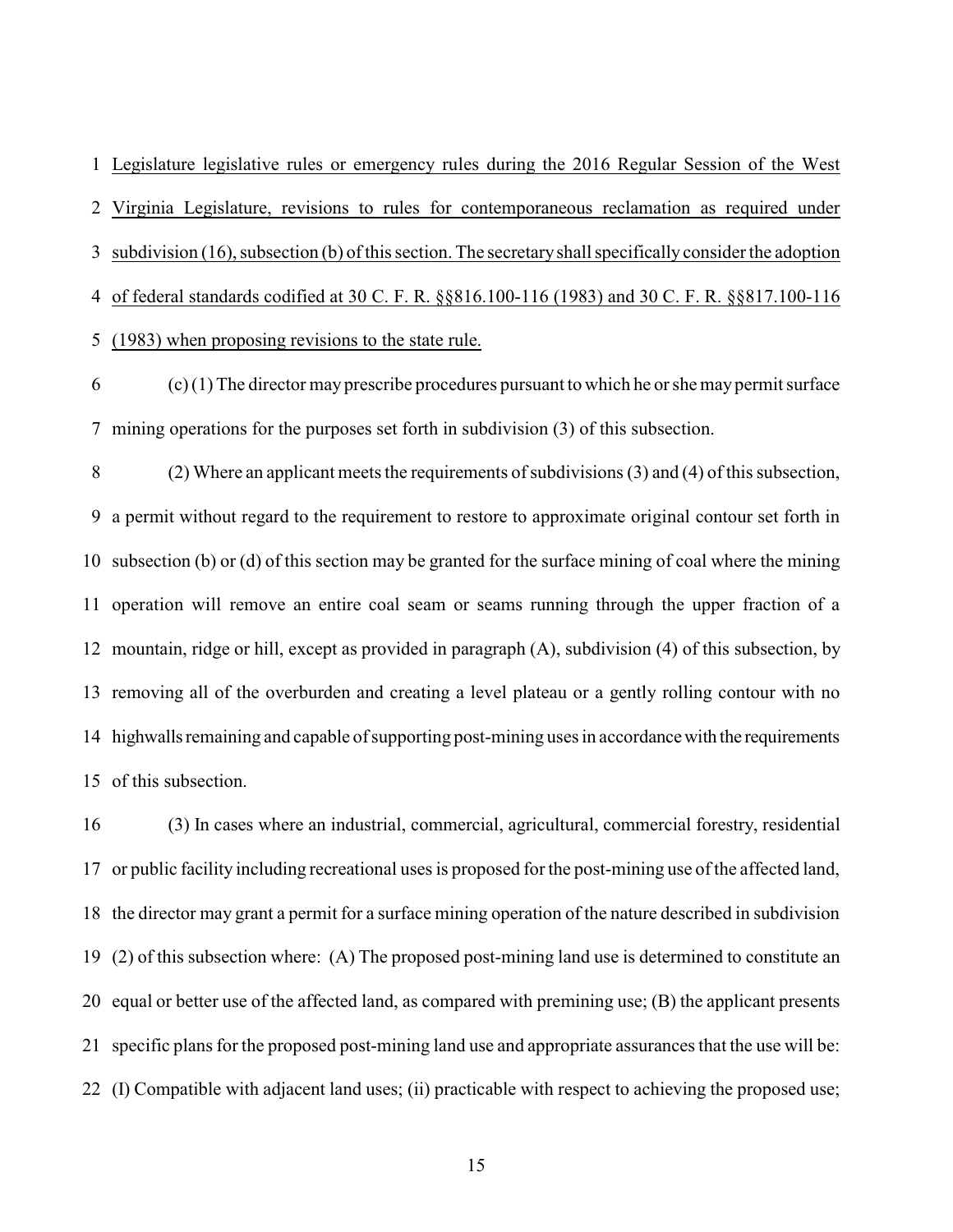(iii) obtainable according to data regarding expected need and market; (iv) supported by commitments from public agencies where appropriate; (v) practicable with respect to private financial capability for completion of the proposed use; (vi) planned pursuant to a schedule attached to the reclamation plan so as to integrate the mining operation and reclamation with the post-mining land use; and (vii) designed by a person approved by the director in conformance with standards established to assure the stability, drainage and configuration necessary for the intended use of the site; (C) the proposed use would be compatible with adjacent land uses, and existing state and local land use plans and programs; (D) the director provides the countycommission of the countyin which the land is located and any state or federal agency which the director, in his or her discretion, determines to have an interest in the proposed use, an opportunity of not more than sixty days to review and comment on the proposed use; and (E) all other requirements of this article will be met. (4) In granting any permit pursuant to this subsection, the director shall require that: (A) A natural barrier be retained to inhibit slides and erosion on permit areas where outcrop barriers are required: *Provided,* That constructed barriers may be allowed where: (I) Natural barriers do not provide adequate stability; (ii) natural barriers would result in potential future water quality deterioration; and (iii) natural barriers would conflict with the goal of maximum utilization of the mineral resource: *Provided, however,* That, at a minimum, the constructed barrier shall be sufficient in width and height to provide adequate stability and the stability factor shall equal or exceed that of the natural outcrop barrier: *Provided further,* That where water quality is paramount, the constructed barrier shall be composed of impervious material with controlled discharge points; (B) the reclaimed area is stable; (C) the resulting plateau or rolling contour drains inward from the outslopes except at specific points; (D) no damage will be done to natural watercourses; (E) spoil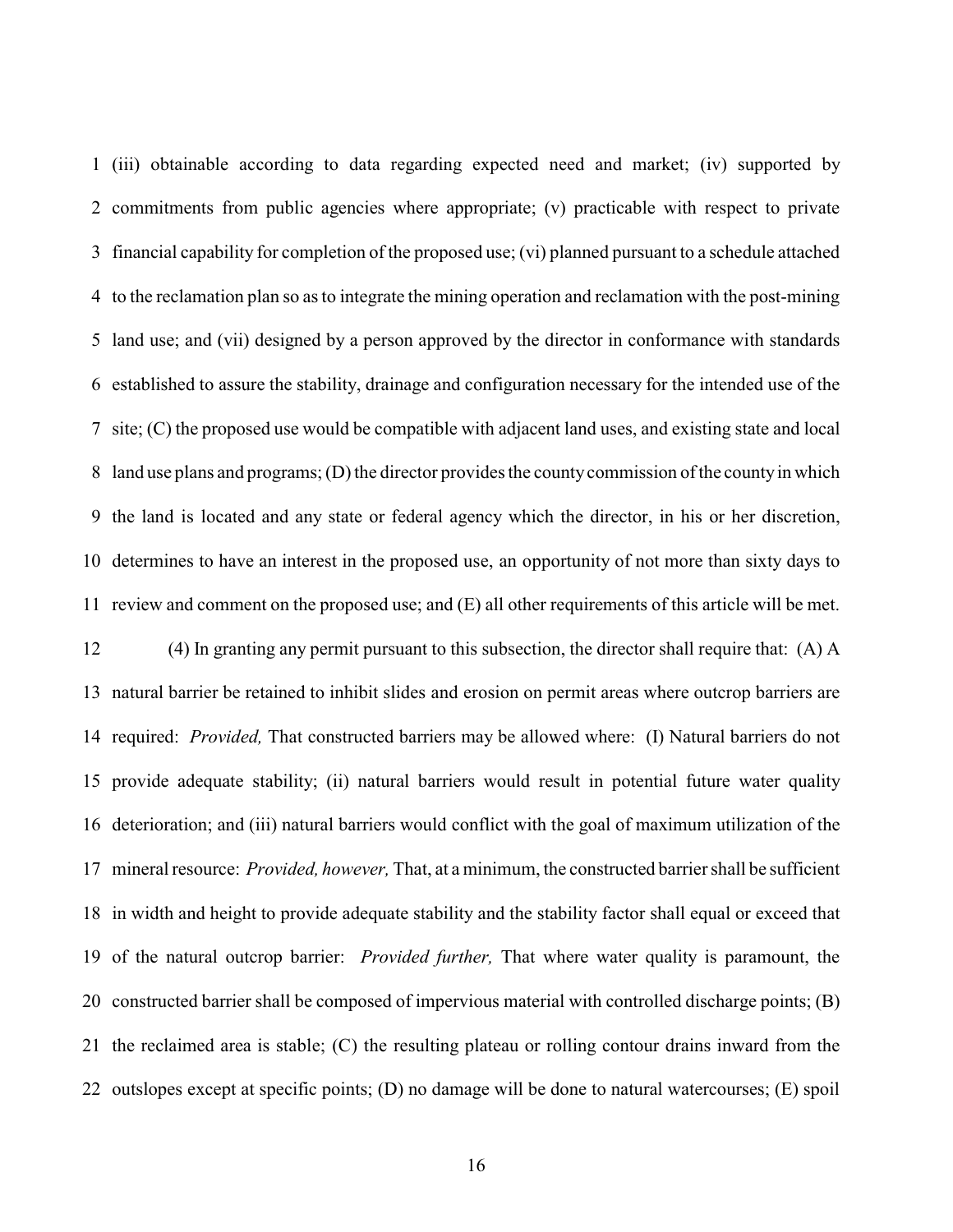will be placed on the mountaintop bench as is necessaryto achieve the planned post-mining land use: *And provided further,* That all excess spoil material not retained on the mountaintop shall be placed in accordance with the provisions of subdivision (22), subsection (b) of this section; and (F) ensure stability of the spoil retained on the mountaintop and meet the other requirements of this article.

 (5) All permits granted under the provisions of this subsection shall be reviewed not more than three years from the date of issuance of the permit; unless the applicant affirmatively demonstrates that the proposed development is proceeding in accordance with the terms of the approved schedule and reclamation plan.

 (d) In addition to those general performance standards required by this section, when surface mining occurs on slopes of twenty degrees or greater, or on lesser slopes as may be defined by rule after consideration of soil and climate, no debris, abandoned or disabled equipment, spoil material or waste mineral matter will be placed on the natural downslope below the initial bench or mining cut: *Provided,* That soil or spoil material from the initial cut of earth in a new surface mining operation may be placed on a limited specified area of the downslope below the initial cut if the permittee can establish to the satisfaction of the director that the soil or spoil will not slide and that the other requirements of this section can still be met.

 (e) The director may propose rules for legislative approval in accordance with article three, chapter twenty-nine-a of this code that permit variances from the approximate original contour requirements of this section: *Provided,* That the watershed control of the area is improved: *Provided, however,* That complete backfilling with spoil material is required to completely coverthe highwall, which material will maintain stability following mining and reclamation.

(f) The director shall propose rules for legislative approval in accordance with article three,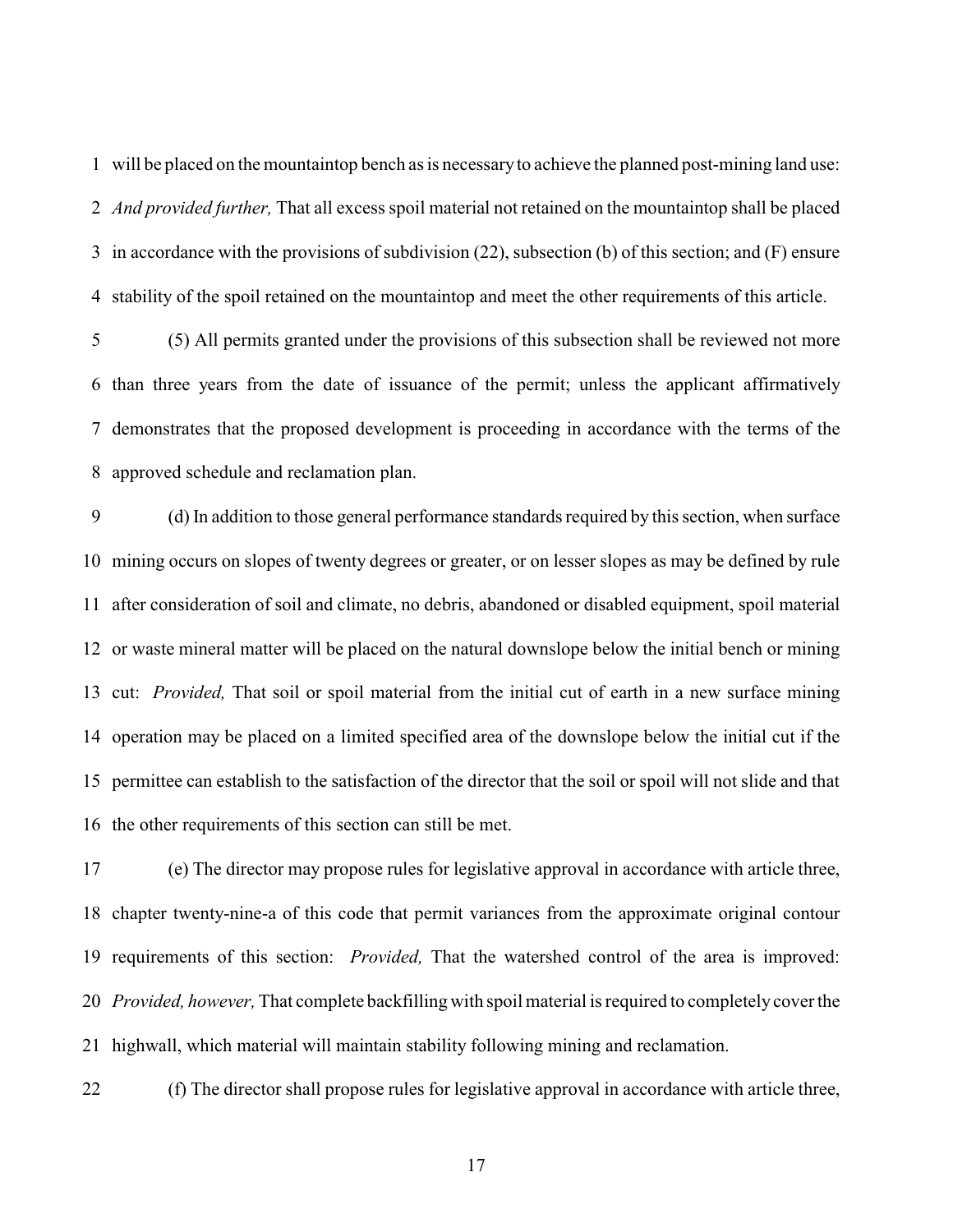chapter twenty-nine-a of this code for the design, location, construction, maintenance, operation, enlargement, modification, removal and abandonment of new and existing coal mine waste piles. In addition to engineering and other technical specifications, the standards and criteria developed pursuant to this subsection shall include provisions for review and approval of plans and specifications prior to construction, enlargement, modification, removal or abandonment; performance of periodic inspections during construction; issuance of certificates of approval upon completion of construction; performance of periodic safety inspections; and issuance of notices and orders for required remedial or maintenance work or affirmative action: *Provided,* That whenever the director finds that any coal processing waste pile constitutes an imminent danger to human life, he or she may, in addition to all other remedies and without the necessity of obtaining the permission of any person prior or present who operated or operates a pile or the landowners involved, enter upon the premises where any coal processing waste pile exists and may take or order to be taken any remedial action that may be necessary or expedient to secure the coal processing waste pile and to abate the conditions which cause the danger to human life: *Provided, however,* That the cost reasonably incurred in any remedial action taken by the director under this subsection may be paid for initially by funds appropriated to the division for these purposes and the sums expended shall be recovered from any responsible operator or landowner, individually or jointly, by suit initiated by the Attorney General at the request of the director. For purposes of this subsection,"operates" or "operated" means to enter upon a coal processing waste pile, or part of a coal processing waste pile, for the purpose of disposing, depositing, dumping coal processing wastes on the pile or removing coal processing waste from the pile, or to employ a coal processing waste pile for retarding the flow of or for the impoundment of water.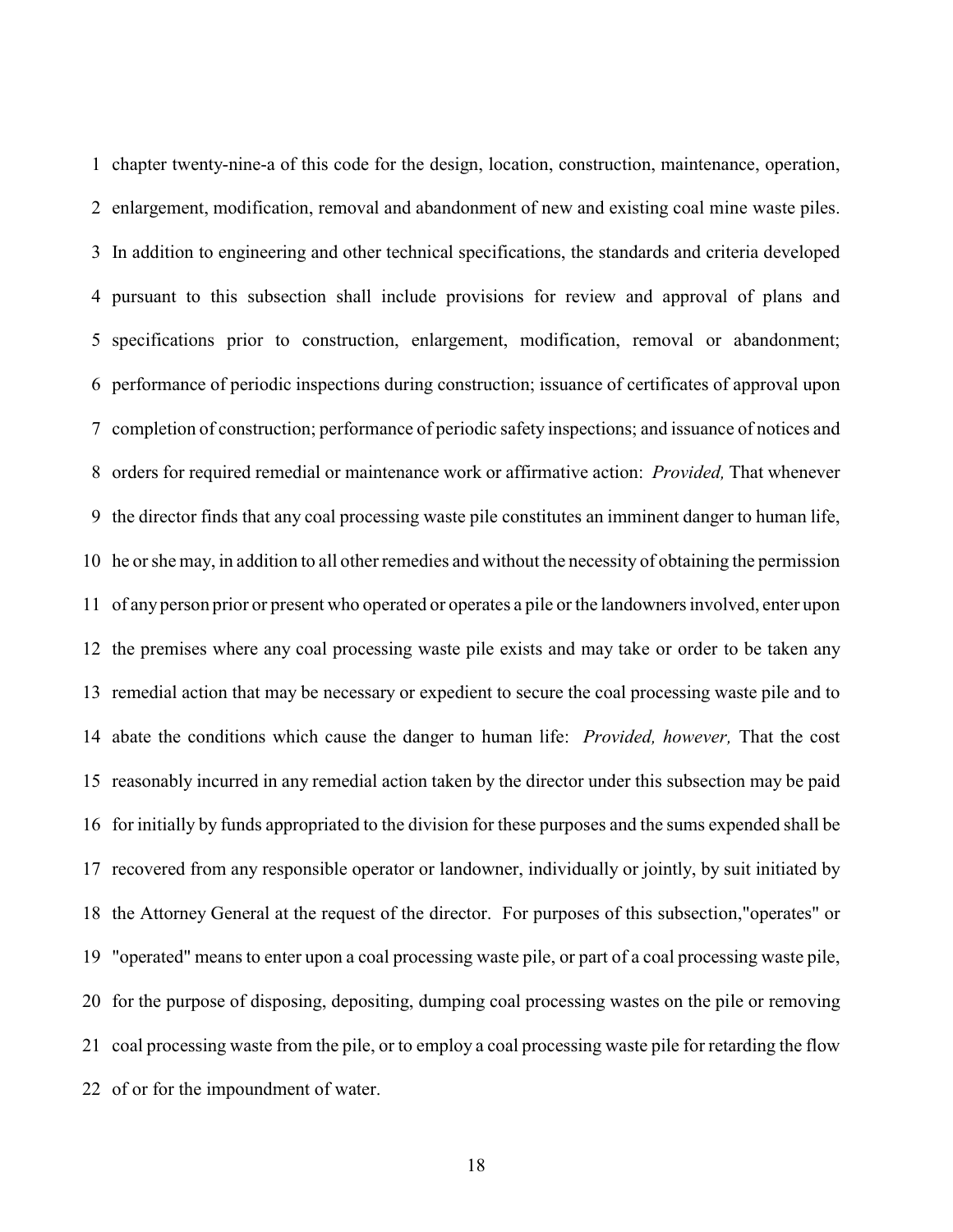**§22-3-19. Permit revision and renewal requirements; incidental boundary revisions; requirements for transfer; assignment and sale of permit rights; operator reassignment; and procedures to obtain inactive status.**

 (a) (1) Any valid permit issued pursuant to this article carries with it the right of successive renewal upon expiration with respect to areas within the boundaries of the existing permit. The holders of the permit may apply for renewal and the renewal shall be issued: *Provided,* That on application for renewal, the burden is on the opponents of renewal, unless it is established that and written findings by the secretary are made that: (A) The terms and conditions of the existing permit are not being satisfactorily met: *Provided, however,* That if the permittee is required to modify operations pursuant to mining or reclamation requirements which become applicable after the original date of permit issuance, the permittee shall be provided an opportunity to submit a schedule allowing a reasonable period to comply with such revised requirements; (B) the present surface mining operation is not in compliance with the applicable environmental protection standards of this article; (C) the renewal requested substantially jeopardizes the operator's continuing responsibility on existing permit areas; (D) the operator has not provided evidence that the bond in effect for said operation will continue in effect for any renewal requested as required pursuant to sections eleven or twelve of this article; or (E) any additional revised or updated information as required pursuant to rules promulgated by the secretary has not been provided.

 (2) If an application for renewal of a valid permit includes a proposal to extend the surface mining operation beyond the boundaries authorized in the existing permit, that portion of the application for renewal which addresses any new land area is subject to the full standards of this article, which includes, but is not limited to: (A) Adequate bond; (B) a map showing the disturbed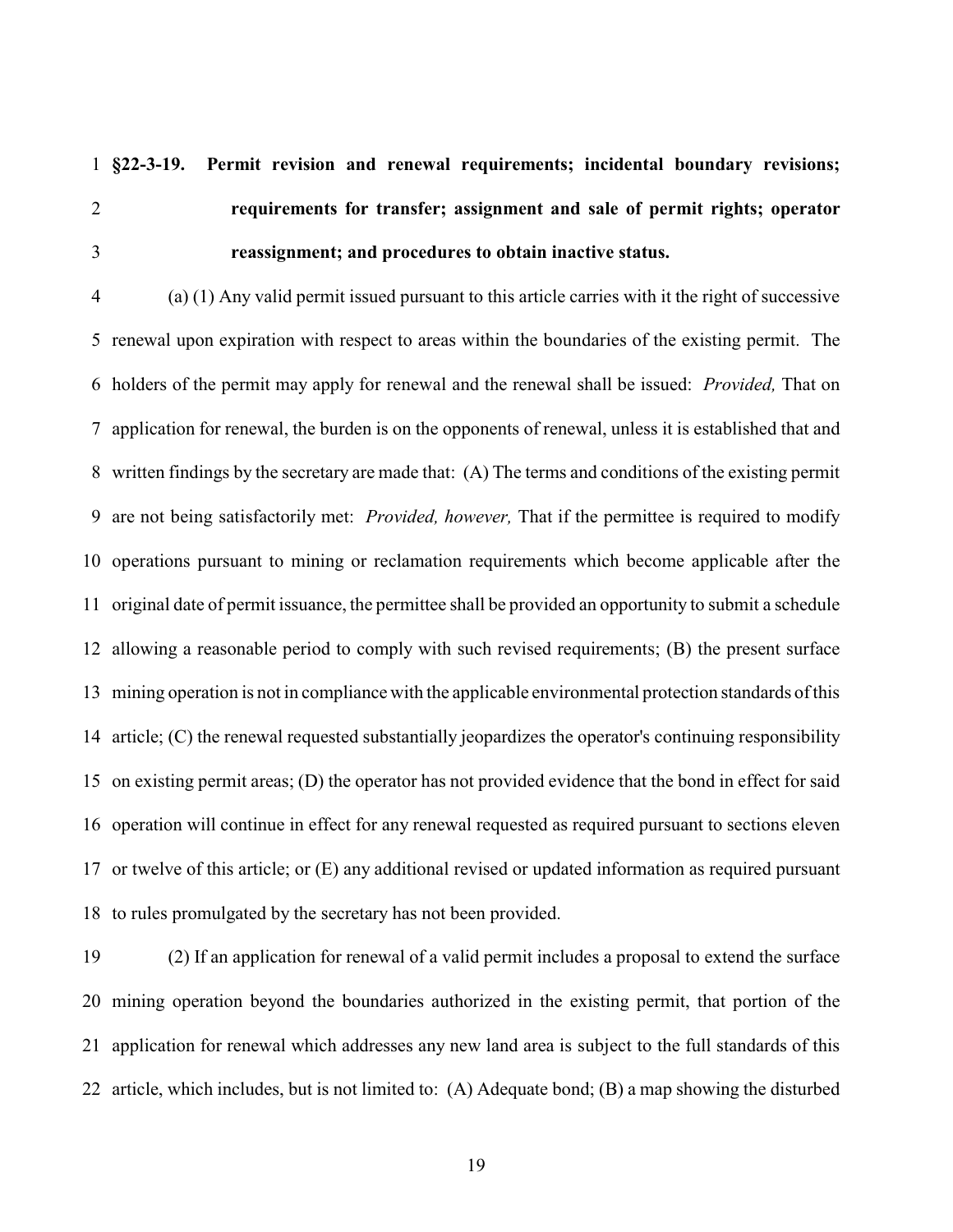area and facilities; and (C) a reclamation plan.

 (3) Any permit renewal shall be for a term not to exceed the period of time for which the original permit was issued. Application for permit renewal shall be made at least one hundred twenty days prior to the expiration of the valid permit.

 (4) Anyrenewal application for an active permit shall be on forms prescribed by the secretary and shall be accompanied by a filing fee of \$3,000. The application shall contain such information as the secretary requires pursuant to rule.

 (b) (1) During the term of the permit, the permittee may submit to the secretaryan application for a revision of the permit, together with a revised reclamation plan.

 (2) An application for a significant revision of a permit is subject to all requirements of this article and rules promulgated pursuant thereto and shall be accompanied by a filing fee of \$2,00.

 (3) Any extension to an area already covered by the permit, except incidental boundary revisions, shall be made by application for another permit. If the permittee desires to add the new area to his or her existing permit in order to have existing areas and new areas under one permit, the secretary may so amend the original permit: *Provided,* That the application for the new area is subject to all procedures and requirements applicable to applications for original permits under this article and a filing fee of \$550.

 (c) The secretary shall review outstanding permits of a five-year term before the end of the third year of the permit. Other permits shall be reviewed within the time established by rules. The secretarymayrequire reasonable revision or modification of the permit following review: *Provided,* That such revision or modification shall be based upon written findings and shall be preceded by notice to the permittee of an opportunity for hearing.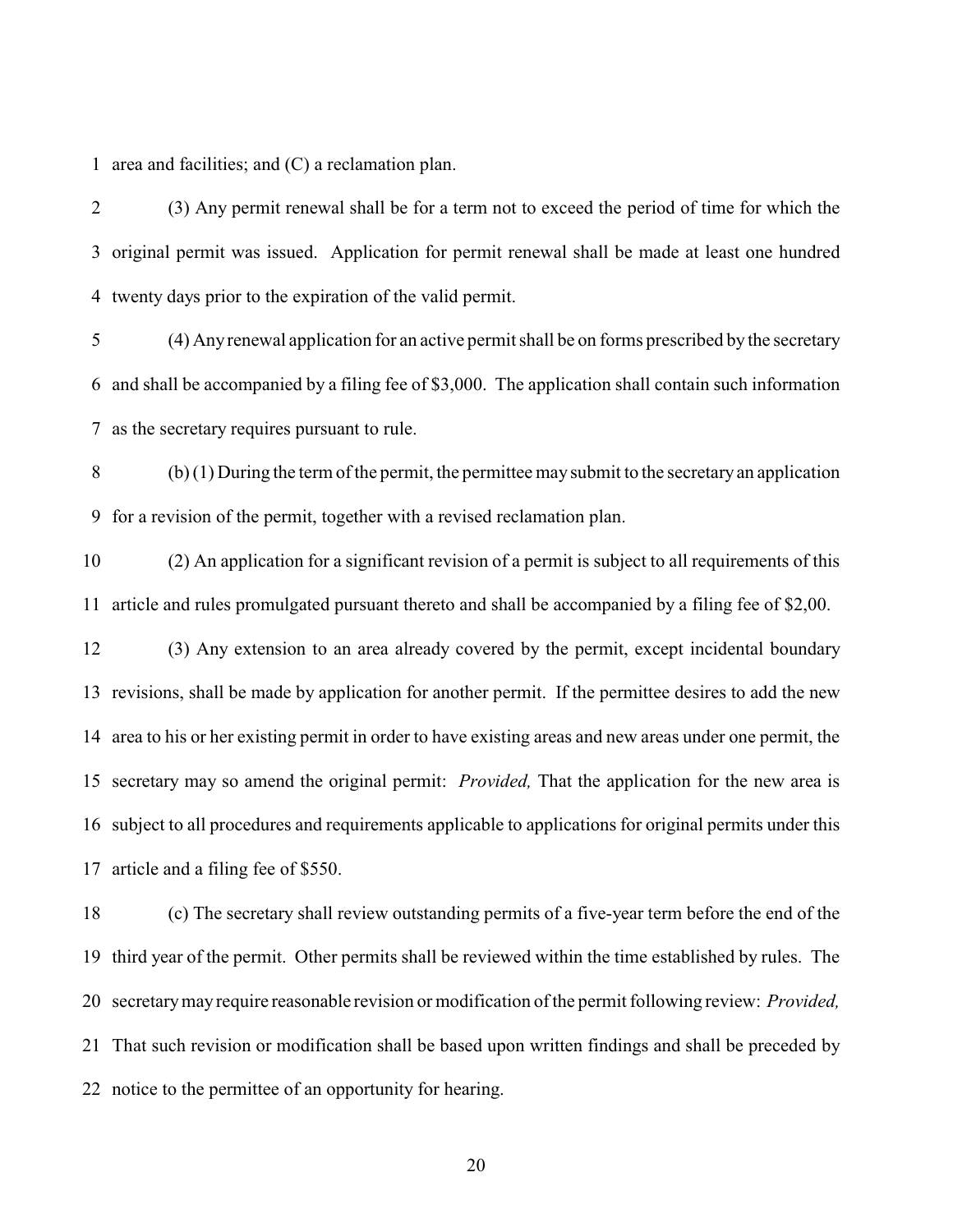(d) No transfer, assignment or sale of the rights granted under any permit issued pursuant to this article may be made without the prior written approval of the secretary, application for which shall be accompanied by a filing fee of \$1,500 for transfer or \$1,500 for assignment.

 (e) Each request for inactive status shall be submitted on forms prescribed by the secretary, shall be accompanied by a filing fee of \$2,00, and shall be granted in accordance with the procedure established in the Surface Mining and Reclamation Rule.

 (f) The secretary shall promulgate for review and consideration by the West Virginia Legislature legislative rules or emergency rules during the 2016 Regular Session of the West Virginia Legislature revisions to rules for granting inactive status under this article. The secretary shall specifically consider the adoption of federal standards codified at 30 C. F. R. §816.131 (1979) and 30 C. F. R. §817.131 (1979).

### **ARTICLE 11. WATER POLLUTION CONTROL ACT.**

### **§22-11-6. Requirement to comply with standards of water quality and effluent limitations.**

 All persons affected by rules establishing water quality standards and effluent limitations shall promptly comply therewith: *Provided,* That:

 (1) Where necessary and proper, the secretary may specify a reasonable time for persons not complying with such standards and limitations to comply therewith and upon the expiration of any such period of time, the secretary shall revoke or modify any permit previously issued which authorized the discharge of treated or untreated sewage, industrial wastes or other wastes into the waters of this state which result in reduction of the quality of such waters below the standards and limitations established therefor by rules of the board or secretary;

22 (2) Notwithstanding any rule or permit condition to the contrary, and except for any standard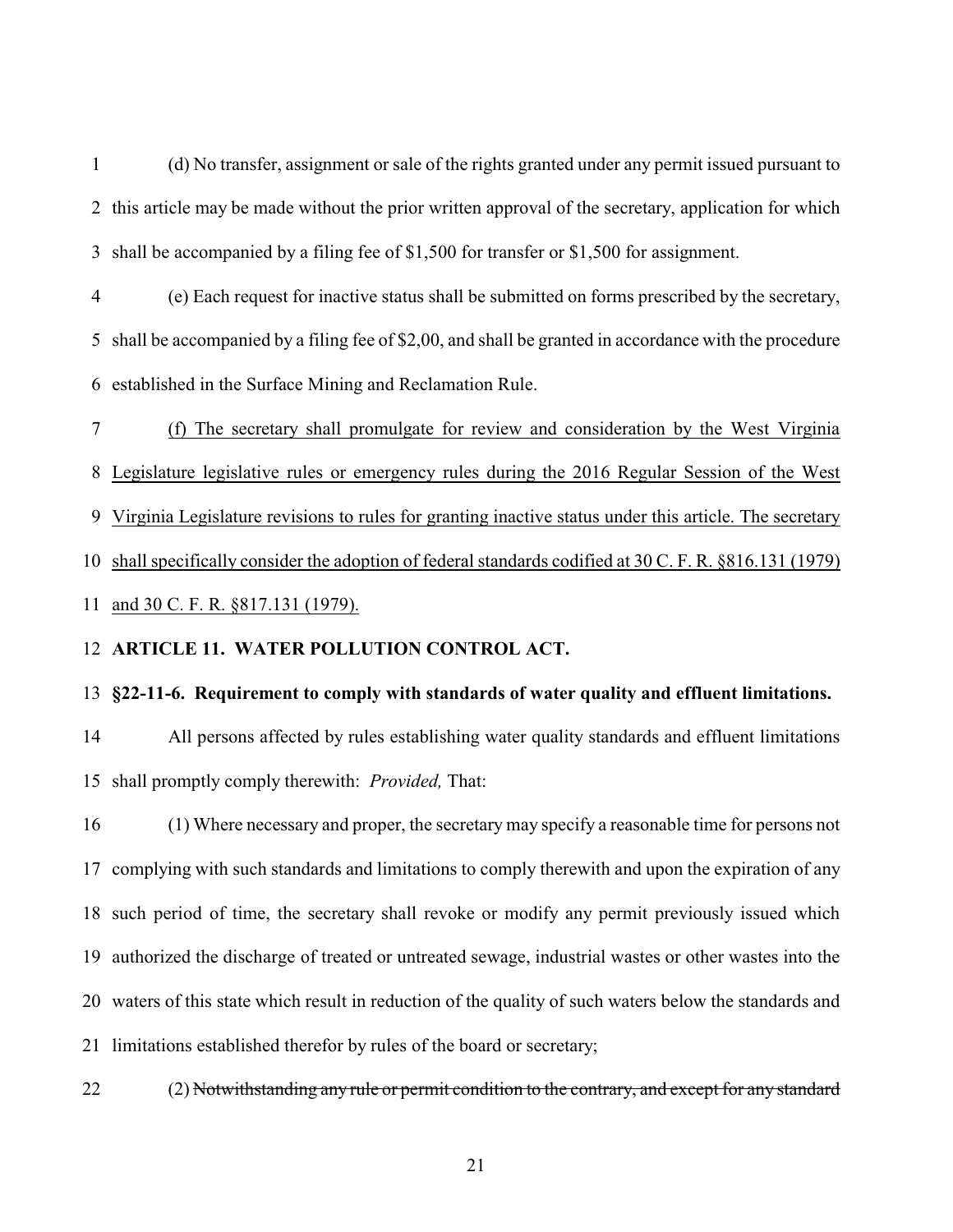imposed under section 307 of the federal Water Pollution Control Act for a toxic pollutant injurious 2 to human health, For purposes of both this article and sections 309 and 505 of the federal Water Pollution Control Act, compliance with a permit issued pursuant to this article shall be deemed compliance for purposes of both this article and sections 301, 302, 303, 306, 307 and 403 of the federal Water Pollution Control Act and with all applicable state and federal water quality standards, except for any such standard imposed under section 307 of the federal Water Pollution Control Act for a toxic pollutant injurious to human health. Notwithstanding any provision of this code or rule or permit condition to the contrary, water quality standards themselves shall not be considered "effluent standards or limitations" for the purposes of both this article and sections 309 and 505 of the federal Water Pollution Control Act and shall not be independently or directly enforced or implemented except through the development of terms and conditions of a permit issued pursuant to this article. Nothing in this section, however, prevents the secretary from modifying, reissuing or revoking a permit during its term. The provisions of this section addressing compliance with a permit are intended to apply to all existing and future discharges and permits without the need for 15 permit modifications; However, should any such modification be necessary under the terms of this 16 article, then the secretary shall immediately commence the process to effect such modifications; and (3) The Legislature finds that there are concerns within West Virginia regarding the applicability of the research underlying the federal selenium criteria to a state such as West Virginia which has high precipitation rates and free-flowing streams and that the alleged environmental impacts that were documented in applicable federal research have not been observed in West Virginia and, further, that considerable research is required to determine if selenium is having an impact on West Virginia streams, to validate or determine the proper testing methods for selenium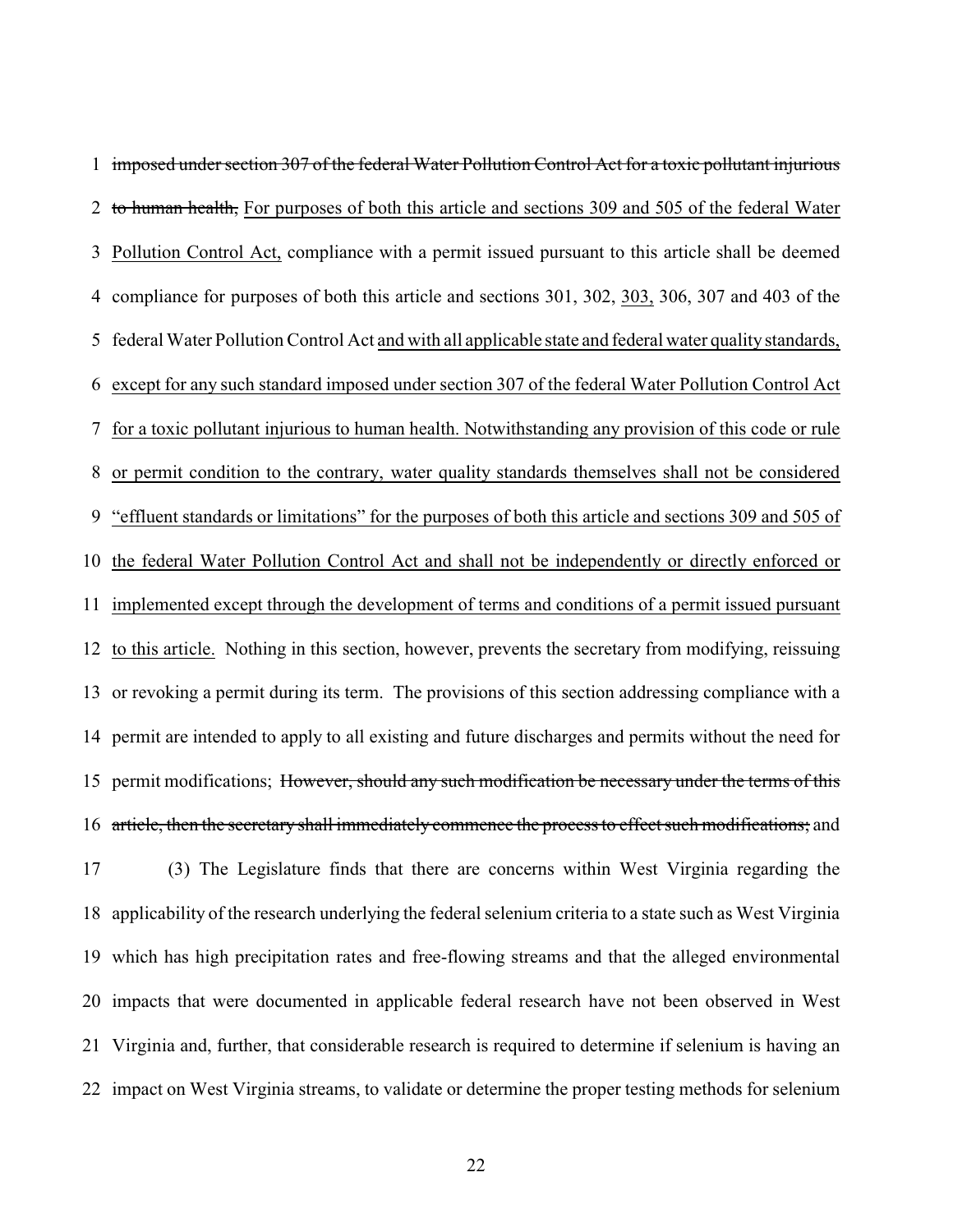and to better understand the chemical reactions related to selenium mobilization in water.

 (4) The Legislature finds that EPA has been contemplating a revision to the federally recommended criteria for several years but has yet to issue a revised standard.

 (5) Because of the uncertainty regarding the applicability of the current selenium standard, the secretary is hereby directed to develop within six months of the effective date of this subdivision an implementation plan for the current selenium standard that will include, at minimum, the following:

(A) Implementing the criteria as a threshold standard;

(B) A monitoring plan that will include chemical speciation of any selenium discharge;

 (C) A fish population survey and monitoring plan that will be implemented at a representative location to assess any possible impacts from selenium discharges if the threshold criteria are exceeded; and

 (D) The results of the monitoring will be reported to the department for use in the development of state-specific selenium criteria.

 (6) Within twenty-four months of the effective date of this subdivision, the secretary shall propose rules for legislative approval in accordance with the provisions of article three, chapter twenty-nine of this code which establish a state-specific selenium standard that protects aquatic life. Concurrent with proposing a legislative rule, the secretary shall also submit the proposed standard and supporting documentation to the administrator of the Environmental Protection Agency. The secretary shall also consult with and consider research and data from the West Virginia Water Research Institute at West Virginia University, the regulated community and other appropriate groups in developing the state-specific selenium standard.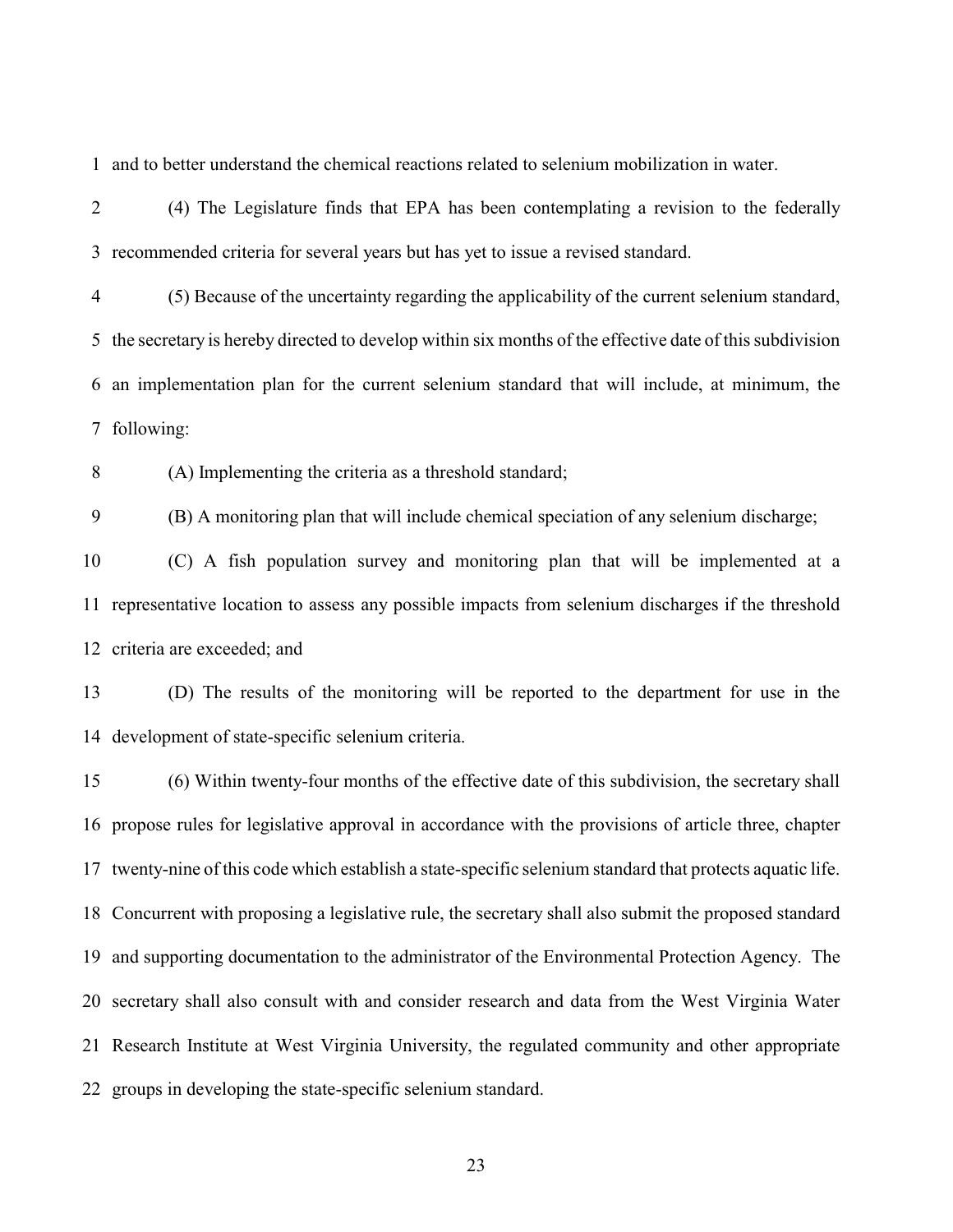(7) Within thirty days of the effective date of this section, the secretary shall promulgate an emergency rule revising the statewide aluminum water quality criteria for the protection of aquatic life to incorporate aluminum criteria values using a hardness-based equation. Concurrent with issuing an emergency rule, the secretary shall also submit the proposed revisions and supporting documentation to the administrator of the Environmental Protection Agency.

**§22-11-8. Prohibitions; permits required.**

 (a) The secretary may, after public notice and opportunity for public hearing, issue a permit for the discharge or disposition of any pollutant or combination of pollutants into waters of this state upon condition that the discharge or disposition meets or will meet all applicable state and federal water quality standards and effluent limitations and all other requirements of this article and article three, chapter twenty-two-b of this code. While permits shall contain conditions that are designed to meet all applicable state and federal water quality standards and effluent limitations, water quality standards themselves shall not be incorporated wholesale either expressly or by reference as effluent standards or limitations in a permit issued pursuant to this article.

 (b) It is unlawful for any person, unless the person holds a permit therefor from the department, which is in full force and effect, to:

 (1) Allow sewage, industrial wastes or other wastes, or the effluent therefrom, produced by or emanating from any point source, to flow into the waters of this state;

 (2) Make, cause or permit to be made any outlet, or substantially enlarge or add to the load of any existing outlet, for the discharge of sewage, industrial wastes or other wastes, or the effluent therefrom, into the waters of this state;

(3) Acquire, construct, install, modify or operate a disposal system or part thereof for the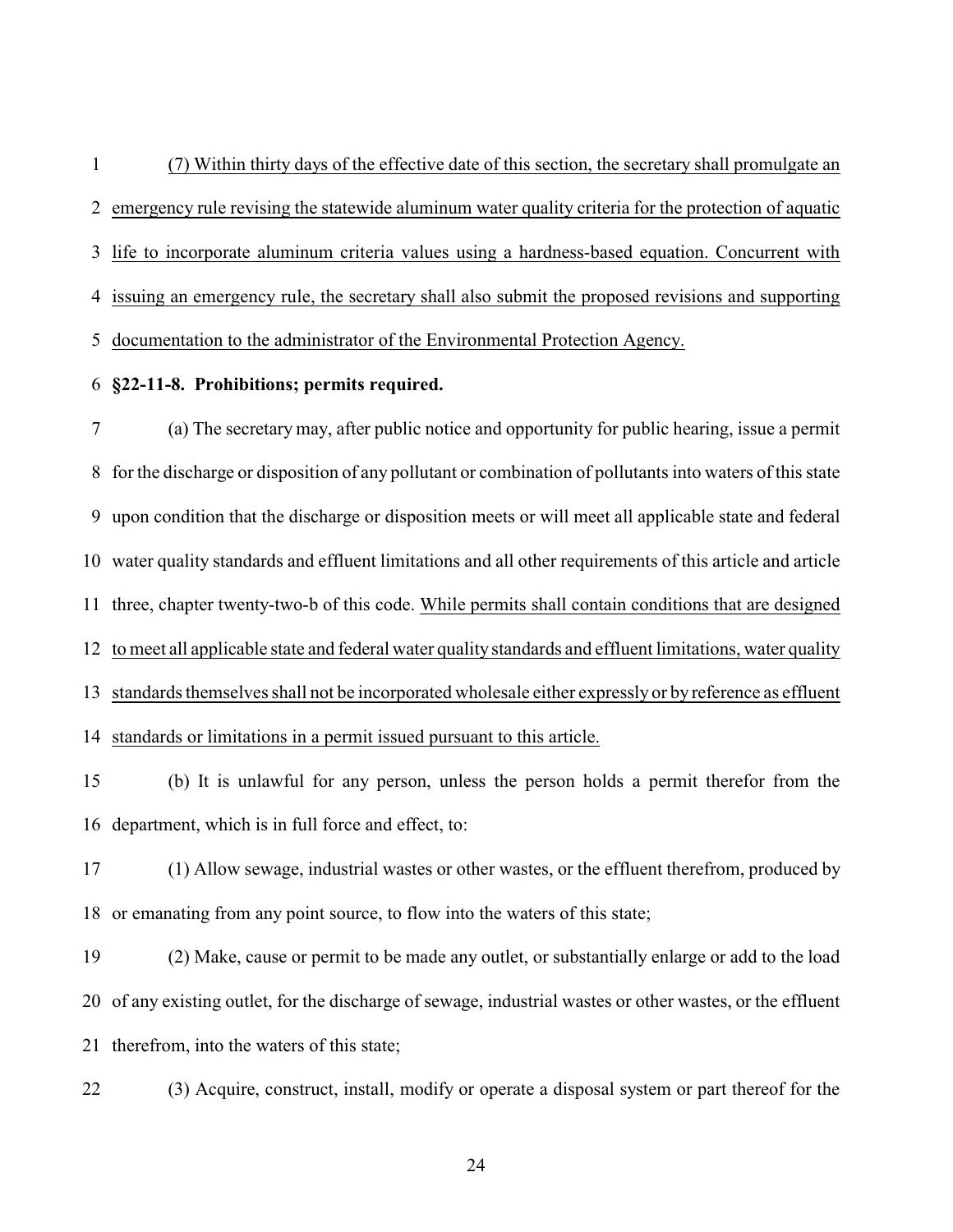direct or indirect discharge or deposit of treated or untreated sewage, industrial wastes or other wastes, or the effluent therefrom, into the waters of this state, or any extension to or addition to the disposal system;

 (4) Increase in volume or concentration any sewage, industrial wastes or other wastes in excess of the discharges or disposition specified or permitted under any existing permit;

 (5) Extend, modify or add to any point source, the operation of which would cause an increase in the volume or concentration of any sewage, industrial wastes or other wastes discharging or flowing into the waters of the state;

 (6) Construct, install, modify, open, reopen, operate or abandon any mine, quarry or preparation plant, or dispose of any refuse or industrial wastes or other wastes from the mine or quarry or preparation plant: *Provided,* That the department's permit is only required wherever the aforementioned activities cause, maycause or might reasonablybe expected to cause a discharge into or pollution of waters of the state, except that a permit is required for any preparation plant: *Provided, however,* That unless waived in writing by the secretary, every application for a permit to open, reopen or operate anymine, quarryor preparation plant or to dispose of any refuse or industrial wastes or other wastes from the mine or quarry or preparation plant shall contain a plan for abandonment of the facility or operation, which plan shall comply in all respects to the requirements of this article. The plan of abandonment is subject to modification or amendment upon application bythe permit holder to the secretaryand approval of the modification or amendment by the secretary; or

 (7) Operate any disposal well for the injection or reinjection underground of any industrial wastes, including, but not limited to, liquids or gases, or convert any well into such a disposal well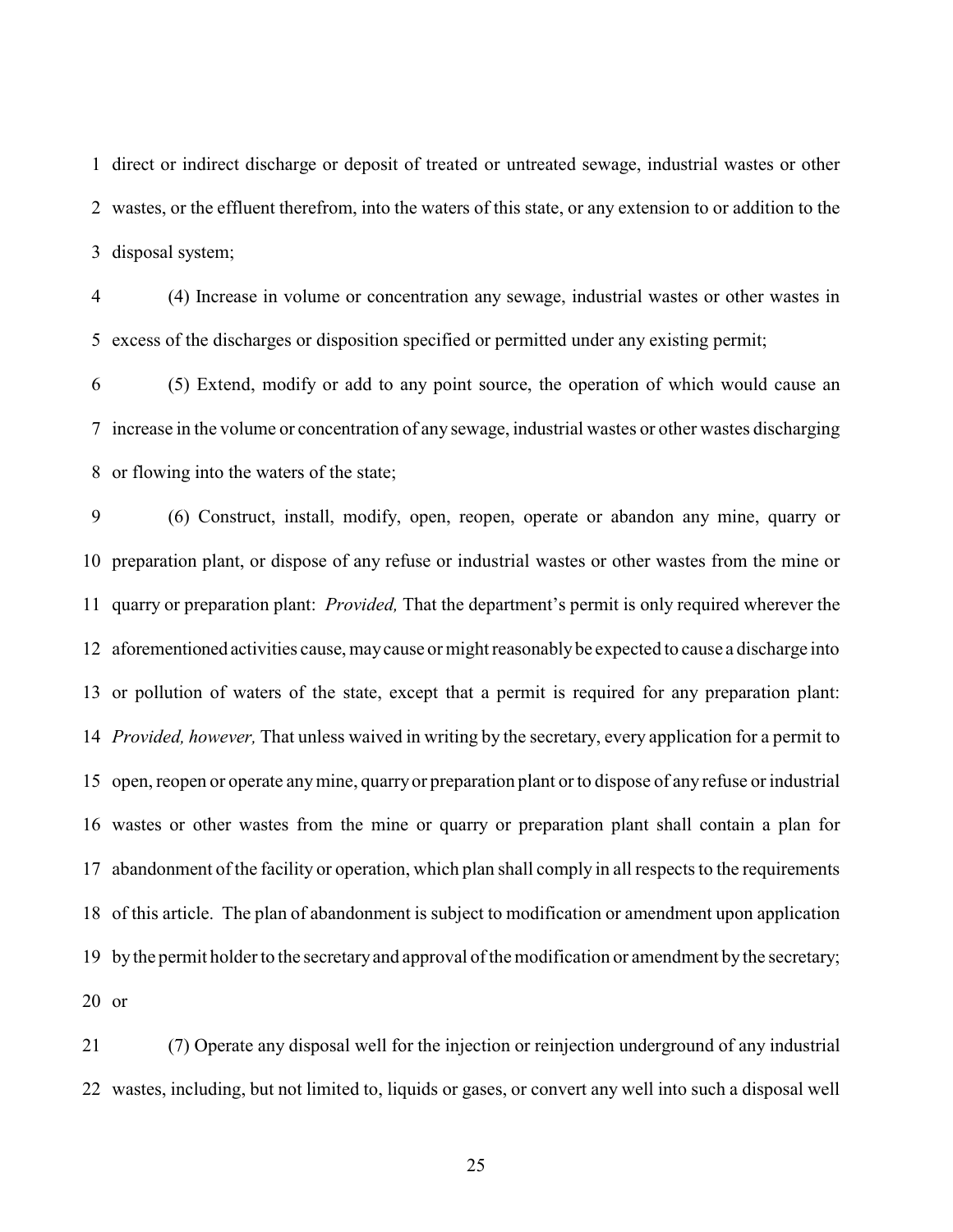or plug or abandon any such disposal well.

 (c) Where a person has a number of outlets emerging into the waters of this state in close proximity to one another, the outlets may be treated as a unit for the purposes of this section, and only one permit issued for all the outlets.

# **§22-11-22a. Civil penalties and injunctive relief; civil administrative penalties for coal mining operations.**

 (a) Any person who holds a permit to operate a coal mining operation issued under article three of this chapter who violates any provision of any permit issued under or subject to the provisions of this article or article eleven-a of this chapter is subject to a civil penalty not to exceed \$25,000 per day of the violation and any person who violates any provision of this article or of any rule or who violates any standard or order promulgated or made and entered under the provisions of this article, article eleven-a of this chapter or article one, chapter twenty-two-b of this code is subject to a civil penalty not to exceed \$25,000 per day of the violation: *Provided,* That any penalty imposed pursuant to the Surface Coal Mining and Reclamation Act [§§ 22-3-1 et seq.] shall be credited against any enforcement action under this article for violations of standards protecting state waters. (1) Any such civil penalty may be imposed and collected only by a civil action instituted by the secretary in the circuit court of the county in which the violation occurred or is occurring or of the county in which the waters thereof are polluted as the result of such violation.

 (2) In determining the amount of a civil penalty the circuit court shall consider the seriousness of the violation or violations, the economic benefit, if any, resulting from the violation, any history of the violations, any good-faith efforts to comply with the applicable requirements, cooperation by the permittee with the secretary, the economic impact of the penalty on the violator,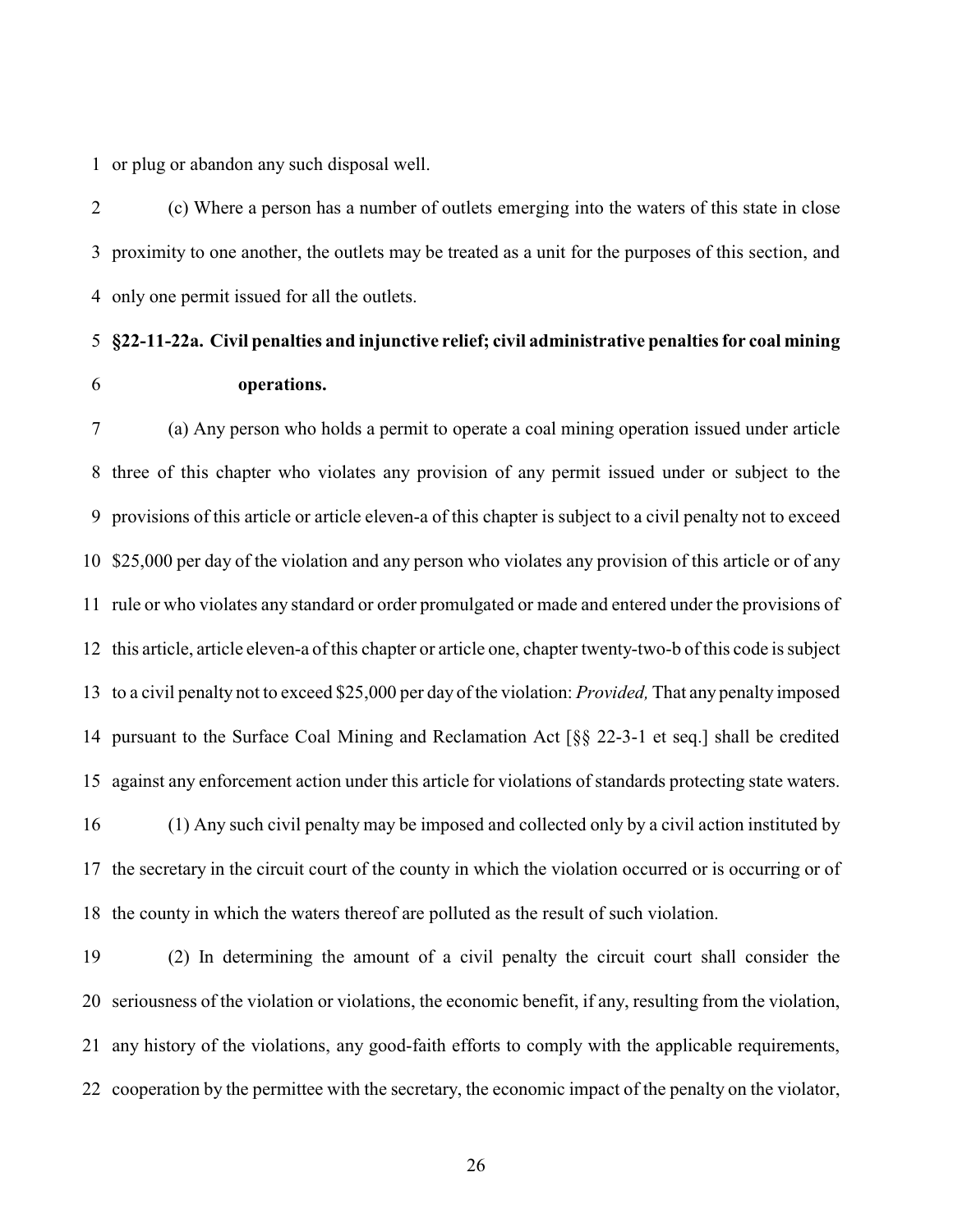and other matters as justice may require.

 (3) Upon application by the secretary, the circuit courts of the state or the judges thereof in vacation may by injunction compel compliance with and enjoin violations of the provisions of this article, article eleven-a of this chapter, the rules of the board or secretary, effluent limitations, the terms and conditions of any permit granted under the provisions of this article or article eleven-a of this chapter or any order of the secretary or board, and the venue of any such actions shall be the county in which the violations or noncompliance exists or is taking place or in any county in which the waters thereof are polluted as the result of the violation or noncompliance. The court or the judge thereof in vacation may issue a temporary or preliminary injunction in any case pending a decision on the merits of any injunction application filed. Any other section of this code to the contrary notwithstanding, the state is not required to furnish bond as a prerequisite to obtaining injunctive relief under this article or article eleven-a of this chapter. An application for an injunction under the provisions of this section may be filed and injunctive relief granted notwithstanding that all of the administrative remedies provided in this article have not been pursued or invoked against the person or persons against whom such reliefis sought and notwithstanding that the person or persons against whom such reliefis sought have not been prosecuted or convicted under the provisions of this article. (4) The judgment of the circuit court upon any application filed or in any civil action instituted under the provisions of this section is final unless reversed, vacated or modified on appeal to the Supreme Court of Appeals. Any such appeal shall be sought in the manner provided by law for appeals from circuit courts in other civil cases, except that the petition seeking review in any injunctive proceeding must be filed with said Supreme Court of Appeals within ninety days from the date of entry of the judgment of the circuit court.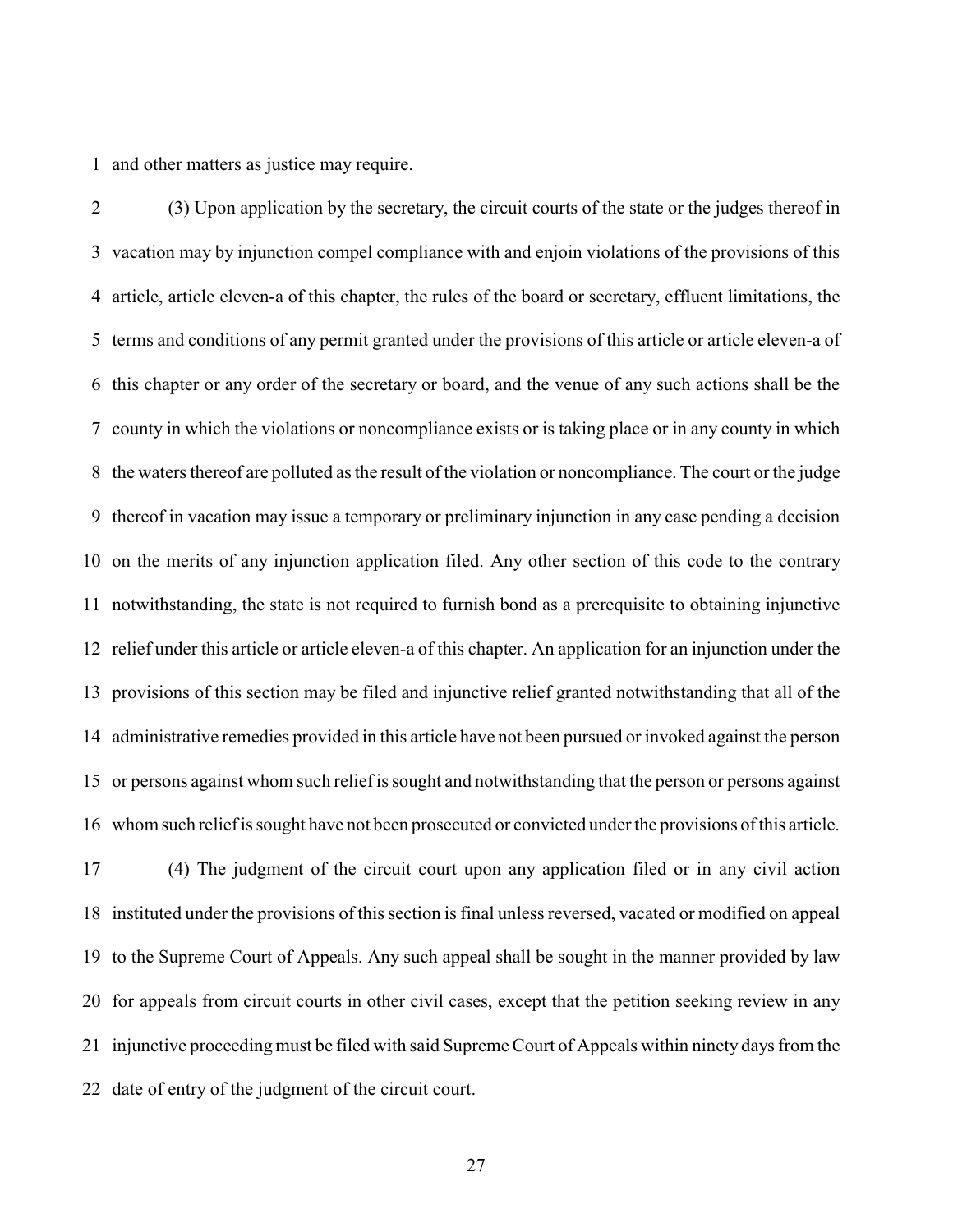(5) Legal counsel and services for the director, secretary or the board in all civil penalty and injunction proceedings in the circuit court and in the Supreme Court of Appeals of this state shall be provided by legal counsel employed by the department, the Attorney General or his or her assistants and by the prosecuting attorneys of the several counties as well, all without additional compensation, or the director, secretary or the board may employ counsel to represent him or her or it in a particular proceeding.

 (b) The secretary may assess a civil administrative penalty whenever he or she finds that a person who holds a permit to operate a coal mining operation issued under article three of this chapter has violated any provision of this article or article eleven-a of this chapter, any permit issued under or subject to the provisions of this article or article eleven-a of this chapter or any rule or order issued pursuant to this article or article eleven-a of this chapter. A civil administrative penalty may be assessed unilaterally by the director in accordance with this subsection.

 (1) Any civil administrative penalty assessed pursuant to this section shall not exceed \$10,000 per violation and the maximum amount of any civil administrative penalty assessed pursuant to this section shall not exceed \$125,000: *Provided*, That any stipulated penalties accrued after the date of the draft order shall not be included for purposes of determining the total amount of the civil administrative penalty. For purposes of this section, a single operational upset which leads to simultaneous violations of more than one pollutant parameter shall be treated as a single violation.

 (2) In determining the amount of any civil administrative penalty assessed under this subsection, the secretary shall take into account the nature, circumstances, extent and gravity of the violation, or violations, and, with respect to the violator, ability to pay, any prior history of such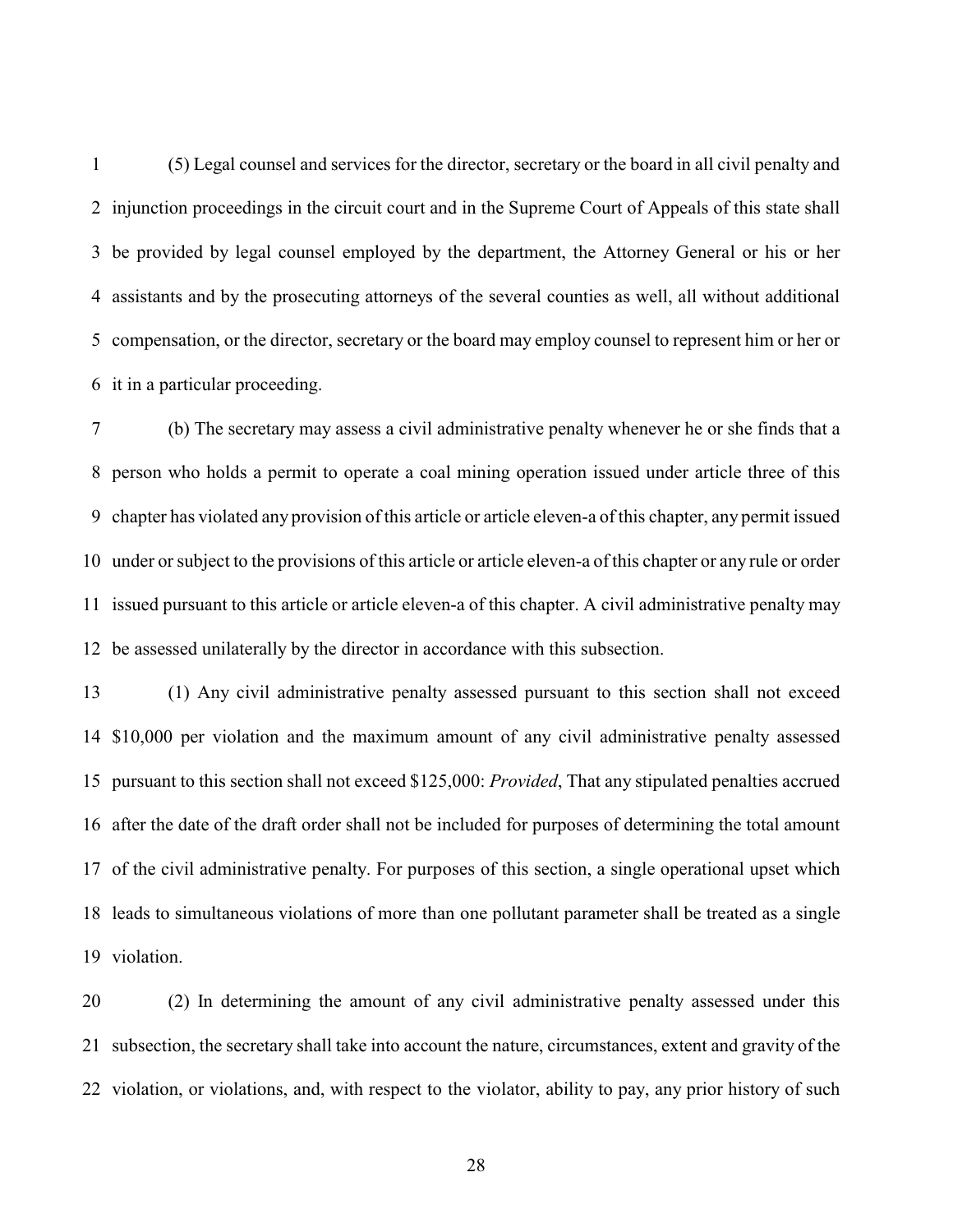violations, the degree of good faith, economic benefit or savings, if any, resulting from the violation, cooperation of the alleged violator, and such other matters as justice may require.

 (3) No assessment may be levied pursuant to this subsection until after the alleged violator has been notified by certified mail or personal service pursuant to the West Virginia rules of civil procedure. The notice shall include a proposed order which refers to the provision of the statute, rule, order or permit alleged to have been violated, a concise statement of the facts alleged to constitute the violation, a statement of the amount of the administrative penalty to be imposed and a statement of the alleged violator's right to an informal hearing prior to the issuance of the proposed order.

 (A) The alleged violator has thirty calendar days from receipt of the notice within which to deliver to the secretary a written request for an informal hearing.

 (B) If no hearing is requested, the proposed order becomes a draft order after the expiration of the thirty-day period.

 (C) If an informal hearing is requested, the director shall inform the alleged violator of the time and place of the hearing. The secretary may appoint an assessment officer to conduct the informal hearing and make a written recommendation to the secretaryconcerning the proposed order and the assessment of a civil administrative penalty.

 (D) Within thirty days following the informal hearing, the secretary shall render and furnish to the alleged violator a written decision, and the reasons therefor, concerning the assessment of a civil administrative penalty. The proposed order shall be revised, if necessary, and shall become a draft order.

 (4) The secretary shall provide the opportunity for the public to comment on any draft order by publishing a Class II legal advertisement in the newspaper with the largest circulation in the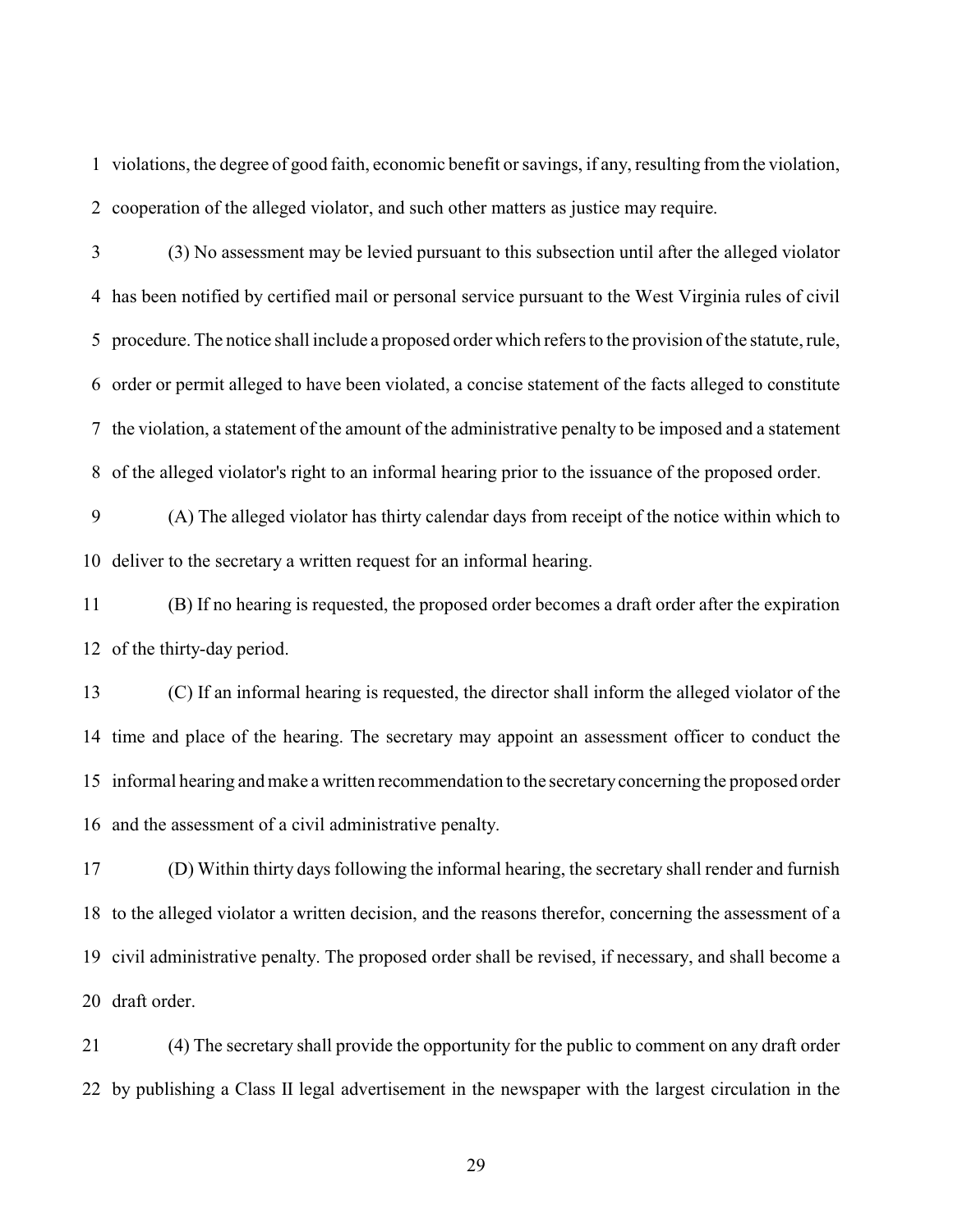county in which the violation occurred, and by other such means as the secretary deems appropriate, which shall provide notice of the draft order, including the civil administrative penalty assessment. The secretary shall consider any comments received in determining whether to revise the draft order before issuance of a final order. During the thirty-day public comment period, any person may request a public hearing regarding the draft order and the secretary may grant or deny the request at his or her discretion. If a request for a public hearing is denied, the secretary shall provide notice to the person requesting a hearing and reasons for such denial.

 (5) Within thirty days of the close of the public comment period on a draft order, the secretary shall issue a final order or make a determination not to issue a final order, and shall provide written notice by certified mail or personal service pursuant to the West Virginia rules of civil procedure to the alleged violator and shall provide notice by certified mail or personal service pursuant to the West Virginia rules of civil procedure to those persons who submitted written comments on the draft order during the public comment period.

 (6) The issuance of a final order assessing a civil administrative penalty pursuant to subsection (b) of this section may be appealed to the environmental quality board pursuant to section twenty-one of this article. Any person who submitted written comments on a draft order during the public comment period shall have the right to file such an appeal or intervene in any appeal filed by the alleged violator.

 (7) The authority to levy a civil administrative penalty is in addition to all other enforcement provisions of this article and the payment of any assessment does not affect the availability of any other enforcement provision in connection with the violation for which the assessment is levied: *Provided,* That no combination of assessments against a violator under this section shall exceed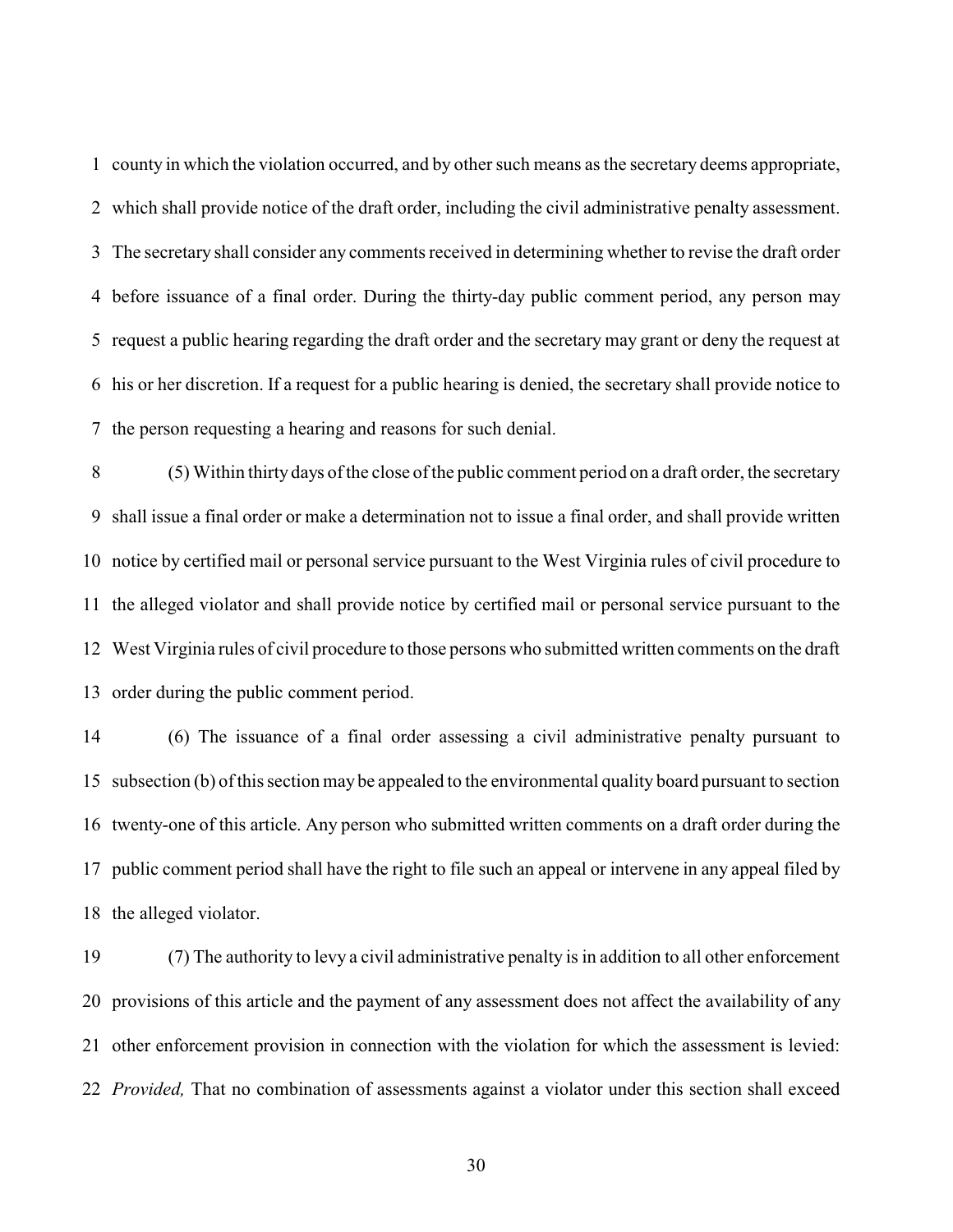\$25,000 for each violation: *Provided, however,* That any violation for which the violator has paid a civil administrative penalty assessed under this section may not be the subject of a separate civil penalty action. No assessment levied pursuant to this section becomes due and payable until at least thirty days after receipt of the final order or the procedures for review of the assessment, including any appeals, have been completed, whichever is later.

 (c) In addition to the authorities set forth in this section, the secretary may also enter into agreements, settlements and other consent orders resolving alleged violations of this chapter.

 (d) The secretary shall propose, for legislative review, rules, including emergency rules, in accordance with the provisions of article three, chapter twenty-nine-a of this code to establish procedures for assessing civil administrative penalties in accordance with this section by no later than July 1, 2015.

## **CHAPTER 22A. MINERS' HEALTH, SAFETY AND TRAINING.**

# **ARTICLE 1. OFFICE OF MINERS' HEALTH, SAFETY AND TRAINING; ADMINISTRATION; ENFORCEMENT.**

## **§22A-1-41. The Coal Jobs and Safety Act of 2015; legislative findings.**

(a) *Legislative findings.* --

 (1) In the past six years, West Virginia's coal industry has been battered by constant judicial and regulatory assaults, which have disproportionately raised the cost of mining coal in West Virginia compared with production costs in other coal producing states. These increased costs of production have caused West Virginia coal to become uncompetitive with other coals in the declining worldwide and domestic coal markets.

(2) Coal production in West Virginia has fallen from one hundred sixty-five million tons in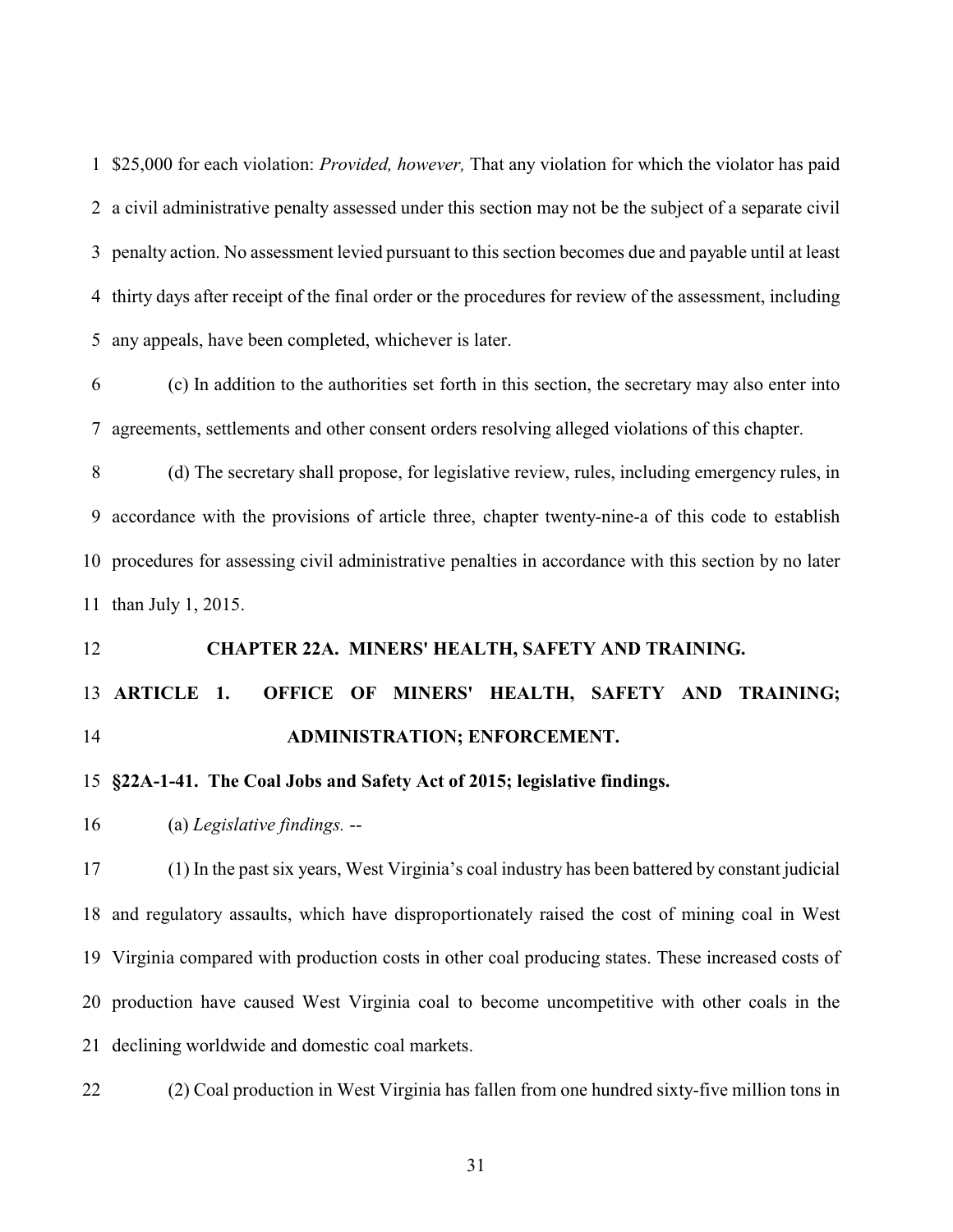2008 to approximately one hundred fifteen million tons in 2014, a decline of thirty-one percent. Much of this decline has been concentrated in the southern coalfields.

 (3) The number of active mines producing coal has decreased by more than fifty-three percent, from two hundred fifty-nine in 2008 to just one hundred twenty-one today.

 (4) During that same period, direct coal mining employment has decreased by approximately four thousand jobs, from a high of twenty-two thousand three hundred thirty-six in 2011 to just eighteen thousand two hundred today, a decline of nineteen percent.

 (5) When the coal-related jobs multiplier, established by the West Virginia University and Marshall University Colleges of Business, 2010 Joint Economic Impact Report, is factored in the total direct and indirect jobs impact on the West Virginia economy shows a twenty thousand six hundred eighty-job decline in mining andmine-dependent employment in the state from one hundred thousand eleven six hundred eighty in 2011 to ninety-one thousand today. The impact of this damage to the West Virginia economy is demonstrated by the rapid rise of unemployment in the coalfields with some counties now reporting an unemployment rate of more than ten percent.

 (6) The economic stress to the coal industry and to the state as a whole is evident in the estimated loss of nearly \$300 million in direct mining wages paid since 2011. This loss is exponentially higher when you factor in indirect wages lost as mining support jobs decline.

 (7) As a direct result of the damage to the coal industry, West Virginia has also lost significant tax revenues, as coal severance taxes have declined byapproximatelytwenty-four percent in just the past two years – from a high of \$527 million in 2012 to an estimated \$406 million in 2014. This damage reverberates through the total economy, with reductions in money available to fund schools, highways, basic services and health care – needs that increase when income and health care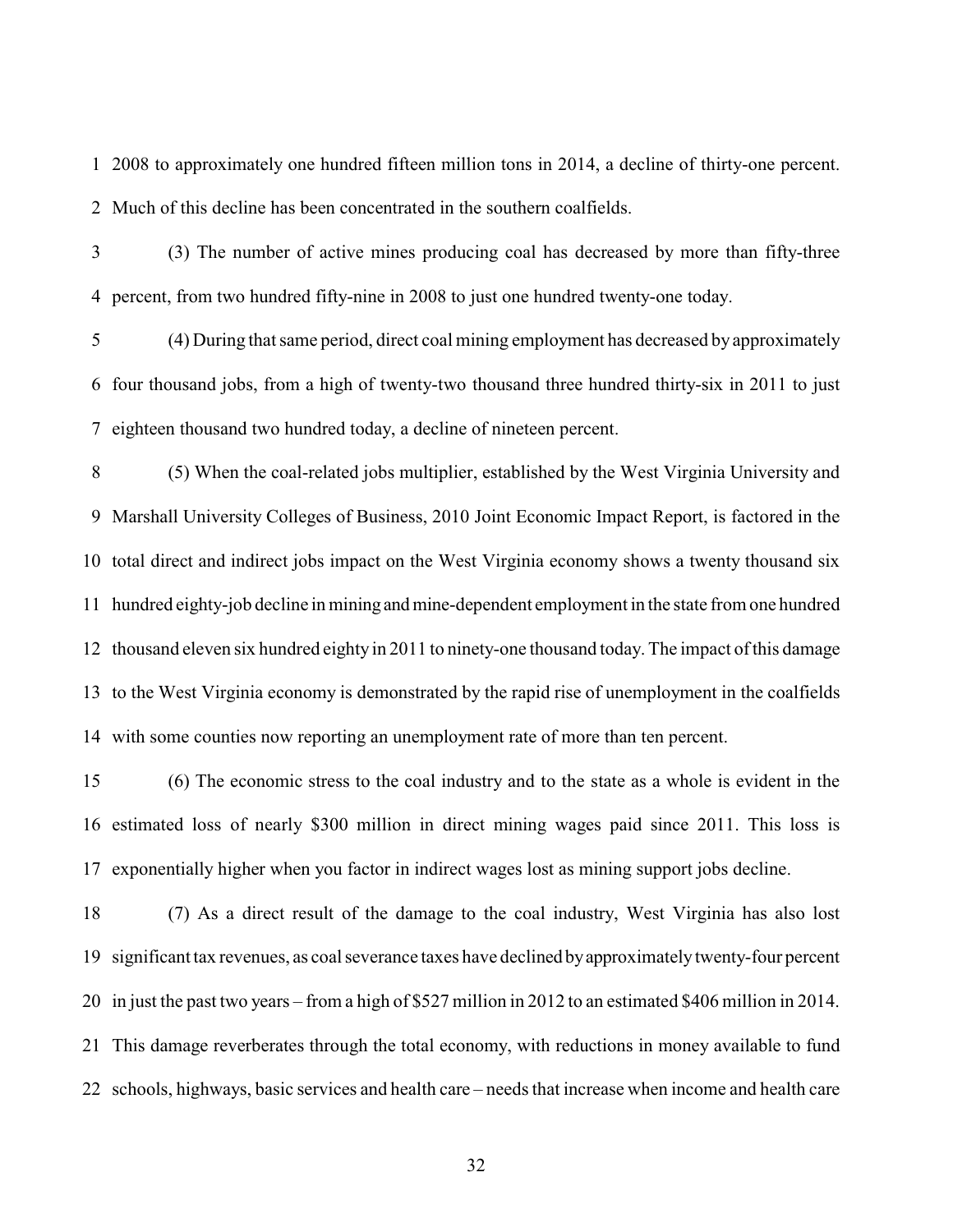is lost with the loss of jobs.

| $\overline{2}$ | (8) All of these challenges must be addressed and overcome if we are to continue to provide             |
|----------------|---------------------------------------------------------------------------------------------------------|
|                | 3 the economic foundation for our state's economy. The encouragement of economic growth and             |
| 4              | development in the coal industry in this state is in the public interest and promotes the general       |
|                | 5 welfare of the people of this state.                                                                  |
| 6              | (b) Coal Jobs and Safety Act of 2015. -- Therefore, in order to encourage the recovery of the           |
| 7              | West Virginia coal industry and to increase direct and indirect employment thus created, the            |
| 8              | Legislature enacts the Coal Jobs and Safety Act of 2015 and it is collectively comprised of:            |
| 9              | $(1)$ This section;                                                                                     |
| 10             | (2) The amendments to:                                                                                  |
| 11             | (A) Sections thirteen and nineteen, article three, chapter twenty-two of this code;                     |
| 12             | (B) Sections six and eight, article eleven, chapter twenty-two of this code;                            |
| 13             | (C) Section one, article one-a of this chapter;                                                         |
| 14             | (D) Sections six, twenty-eight and thirty-seven, article two of this chapter;                           |
| 15             | (E) Section one hundred one, article two-a, chapter twenty-two-a of this code; and                      |
| 16             | (F) Sections three hundred one, three hundred eight, three hundred nine, three hundred ten,             |
|                | 17 four hundred two, four hundred three, four hundred four, four hundred five, five hundred one, six    |
|                | 18 hundred one, six hundred two, six hundred three and six hundred four, article two-a of this chapter; |
|                | 19 and                                                                                                  |
| 20             | (3) The following new sections:                                                                         |
| 21             | (A) Section twenty-two-a, article eleven, chapter twenty-two of this code; and                          |
| 22             | (B) Section two hundred four-a, article two-a of this chapter                                           |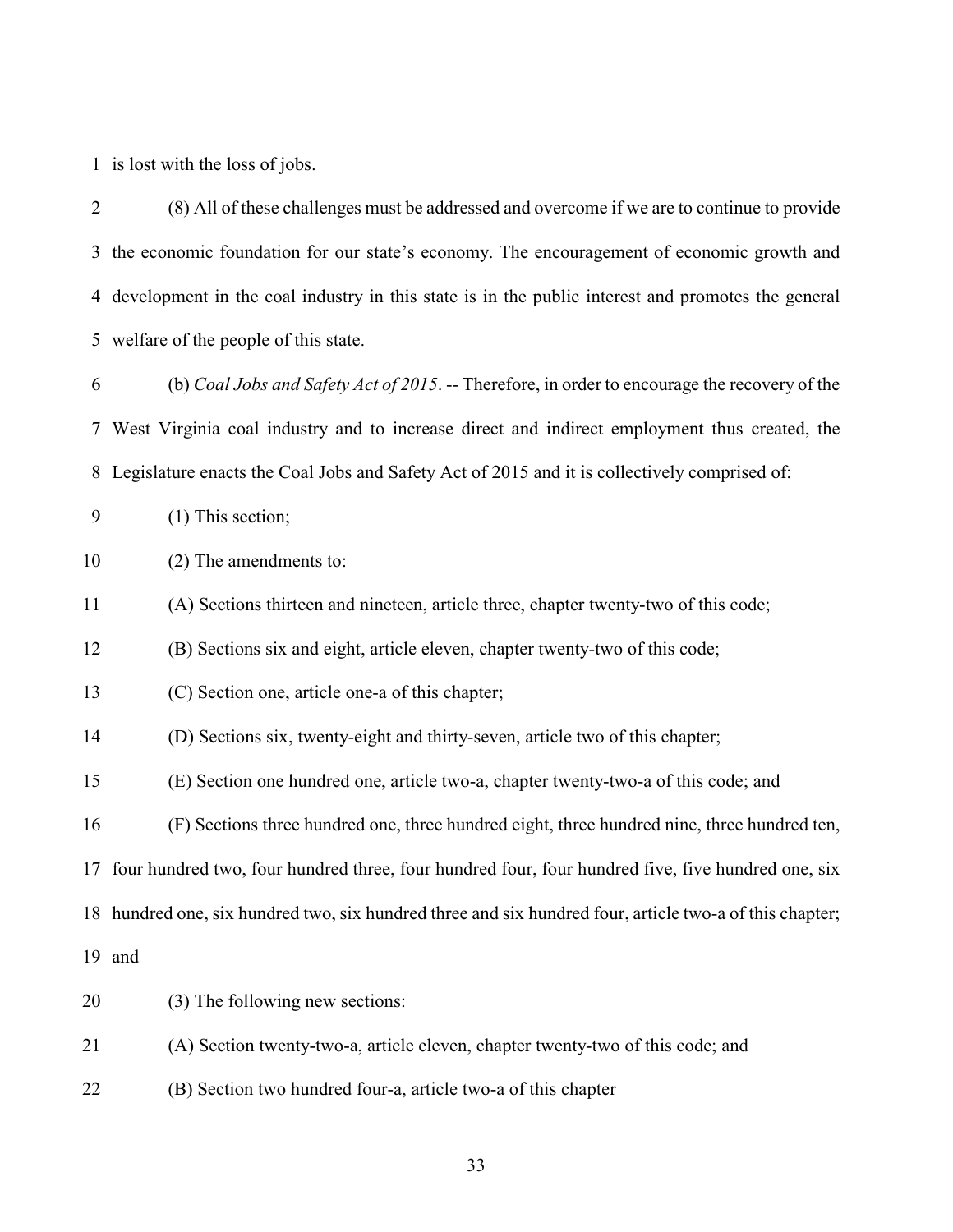|    | 1 that were adopted and enacted during the 2015 Regular Session of the Legislature.                   |
|----|-------------------------------------------------------------------------------------------------------|
|    | OFFICE OF MINERS' HEALTH, SAFETY AND TRAINING;<br>2 ARTICLE 1A.                                       |
| 3  | <b>ADMINISTRATION; SUBSTANCE ABUSE.</b>                                                               |
| 4  | §22A-1A-1. Substance abuse screening; minimum requirements; standards and procedures                  |
| 5  | for screening.                                                                                        |
| 6  | (a) Every employer of certified persons, as defined in section two, article one of this chapter,      |
| 7  | shall implement a substance abuse screening policy and program that shall, at a minimum, include:     |
| 8  | (1) A preemployment, ten-panel urine test for the following and any other substances as set           |
| 9  | out in rules adopted by the Office of Miners' Health, Safety and Training:                            |
| 10 | (A) Amphetamines;                                                                                     |
| 11 | (B) Cannabinoids/THC;                                                                                 |
| 12 | (C) Cocaine;                                                                                          |
| 13 | (D) Opiates;                                                                                          |
| 14 | (E) Phencyclidine (PCP);                                                                              |
| 15 | (F) Benzodiazepines;                                                                                  |
| 16 | (G) Propoxyphene;                                                                                     |
| 17 | (H) Methadone;                                                                                        |
| 18 | (I) Barbiturates; and                                                                                 |
| 19 | (J) Synthetic narcotics.                                                                              |
| 20 | Split samples shall be collected by providers who are certified as complying with standards           |
| 21 | and procedures set out in the United States Department of Transportation's rule, 49 C. F. R. Part 40, |

which may be amended, from time to time, by legislative rule of the Office of Miners' Health, Safety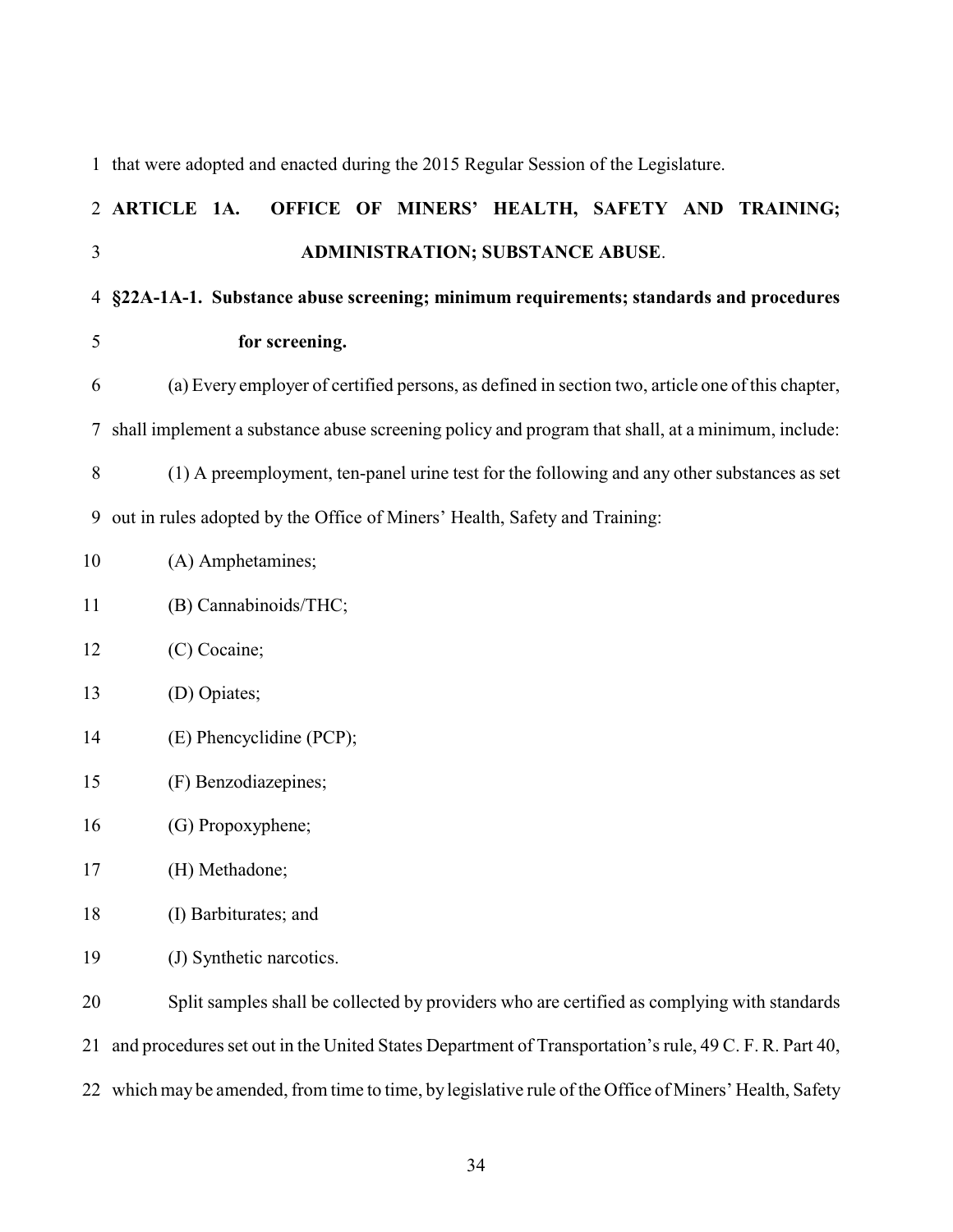and Training. Collected samples shall be tested by laboratories certified by the United States Department of Health and Human Services, Substance Abuse and Mental Health Services Administration (SAMHSA) for collection and testing. Notwithstanding the provisions of this subdivision, the mine operator may implement a more stringent substance abuse screening policy and program;

 (2) A random substance abuse testing program covering the substances referenced in subdivision (1) of this subsection. "Random testing" means that each person subject to testing has a statistically equal chance of being selected for testing at random and at unscheduled times. The selection of persons for random testing shall be made by a scientifically valid method, such as a random number table or a computer-based random number generator that is matched with the persons' Social Security numbers, payroll identification numbers or other comparable identifying numbers; and

 (3) Review of the substance abuse screening program with all persons required to be tested at the time of employment, upon a change in the program and annually thereafter.

 (b) For purposes of this subsection, preemployment testing shall be required upon hiring by a new employer, rehiring by a former employer following a termination of the employer/employee relationship or transferring to a West Virginia mine from an employer's out-of-state mine to the extent that any substance abuse test required by the employer in the other jurisdiction does not comply with the minimum standards for substance abuse testing required by this article. Furthermore, the provisions of this section apply to all employers that employ certified persons who work in mines, regardless of whether that employer is an operator, contractor, subcontractor or otherwise.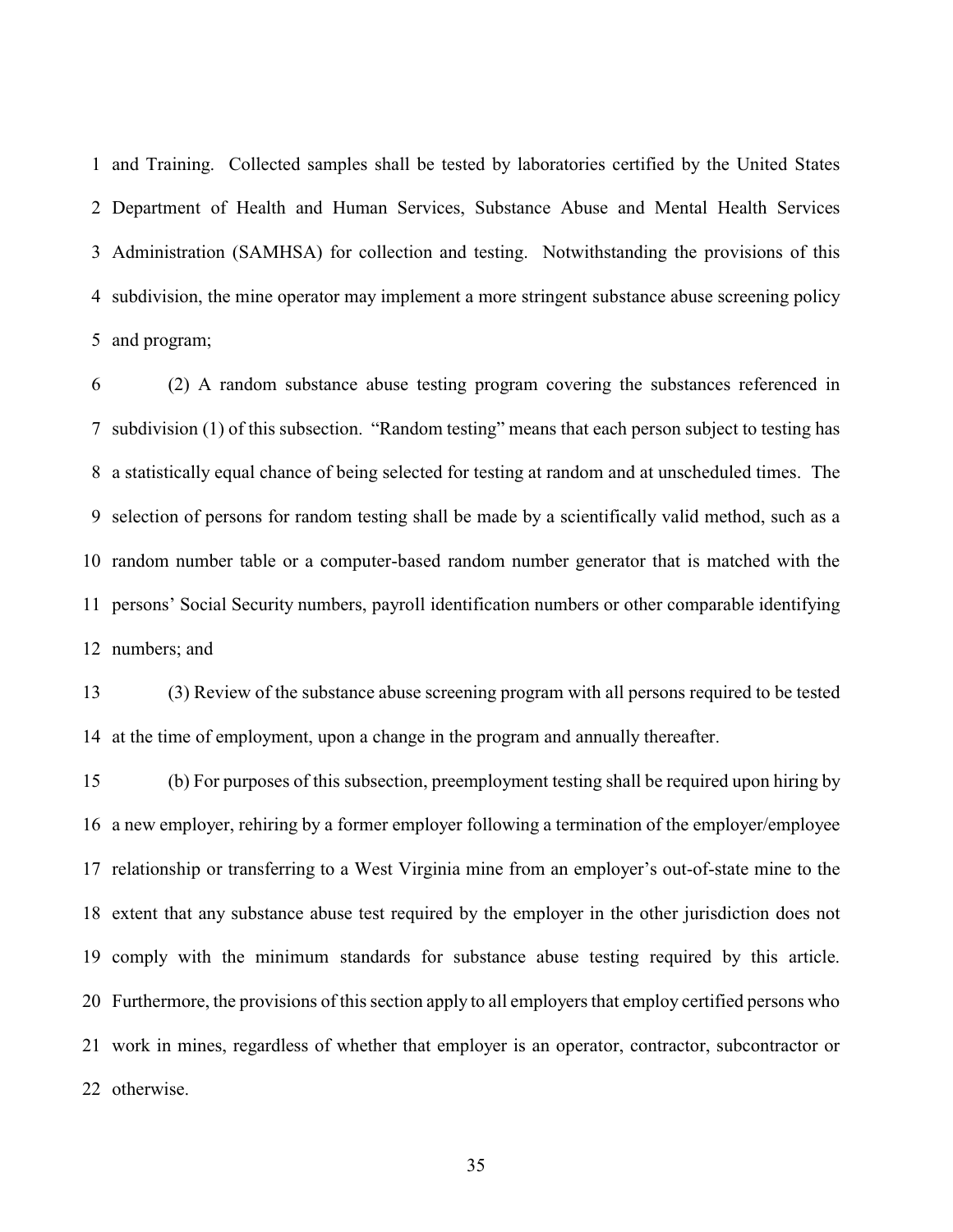(c) (1) Every employer shall notify the director, on a form prescribed by the director, within seven days of any of the following:

 (A) A positive drug or alcohol test of a certified person, whether it be a preemployment test, random test, reasonable suspicion test or post-accident test. However, for purposes of determining whether a drug test is positive the certified employee may not rely on a prescription dated more than one year prior to the date of the drug test result; (B) The refusal of a certified person to submit a sample;

(C) A certified person possessing a substituted sample or an adulterated sample; or

(D) A certified person submitting a substituted sample or an adulterated sample.

 (2) With respect to any certified person subject to a collective bargaining agreement, the employer shall notify the director, on a form prescribed by the director, within seven days of any of the following: *Provided*, That notification pursuant to this subdivision shall not result in the 13 immediate temporary suspension, suspension or revocation of any certificate held by a certified person who is subject to a collective bargaining agreement unless and until the arbitration is 15 concluded and the discharge is upheld:

 (A) A positive drug or alcohol test of a certified person, whether it be a preemployment test, random test, reasonable suspicion test or post-accident test. However, for purposes of determining whether a drug test is positive the certified employee may not rely on a prescription dated more than one year prior to the date of the drug test result;

(B) The refusal of a certified person to submit a sample;

(C) A certified person possessing a substituted sample or an adulterated sample; or

(D) A certified person submitting a substituted sample or an adulterated sample.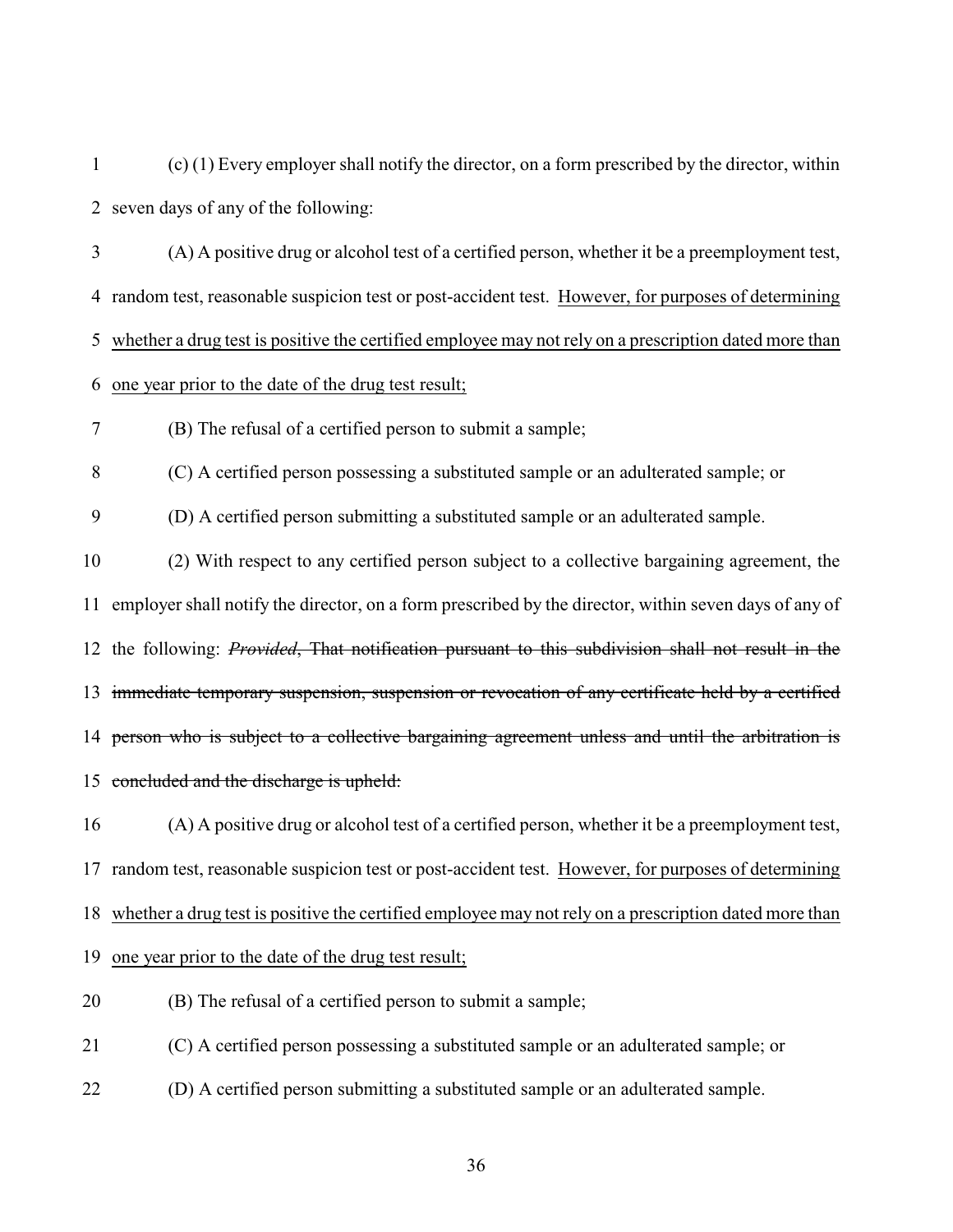(3) When the employer submits the completed notification form prescribed by the director, the employer shall also submit a copy of the laboratory test results showing the substances tested for and the results of the test.

 (4) Notice shall result in the immediate temporary suspension of all certificates held by the certified person who failed the screening, pending a hearing before the board of appeals pursuant to section two of this article. *Provided*, That notification pursuant to this subsection shall not result in the immediate temporary suspension of any certificate held by a certified person who is subject to a collective bargaining agreement unless and until the arbitration is concluded and the discharge is upheld, and no certificate held by a certified person who is subject to a collective bargaining agreement shall be suspended or revoked unless the discharge is upheld in arbitration: *Provided, however,* That if the certified person terminates his or her employment or voluntarily removes 12 himself or herself from the grievance or arbitration procedure, the certified person may be immediately, temporarily decertified pursuant to this article.

 (d) Suspension or revocation of a certified person's certificate as a miner or other miner specialty in another jurisdiction by the applicable regulatory or licensing authority for substance abuse-related matters shall result in the director immediately and temporarily suspending the certified person's West Virginia certificate until such time as the certified person's certification is reinstated in the other jurisdiction.

 (e) The provisions of this article shall not be construed to preclude an employer from developing or maintaining a drug and alcohol abuse policy, testing program or substance abuse program that exceeds the minimum requirements set forth in this section. The provisions of this article shall also not be construed to require an employer to alter, amend, revise or otherwise change,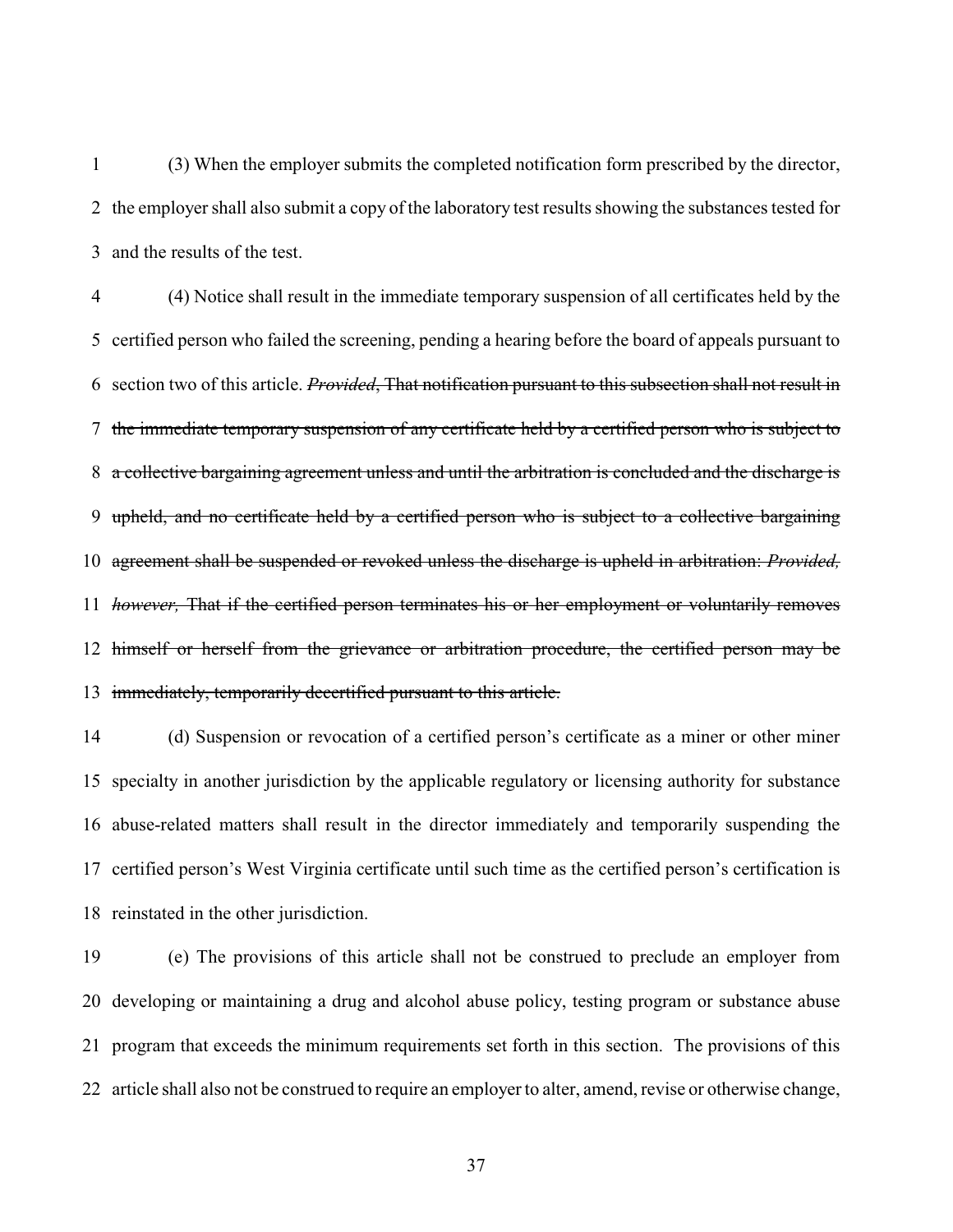in any respect, a previously established substance abuse screening policy and program that meets or exceeds the minimum requirements set forth in this section. The provisions of this article shall require an employer to subject its employees who as part of their employment are regularly present at a mine and who are employed in a safety-sensitive position to preemployment and random substance abuse tests: *Provided,* That each employer shall retain the discretion to establish the parameters of its substance abuse screening policy and program so long as it meets the minimum requirements of this article. For purposes of this section, a "safety-sensitive position" means an employment position where the employee's job responsibilities include duties and activities that involve the personal safety of the employee or others working at a mine.

### **ARTICLE 2. UNDERGROUND MINES.**

**§22A-2-6. Requirements for movement of off-track mining equipment in areas of active**

 **workings where energized trolley wires or trolley feeder wires are present; premovement requirements; certified and qualified persons.**

 (a) Prior to moving or transporting any unit of off-track mining equipment in areas of the active workings where energized trolley wires or trolley feeder wires are present:

 (1) The unit of equipment shall be examined by a certified person to ensure that coal dust, float coal dust, loose coal oil, grease, and other combustible materials have been cleaned up and have not been permitted to accumulate on such unit of equipment; and

 (2) A certified person shall examine the trolleywires, trolley feeder wires, and the associated automatic circuit interrupting devices provided for short circuit protection to ensure that propershort circuit protection exists.

(b) A record shall be kept of the examinations required by subsection (a) of this section and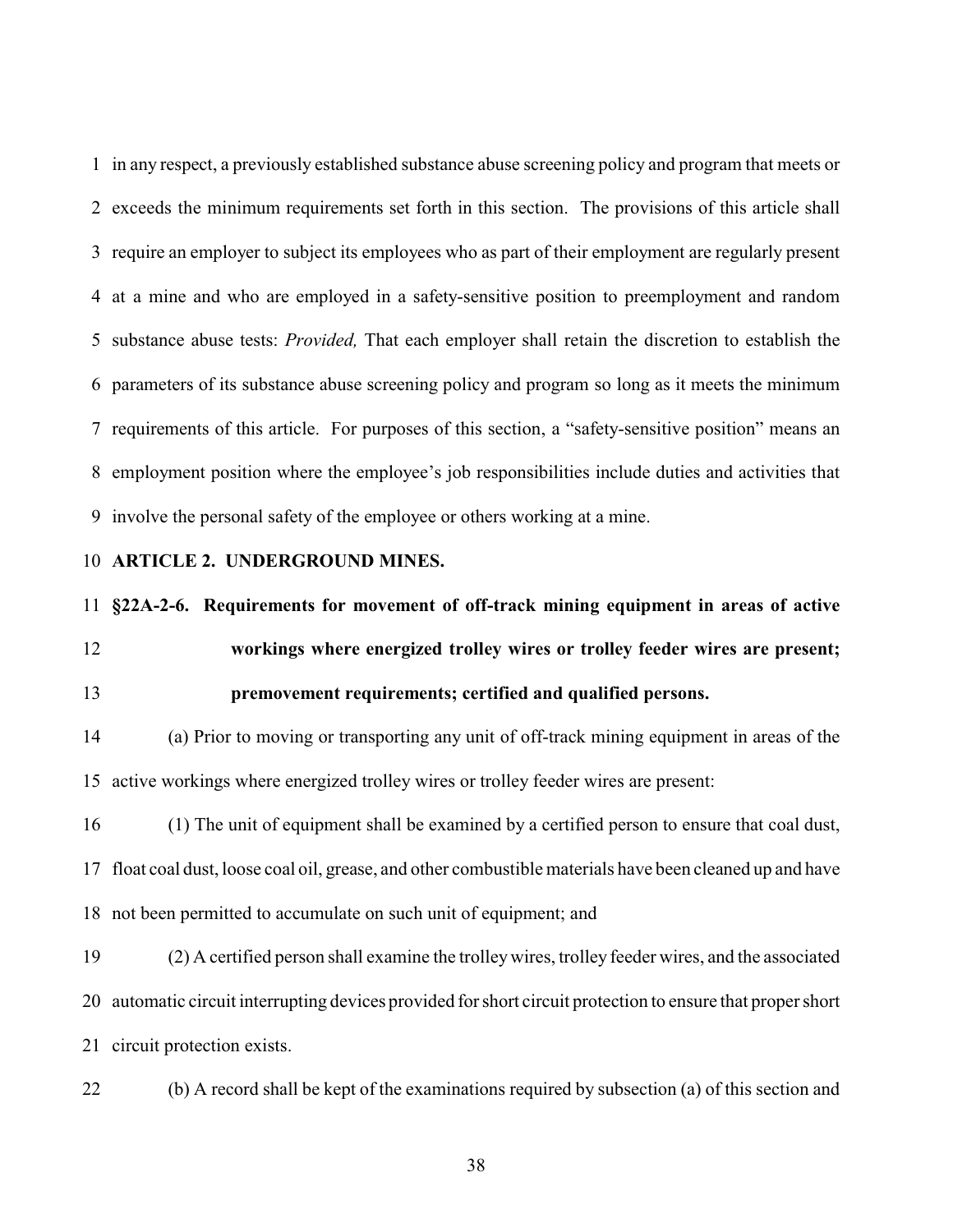shall be made available, upon request, to an authorized representative of the secretary.

 (c) Off-track mining equipment shall be moved or transported in areas of the active workings where energized trolley wires or trolley feeder wires are present only under the direct supervision of a certified person who shall be physically present at all times during moving or transporting operations.

 (d) The frames of off-track mining equipment being moved or transported, in accordance with this section, shall be covered on the top and on the trolley wire side with fire-resistant material. (e) Electrical contact shall be maintained between the mine track and the frames of off-track mining equipment beingmoved in-track and trolley entries, except that rubber-tired equipment need not be grounded to a transporting vehicle if no metal part of such rubber-tired equipment can come into contact with the transporting vehicle.

 (f) A minimum vertical clearance of twelve inches shall be maintained between the farthest projection of the unit of equipment which is being moved and the energized trolley wires or trolley feeder wires at all times during the movement or transportation of such equipment. However, that if the height of the coal seam does not permit twelve inches of vertical clearance to be so maintained, the following additional precautions shall be taken:

 (1) (A) Except as provided in paragraph (B) of this subdivision electric power shall be supplied to the trolley wires or trolley feeder wires only from outby the unit of equipment being moved or transported.

 (B) Where direct current electric power is used and such electric power can be supplied only from inby the equipment being moved or transported, power may be supplied from inby such equipment provided a miner with the means to cut off the power, and in direct communication with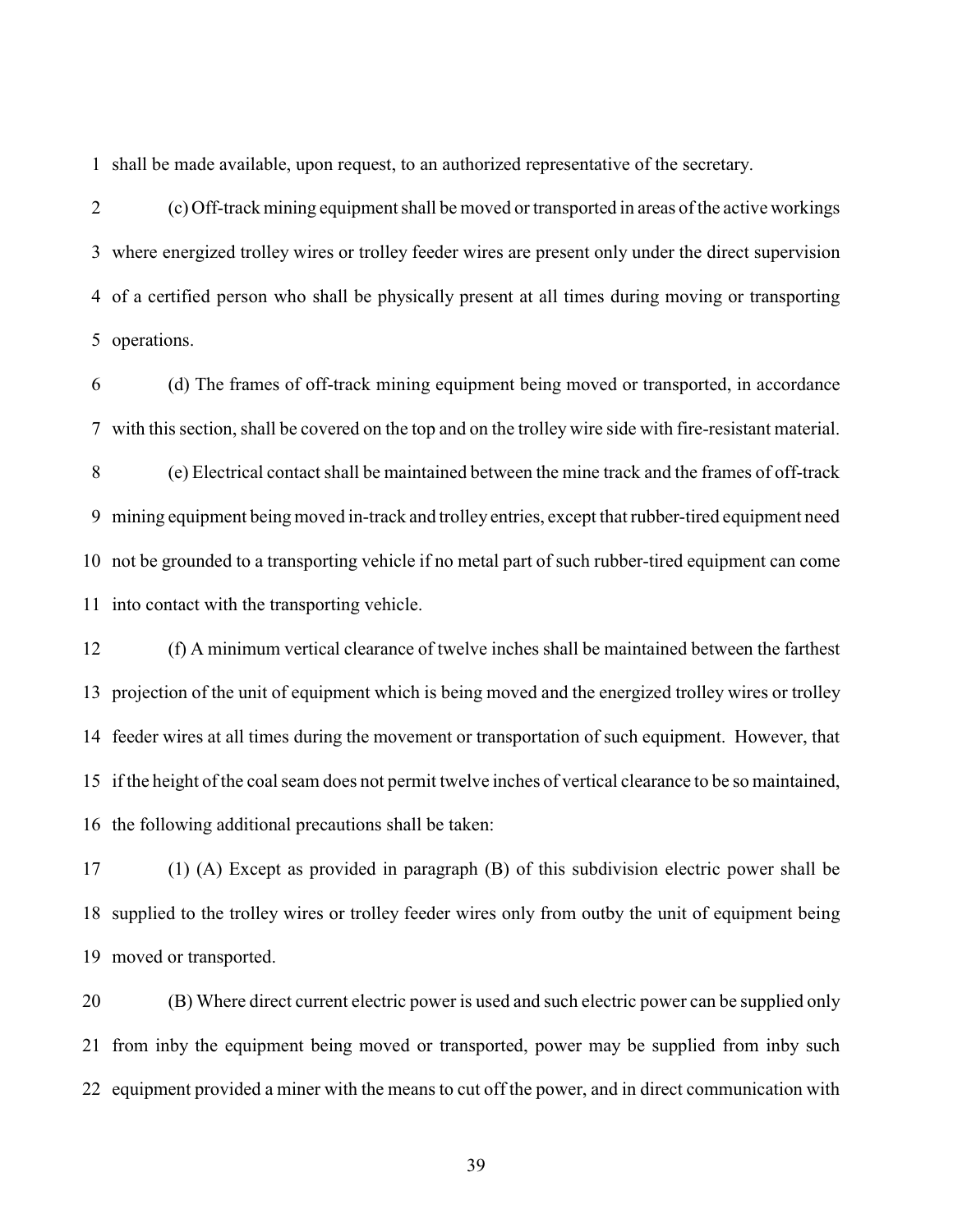persons actually engaged in the moving or transporting operation, is stationed outby the equipment being moved.

 (2) The settings of automatic circuit interrupting devices used to provide short circuit protection for the trolley circuit shall be reduced to not more than one half of the maximum current that could flow if the equipment being moved or transported were to come into contact with the trolley wire or trolley feeder wire;

 (3) At all times the unit of equipment is being moved or transported, a miner shall be stationed at the first automatic circuit breaker outbythe equipment beingmoved and such miner shall be: (A) In direct communication with persons actually engaged in the moving or transporting operation and (B) capable of communicating with the responsible person on the surface required to be on duty;

 (4) Where trolley phones are utilized to satisfy the requirements of subdivision (3) of this subsection, telephones or other equivalent two-way communication devices that can readily be connected with the mine communication system shall be carried by the miner stationed at the first automatic circuit breaker outby the equipment being moved and by a miner actually engaged in the moving or transporting operation; and

 (5) No person may be permitted to be inby the unit of equipment being moved or transported, in the ventilating current of air that is passing over such equipment, except those persons directly engaged in moving such equipment.

 (g) The provisions of subsections (a) through (f), inclusive, of this section do not apply to units of mining equipment that are transported in mine cars. However, no part of the equipment may extend above or over the sides of the mine car.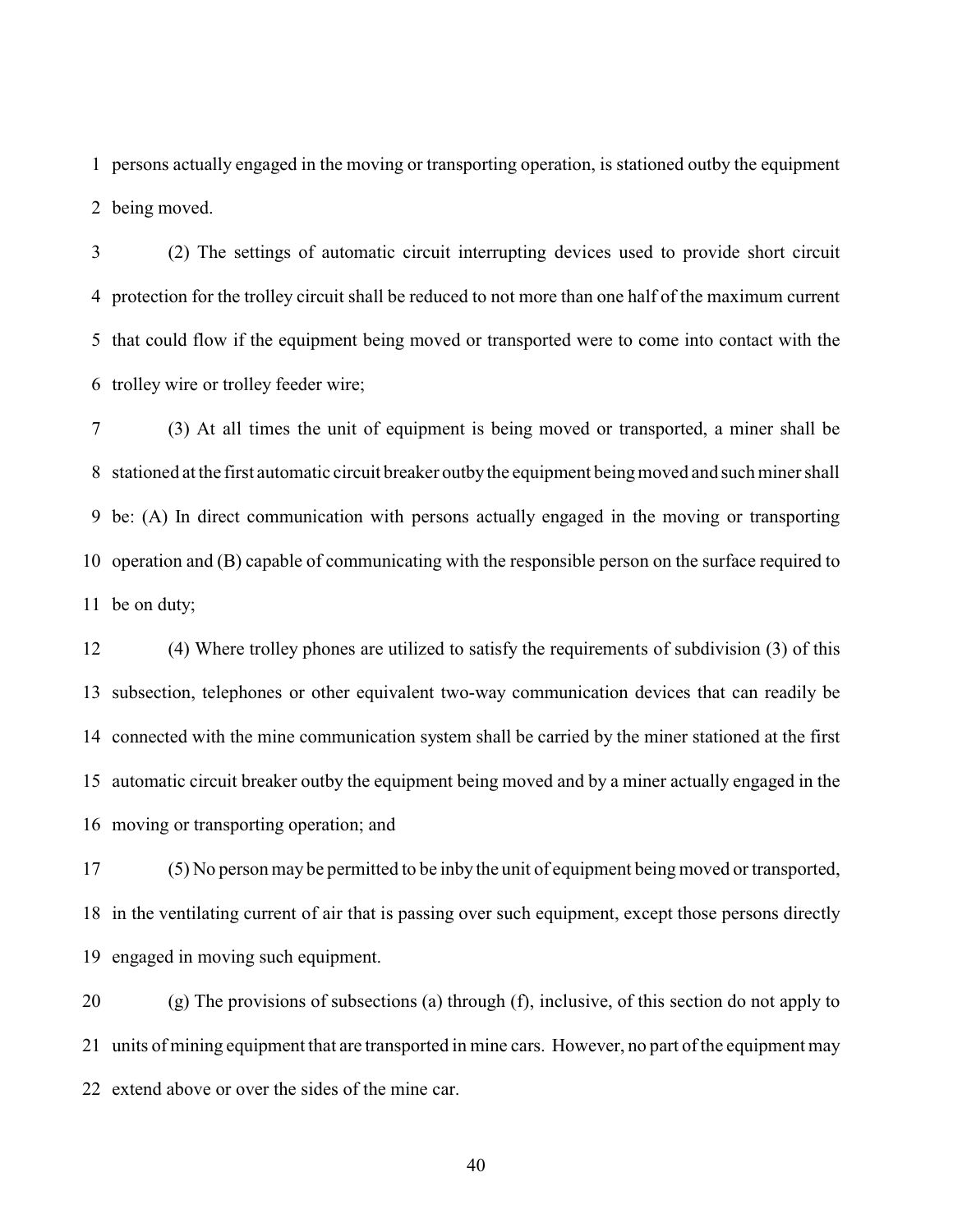#### **§22A-2-28. Equipment to conform with height of seam.**

 The use of underground mining equipment of a size that does not conform to the height of the seam being mined, which creates unsafe working conditions for the miner operating the equipment or others, is prohibited: *Provided*, That the addition of or use of sideboards on shuttle cars shall be permitted if the shuttle car is equipped with cameras: *Provided, however*, That shuttle cars with sideboards as manufactured by an equipment manufacturer shall be permitted to be used without the use of cameras. The board of coal mine health and safety shall promulgate such rules as are necessary to effectuate this section. The use of sideboards on shuttle cars on which cameras are installed shall not be prohibited by rule.

# **§22A-2-37. Haulage roads and equipment; shelter holes; prohibited practices; signals; inspection.**

 (a) The roadbed, rails, joints, switches, frogs and other elements of all haulage roads shall be constructed, installed and maintained in a manner consistent with speed and type of haulage operations being conducted to ensure safe operation. Where transportation of personnel is 15 exclusively by rail, track shall be maintained to within five one thousand five hundred feet of the nearest working face, except that when any section is fully developed and being prepared for 17 retreating, then the distance of such maintenance can be extended to eight hundred feet track shall be maintained to within one thousand five hundred feet of that retreat mining section if a rubbertired vehicle is readily available: *Provided*, That in any case where such track is maintained to within a distance of more than five hundred feet and not more than one thousand five hundred feet of the nearest working face, a self-propelled rubber-tired vehicle capable of transporting an injured worker shall be readily available.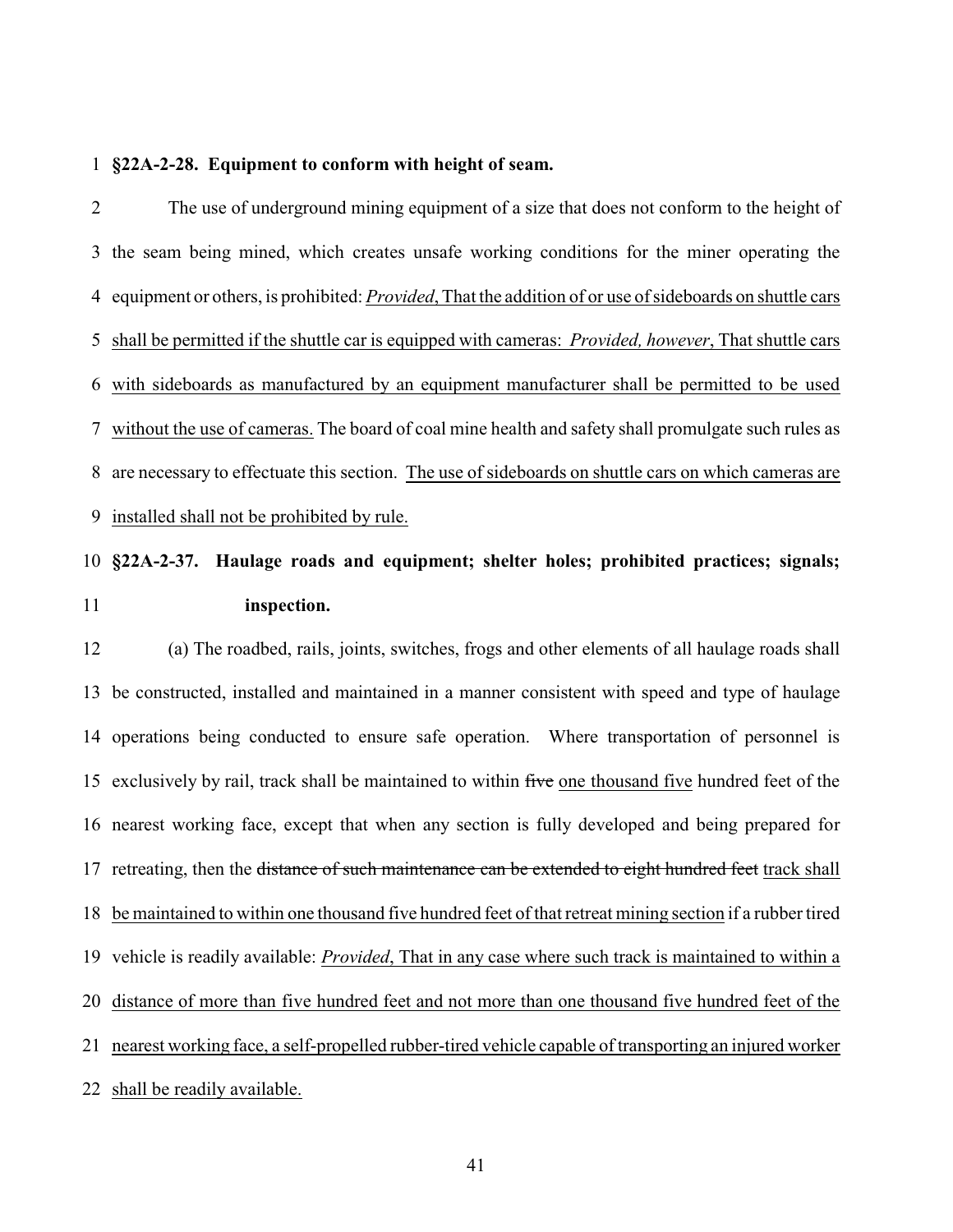(b) Track switches, except room and entry development switches, shall be provided with properly installed throws, bridle bars and guard rails; switch throws and stands, where possible, shall be placed on the clearance side.

 (c) Haulage roads on entries shall have a continuous, unobstructed clearance of at least twenty-four inches from the farthest projection of any moving equipment on the clearance side.

 (d) On haulage roads where trolley lines are used, the clearance shall be on the side opposite the trolley lines.

 (e) On the trolley wire or "tight" side, there shall be at least twelve inches of clearance from the farthest projection of any moving equipment.

 (f) Warning lights or reflective signs or tapes shall be installed along haulage roads at locations of abrupt or sudden changes in the overhead clearance.

 (g) The clearance space on all haulage roads shall be kept free of loose rock, coal, supplies or other material: *Provided,* That not more than twenty-four inches need be kept free of such obstructions.

 (h) Ample clearance shall be provided at all points where supplies are loaded or unloaded along haulage roads or conveyors which in no event shall be less than twenty-four inches.

 (I) Shelter holes shall be provided along haulage entries. Such shelter holes shall be spaced 18 not more than one hundred one hundred five feet apart, except when variances are authorized by the director with unanimous agreement of the mine safetyand technical review committee. Shelter holes shall be on the side of the entry opposite the trolley wire except that shelter holes may be on the trolley wire and feeder wire side if the trolleywire and feeder wire are guarded in a manner approved by the director.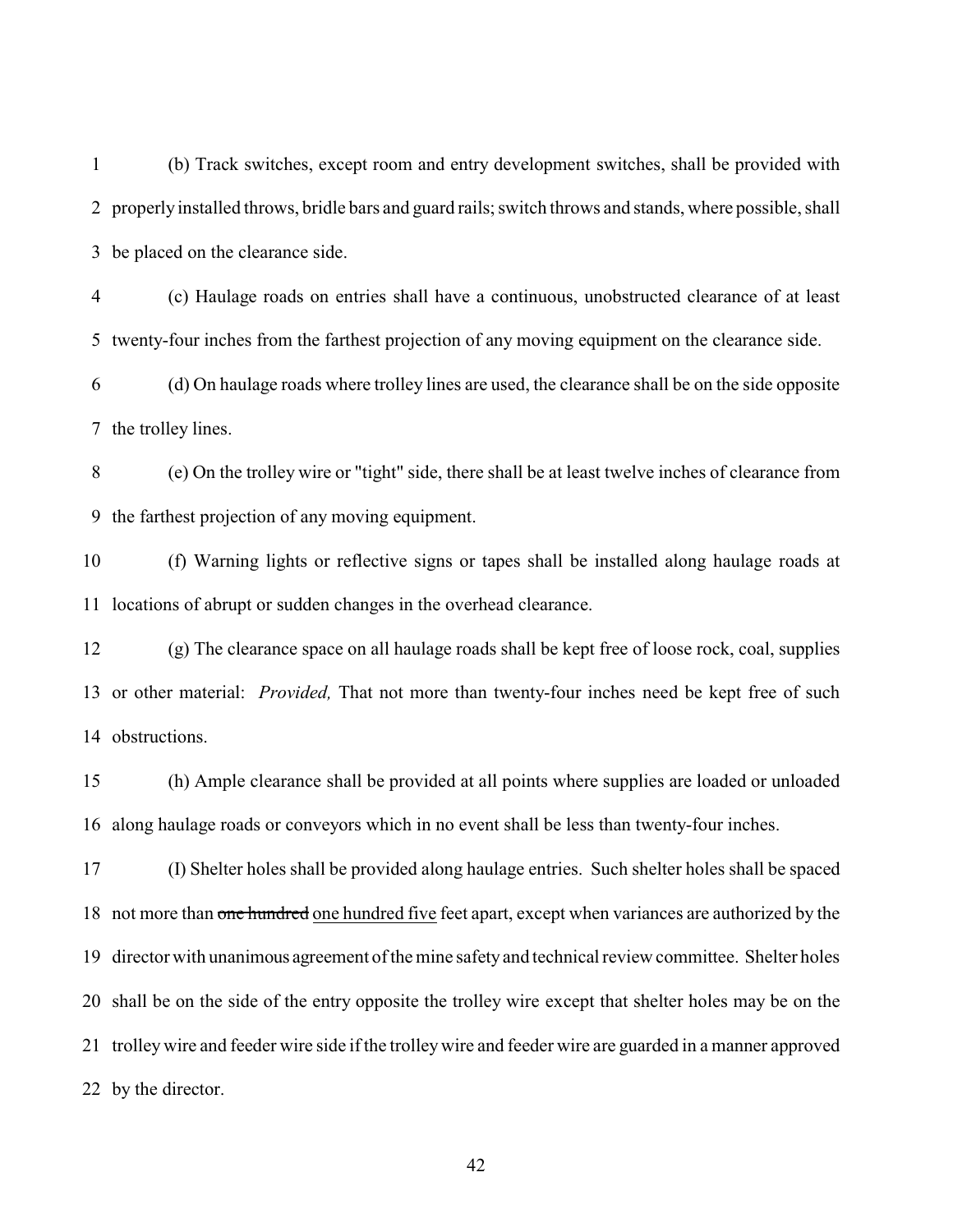(j) Shelter holes shall be at least five feet in depth, not more than four feet in width and as high as the traveling space, unless the director with unanimous agreement of the mine safety and technical review committee grants a waiver. Room necks and crosscuts may be used as shelter holes even though their width exceeds four feet.

(k) Shelter holes shall be kept clear of refuse and other obstructions.

 (l) Shelter holes shall be provided at switch throws and manually operated permanent doors. (m) No steam locomotive shall be used in mines where miners are actually employed in the extraction of coal, but this shall not prevent operation of a steam locomotive through any tunnel haulway or part of a mine that is not in actual operation and producing coal.

 (n) Underground equipment powered by internal combustion engines using petroleum products, alcohol, or any other compound shall not be used in a coal mine, unless the equipment is diesel-powered equipment approved, operated and maintained as provided in article two-a of this chapter.

 (o) Locomotives, personnel carriers, mine cars, supplycars, shuttle cars, and all other haulage equipment shall be maintained in a safe operating condition. Each locomotive, personnel carrier, barrier tractor and other related equipment shall be equipped with a suitable lifting jack and handle. An audible warning device and headlights shall be provided on each locomotive and each shuttle car. All other mobile equipment, using the face areas of the mine, shall be provided with a conspicuous light or other approved device so as to reduce the possibility of collision.

 (p) No persons other than those necessary to operate a trip or carshall ride on any loaded car or on the outside of any car. Where pusher locomotives are not used, the locomotive operator shall have an assistant to assist him or her in his or her duties.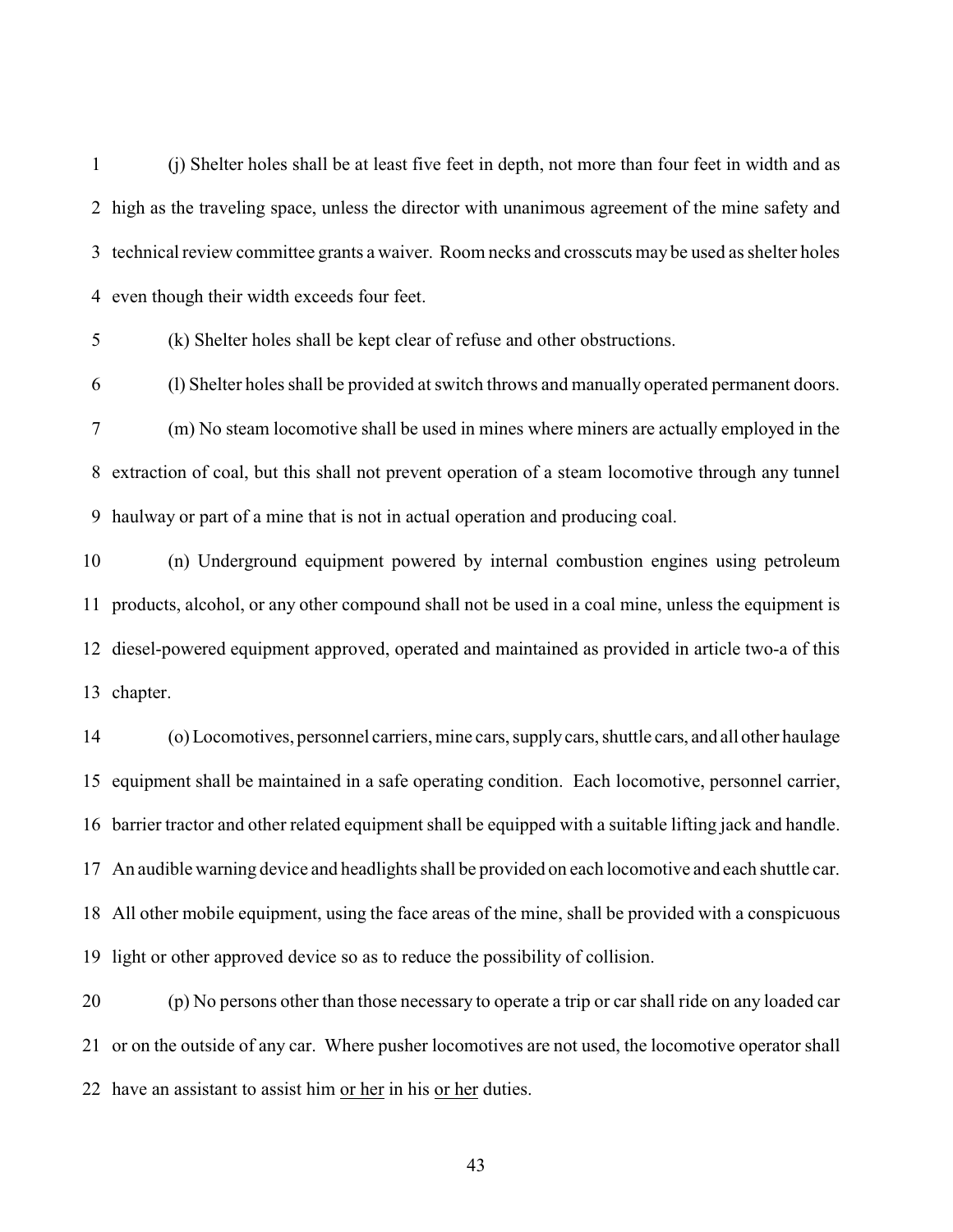(q) The pushing of trips, except for switching purposes, is prohibited on main haulage roads: *Provided,* That nothing herein shall prohibit the use of a pusher locomotive to assist the locomotive pulling a trip. Motormen and trip riders shall use care in handling locomotives and cars. It shall be their duty to see that there is a conspicuous light on the front and rear of each trip or train of cars when in motion: *Provided, however,* That trip lights need not be used on cars being shifted to and from loading machines, or on cars being handled at loading heads during gathering operations at working faces. No person except the operator or his assistant shall ride on locomotives or loaded 8 cars. No person, other than the motorman and brakeman, should ride on a locomotive unless authorized by the mine foreman, and then only when safe riding facilities are provided. An empty car or cars shall be used to provide a safe distance between the locomotive and the material car when rail, pipe or long timbers are being hauled. A safe clearance shall be maintained between the end car or trips placed on side tracks and moving traffic. On haulage roads the clearance point shall be marked with an approved device.

 (r) No motorman, trip rider or brakeman shall get on or off cars, trips or locomotives while they are in motion, except that a trip rider or brakeman may get on or off the rear end of a slowly moving trip or the stirrup of a slowly moving locomotive to throw a switch, align a derail or open or close a door.

 (s) Flying or running switches and riding on the front bumper of a car or locomotive are prohibited. Back poling shall be prohibited except with precaution to the nearest turning point (not over eighty feet), or when going up extremely steep grades and then only at slow speed. The operator of a shuttle carshall face in the direction of travel except during the loading operation when he or she shall face the loading machine.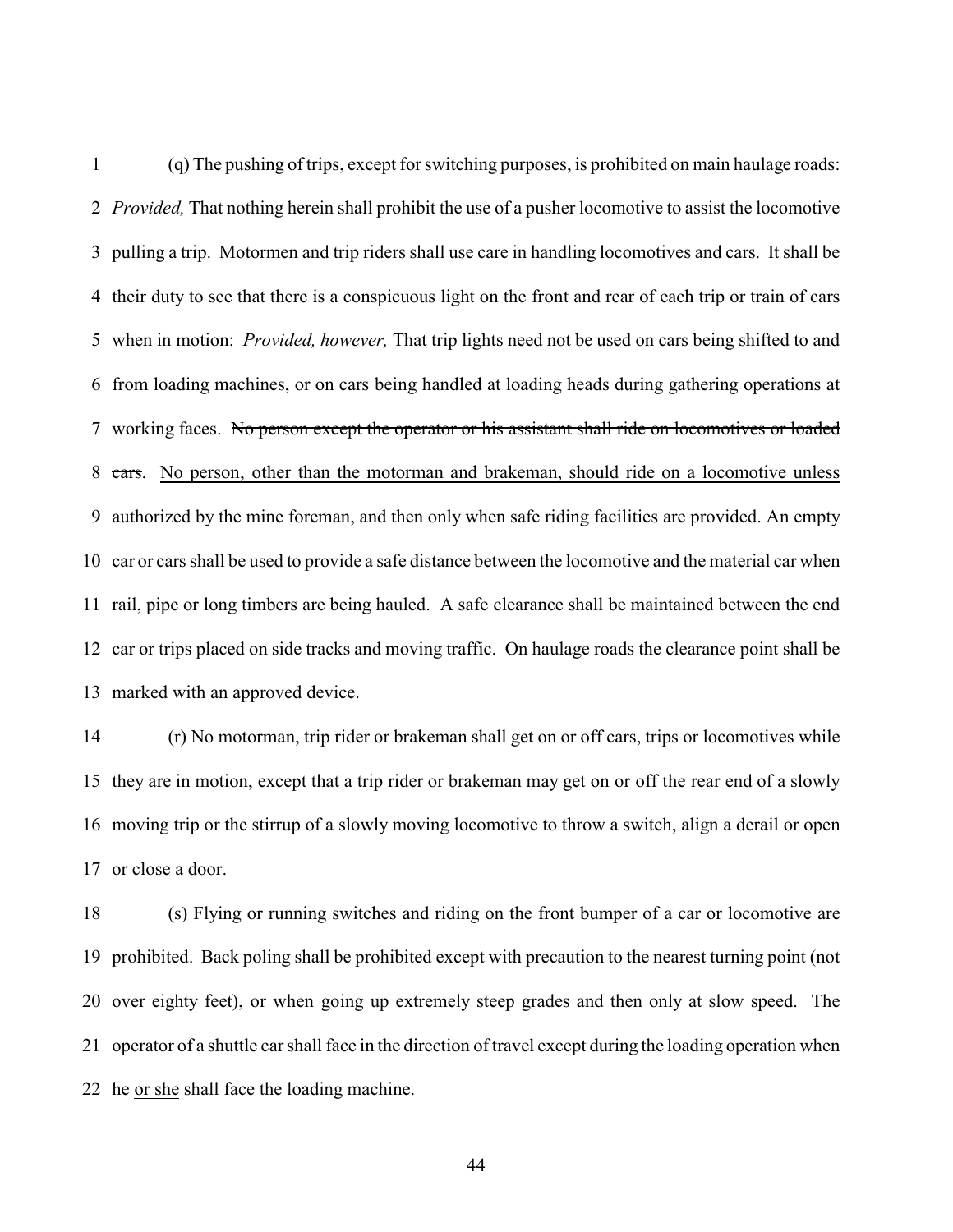(t) (1) A system of signals, methods or devices shall be used to provide protection for trips, locomotives and other equipment coming out onto tracks used by other equipment.

 (2) In any coal mine where more than three hundred fifty tons of coal are produced on any shift in each 24-hour period, a dispatcher shall be on duty when there are movements of track equipment underground, including time when there is no production of coal. Such traffic shall move only at the direction of the dispatcher.

 (3) The dispatcher's only duty shall be to direct traffic*: Provided,* That the dispatcher's duties may also include those of the responsible person required by section forty-two of this article: *Provided, however,* That the dispatcher may perform other duties which do not interfere with his or her dispatching responsibilities and do not require him or her to leave the dispatcher's station except as approved by the mine safety and technical review committee.

(4) Any dispatcher's station shall be on the surface.

(5) All self-propelled track equipment shall be equipped with two-way communications.

 (u) Motormen shall inspect locomotives, and report any mechanical defects found to the proper supervisor before a locomotive is put in operation.

 (v) A locomotive following another trip shall maintain a distance of at least three hundred feet from the rear end of the trip ahead, unless such locomotive is coupled to the trip ahead.

 (w) Positive stop blocks or derails shall be installed on all tracks near the top and at landings of shafts, slopes and surface inclines. Positive-acting stop blocks or derails shall be used where necessary to protect persons from danger of runaway haulage equipment.

 (x) Shuttle cars shall not be altered by the addition of sideboards so as to inhibit the view of the operator: *Provided*, That the addition of or use of sideboards on shuttle cars shall be permitted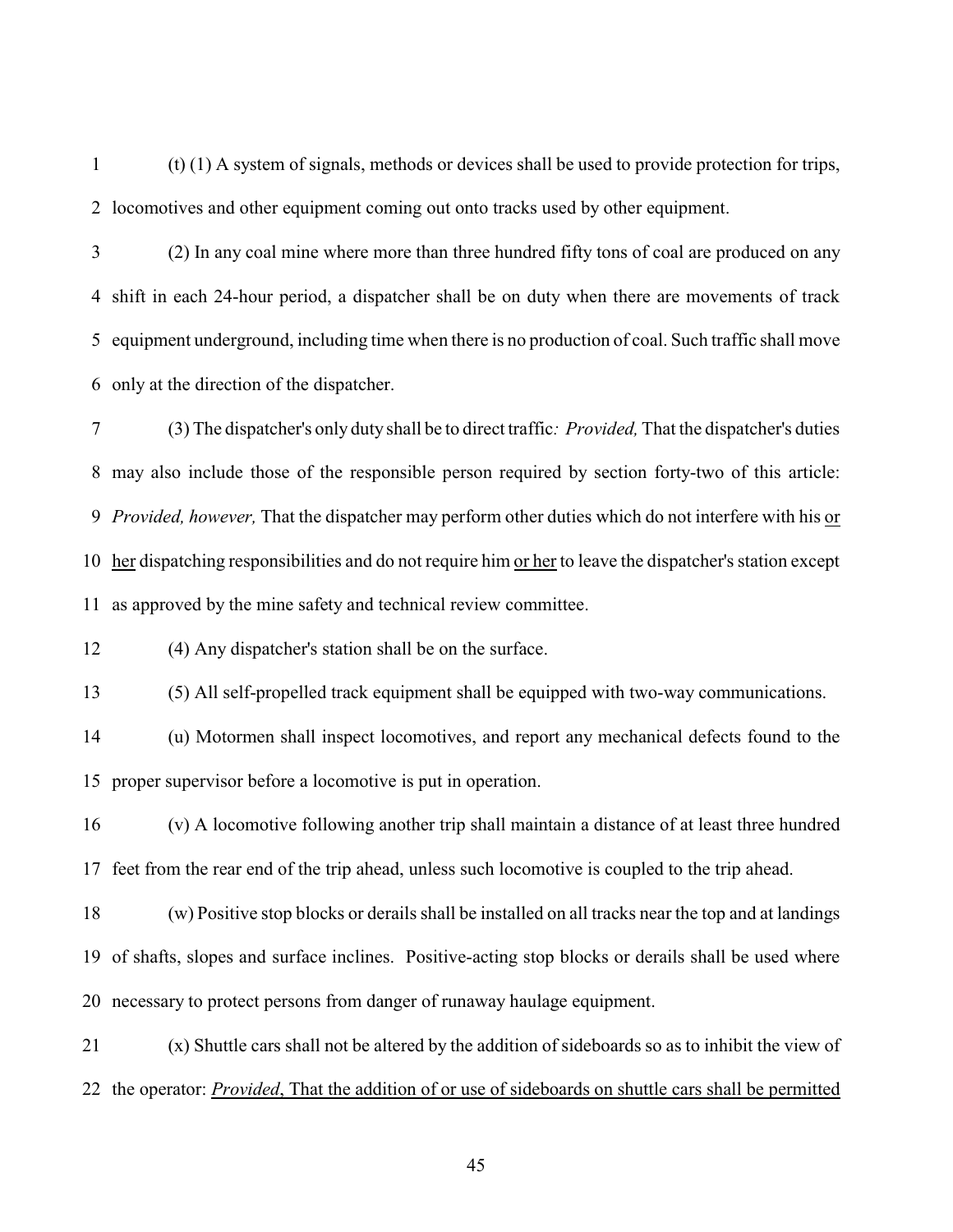if the shuttle car is equipped with cameras: *Provided, however*, That shuttle cars with sideboards as manufactured by an equipment manufacturer shall be permitted to be used without the use of cameras. The use of sideboards on shuttle cars on which cameras are installed shall not be prohibited by rule.

 (y) Mining equipment shall not be parked within fifteen feet of a check curtain or fly curtain. (z) All self-propelled track haulage equipment shall be equipped with an emergency stop switch, self centering valves, or other devices designed to de-energize the traction motor circuit in the event of an emergency. All track mounted trolley equipment shall be equipped with trolley pole swing limiters or other means approved by the mine safetyand technical review committee to restrict movement of the trolley pole when it is disengaged from the trolley wire. Battery-powered mobile equipment shall have the operating controls clearly marked to distinguish the forward and reverse positions.

# **ARTICLE 2A. USE OF DIESEL-POWERED EQUIPMENT IN UNDERGROUND COAL**

- **MINES.**
- 

#### PART I. GENERAL PROVISIONS.

#### **§22A-2A-101. Use of diesel-powered equipment authorized.**

 Diesel-powered equipment for use in underground coal mines may only be approved, operated and maintained in accordance with rules, requirements and standards established pursuant 19 to this article. Diesel-powered equipment may not be used in underground coal mines until the West Virginia diesel equipment commission promulgates its initial rules, requirements and standards governing the operation of diesel equipment in underground coal mines: *Provided,* That the diesel 22 equipment commission may approve limited site-specific requests for experimental and testing use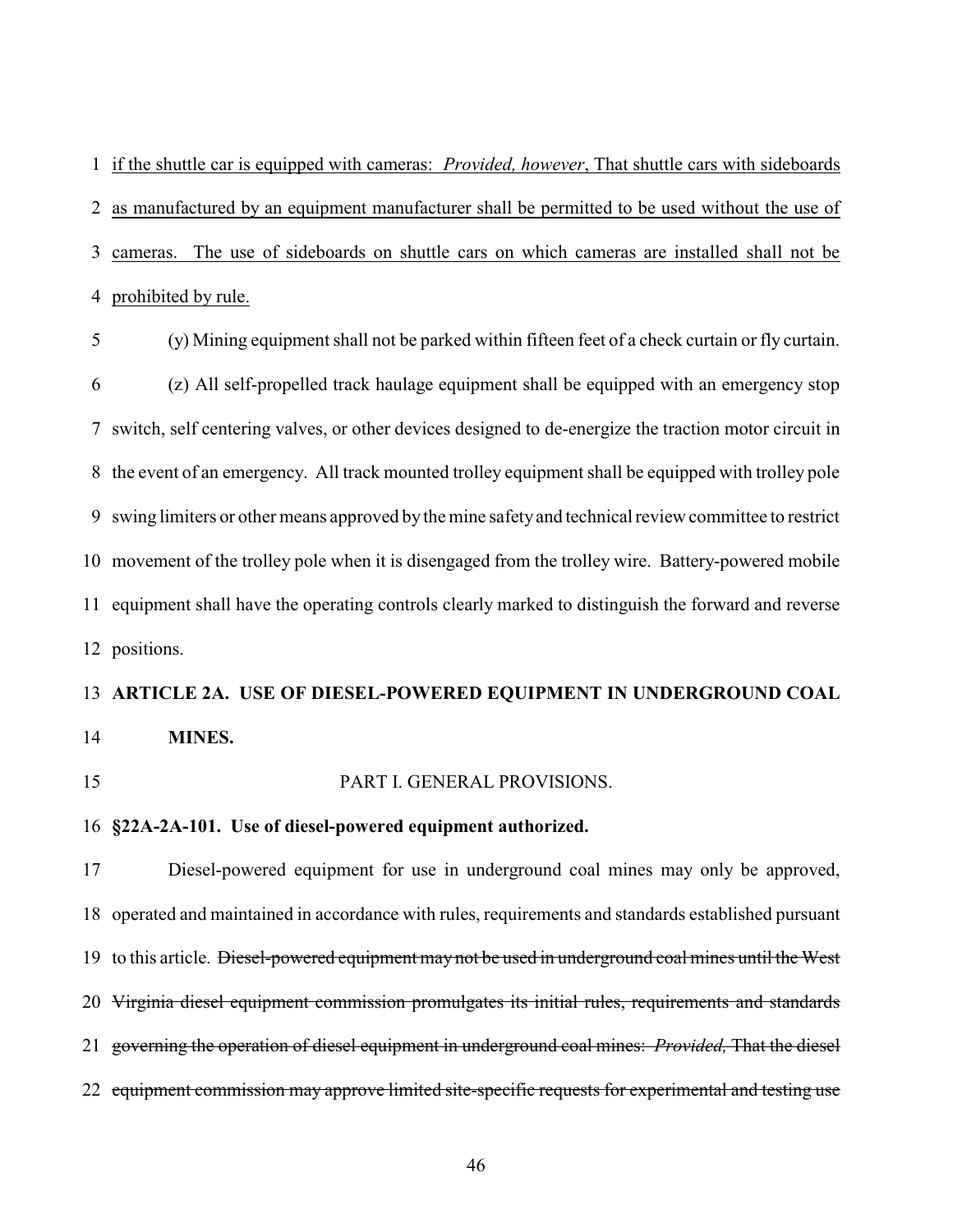of diesel-powered equipment in underground coal mines and for the use of alternative diesel-related 2 health and safety technologies and methods consistent with the provisions of section three hundred 3 ten of this article.

**§22A-2A-204a. Director defined.**

 "Director" means the Director of the Office of Miners' Health, Safety and Training established in section one, article one of this chapter.

 **§22A-2A-301. The West Virginia Diesel Equipment Commission abolished; transfer of duties and responsibilities; transfer of equipment and records; continuation of prior approvals of diesel equipment for use in underground coal mines; continuation of rules of the commission.**

 (a) The West Virginia Diesel Equipment Commission is hereby abolished. All duties and responsibilities heretofore imposed upon the commission are hereby imposed upon the Director of the Office of Miners' Health, Safety and Training.

 (b) On the effective date of the reenactment of this section, all equipment and records necessary to effectuate the purposes of this article shall be transferred to the director.

 (c) The rules of the commission in effect immediately prior to the effective date of the reenactment of this section shall remain in force and effect until promulgation of new or additional rules by the director pursuant to section three hundred eight of this article. To the extent the director finds that the commission rules in effect on the effective date of the reenactment of this section adequately fulfill any of the duties of the commission that are transferred to the director by the reenactment of any of the provisions of this article, such rules are deemed to be actions taken by the 22 director to fulfill such duties.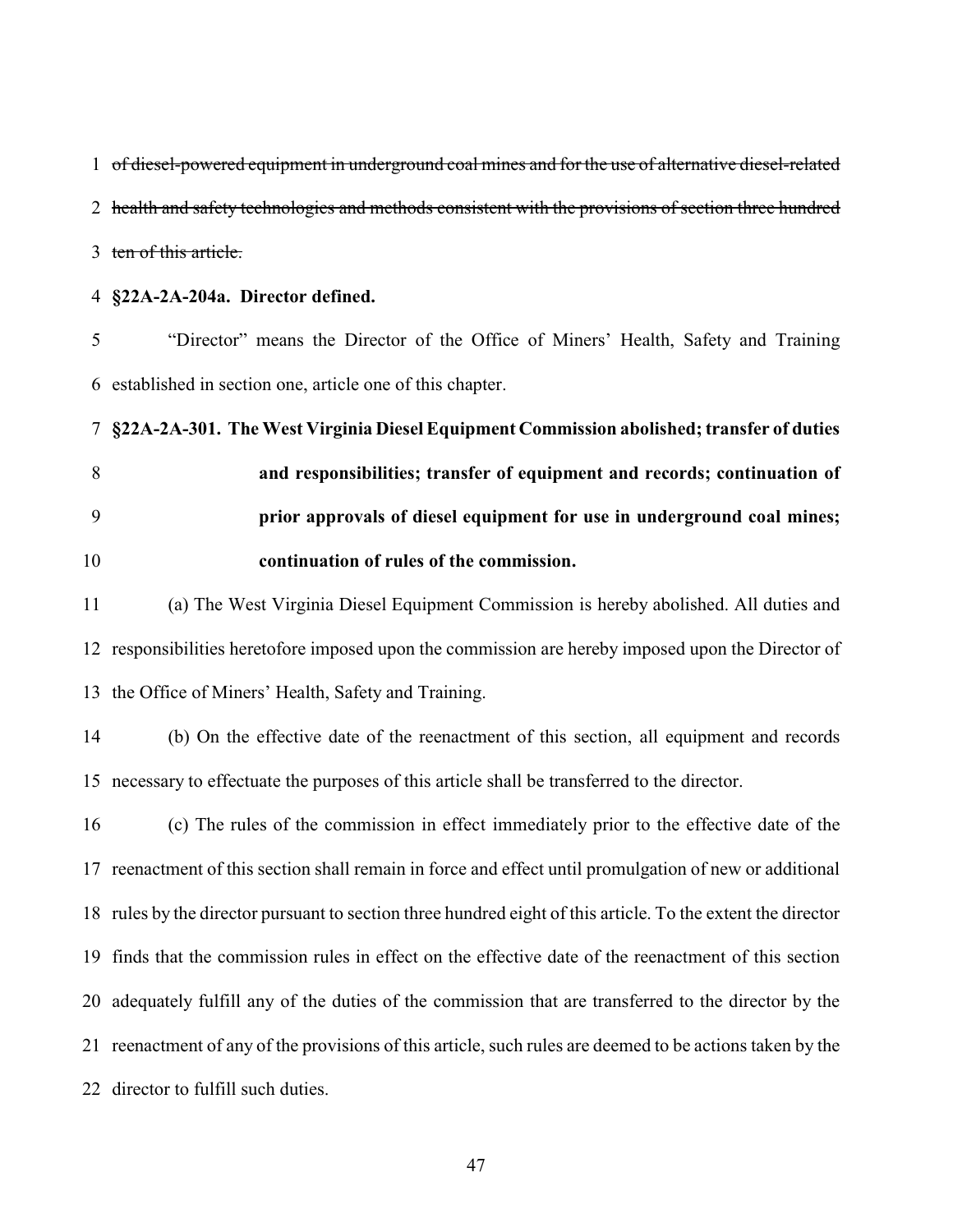(d) All approvals of diesel-powered equipment, diesel power packages or engines and exhaust emissions control and conditioning systems made by the commission and in effect prior to the effective date of this article shall remain in full force and effect.

# **§22A-2A-308. Director's authority to promulgate legislative rules; continuation of rules adopted by the commission.**

 (a) The West Virginia diesel equipment commission shall prepare and adopt the initial rules for the operation of diesel equipment in underground coal mines in this state director has the power and authority to propose legislative rules to carry out and implement the provisions of this article in 9 accordance with the provisions of article three, chapter twenty-nine-a of this code. In preparing and 10 adopting initial rules proposing rules for legislative approval, the commission director shall consider the highest achievable measures of protection for miners' health and safety through available technology, engineering controls and performance requirements and shall further consider the cost, availability, adaptability and suitability of any available technology, engineering controls and performance requirements as they relate to the use of diesel equipment in underground coal mines. (b) In promulgating the initial rules pursuant to subsection (a) of this section, the commission shall follow the procedures set forth in article three, chapter twenty-nine-a of this code that are 17 prescribed for an agency proposing a legislative rule, to the point where an agency would approve 18 a rule for submission to the Legislature. At that point, the commission shall proceed to final 19 adoption of the initial rules and file a notice of the final adoption in the state register and with the 20 legislative rule-making review committee. Final adoption of the initial rules may be approved only 21 upon a majority vote of all six members of the commission. All six members must be present when 22 a vote is taken. Upon final adoption by the commission, the initial rules are thereby promulgated and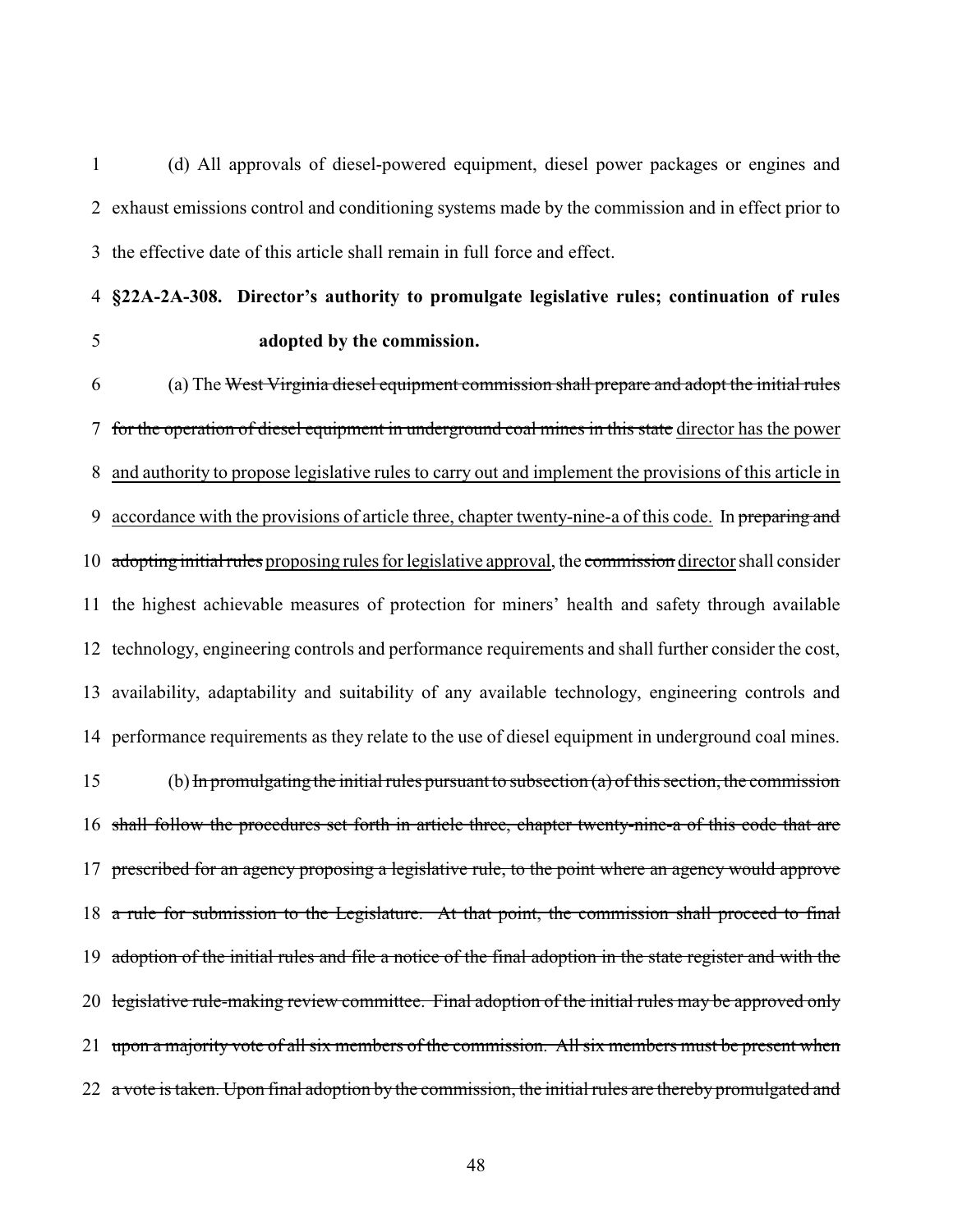have the effect of law without further action by the commission or the Legislature. The initial rules 2 shall be published in the code of state rules and continue in effect until modified or superseded in 3 accordance with the provisions of this article. All rules promulgated and adopted by the commission in effect prior to the effective date of this section shall remain in effect until changed or superseded by legislative rule enacted pursuant to subsection (a) of this section. (c) The duties imposed upon the director in this article that were previously required to be performed by the adoption of rules by the commission and that were satisfied or fulfilled by rules adopted by the commission are deemed to be the acts of the director.

 **§22A-2A-309. Director's authority to approve site-specific experimental testing prior to initial rules.**

11 The commission is hereby authorized to director may approve limited site-specific requests for experimental and testing use of diesel-powered equipment in underground coal mines prior to 13 promulgation of initial rules in accordance with subsections  $(b)$ ,  $(c)$ ,  $(d)$ ,  $(e)$ ,  $(f)$  and  $(g)$ , section three 14 hundred ten of this article. Final approval of a site-specific request may be approved only upon a 15 majority vote of all six members of the commission. All six members must be present when a vote 16 is taken.

**§22A-2A-310. Duties of director.**

 (a) Afterthe promulgation of the initial rules, the commission shall have as its primary duties 19 the implementation of this article and the evaluation and adoption of It is the duty of the director to carry out and implement this article and to evaluate and adopt state-of-the-art technology and methods, reflected in engines and engine components, emission control equipment and procedures, 22 that which when applied to diesel-powered underground mining machinery, shall reasonably reduce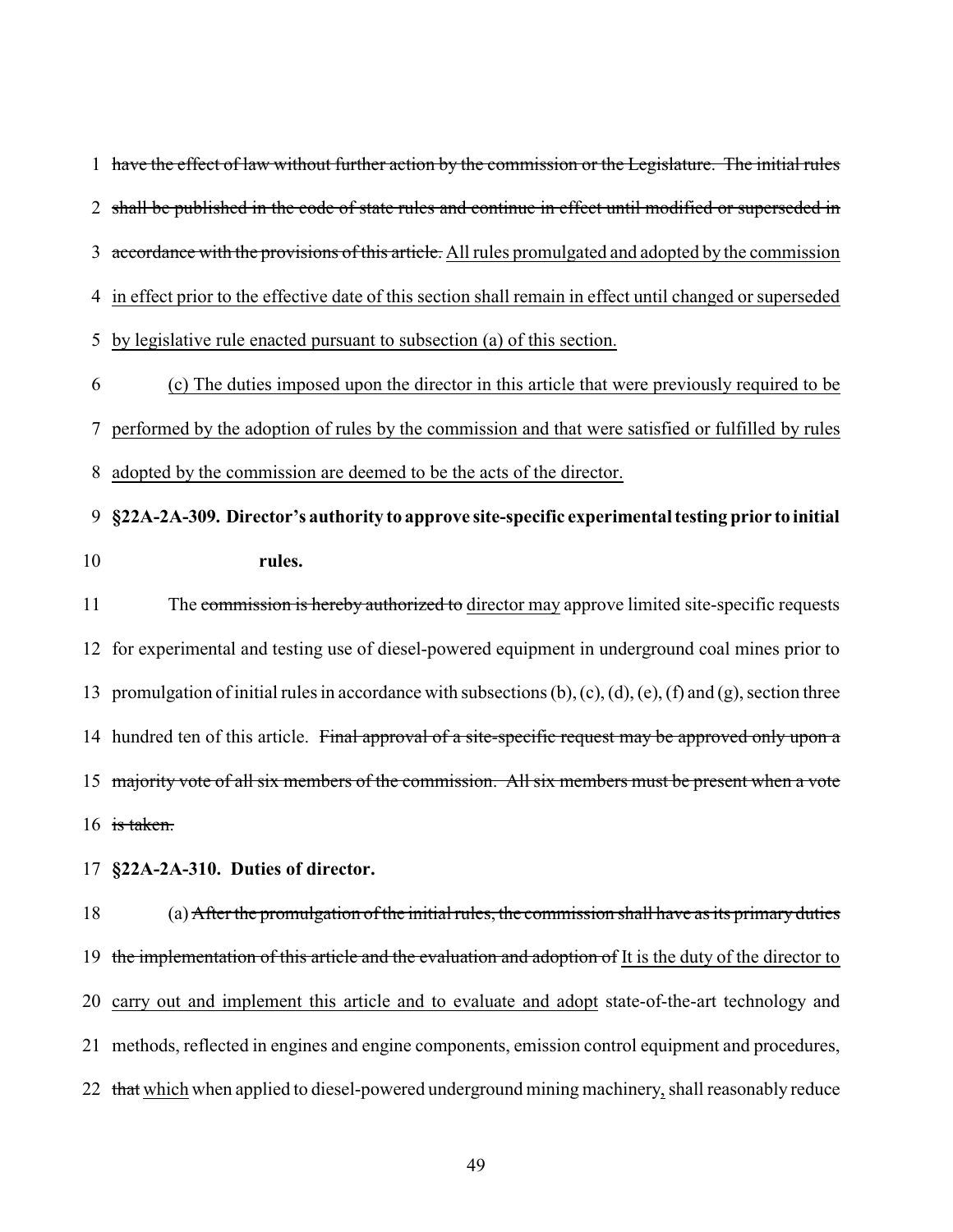or eliminate diesel exhaust emissions and enhance protections of the health and safety of miners. 2 The technology and methods adopted by the commission director shall have been demonstrated to 3 be reliable. In making a decision to adopt new technology and methods, the commission director shall consider the highest achievable measures of protection for miners' health and safety through available technology, engineering controls and performance requirements and shall further consider the cost, availability, adaptability and suitability of any available technology, engineering controls and performance requirements as they relate to the use of diesel equipment in underground coal 8 mines. Any state-of-the-art technology or methods adopted by the commission director shall not reduce or compromise the level of health and safety protection of miners.

 (b) Upon application of a coal mine operator, the commission director shall consider site-specific requests for the use of diesel equipment in underground coal mines and for the use of alternative diesel-related health and safety technologies and methods. The commission's director's action on applications submitted under this subsection shall be on a mine-by-mine basis. Upon 14 receipt of a site-specific application, the commission director shall conduct an investigation, which investigation shall include consultation with the mine operator and the authorized representatives of the miners at the mine. Authorized representatives of the miners shall include a mine health and safety committee elected by miners at the mine, a person or persons employed by an employee organization representing miners at the mine or a person or persons authorized as the representative or representatives of miners of the mine in accordance with MSHA regulations at 30 C. F. R. Pt. 40 (relating to representative of miners). Where there is no authorized representative of the miners, the 21 commission director shall consult with a reasonable number of miners at the mine. Upon completion 22 of the investigation, the commission director may approve the application for the site-specific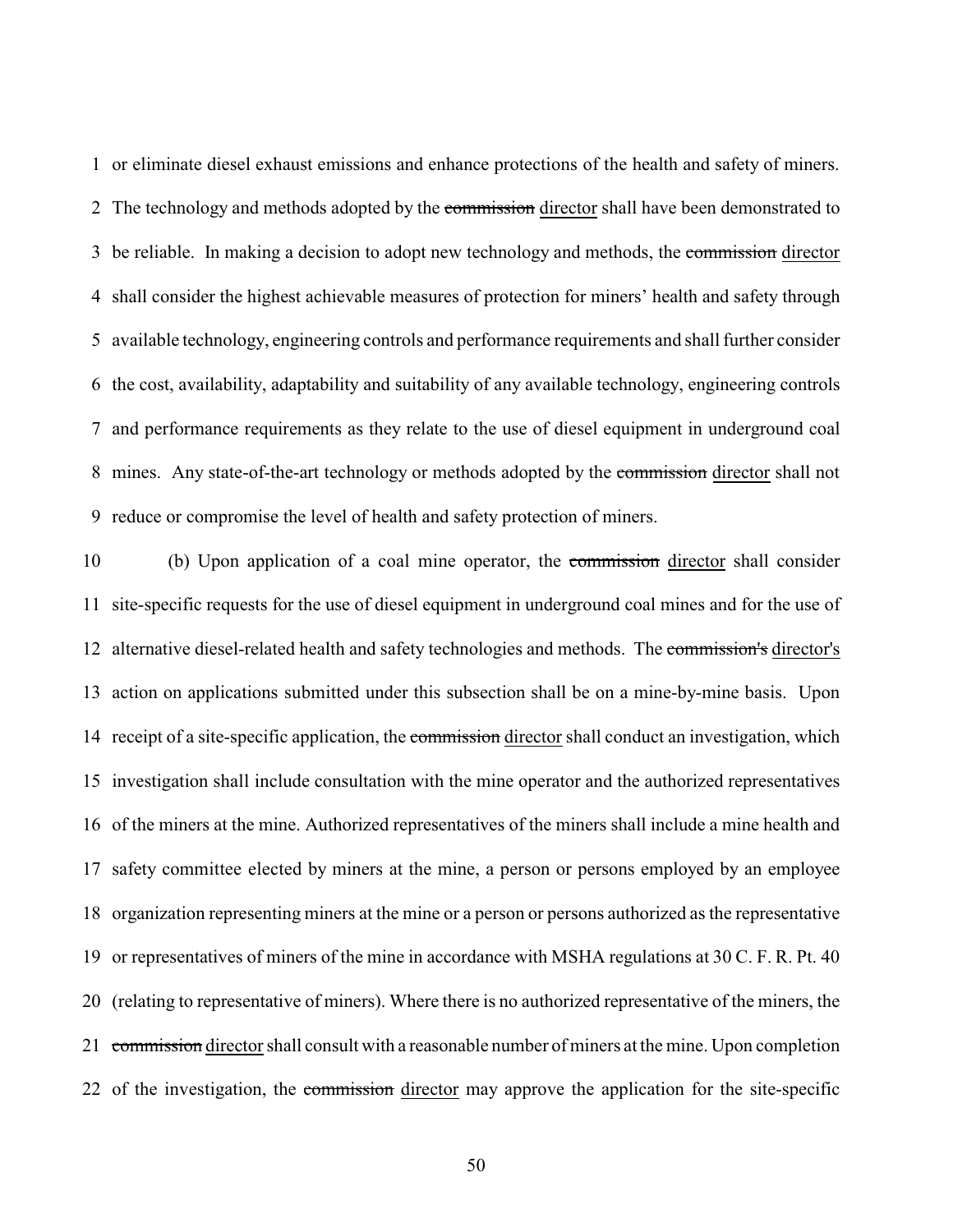request. *Provided,* That an application for a site-specific request under this subsection may be 2 approved only upon a majority vote of all six members of the commission. All six members must 3 be present when a vote is taken.

 (1) Within one hundred eighty days of receipt of an application for use of alternative 5 technologies or methods, the commission director shall complete its investigation. However, the director has an additional one hundred eightydays to complete investigations upon applications filed prior to the effective date of the reenactment of this section. The time period may be extended with the consent of the applicant.

 (2) The commission director shall have thirty days upon completion of the investigation in which to render a final decision approving or rejecting the application.

11 (3) The commission members shall director may not approve an application made under this 12 section if, at the conclusion of the investigation, the commission members have made a 13 determination director determines that the use of the alternative technology or method will reduce or compromise the level of health and safety protection of miners.

 (4) The written approval of an application for the use of alternative technologies or methods shall include the results of the commission's director's investigation and describe the specific conditions of use for the alternative technology or method.

 (5) The written decision to reject an application for the use of alternative technologies or 19 methods shall include the results of the commission's director's investigation and shall outline in detail the basis for the rejection.

 (c) The commission director shall establish conditions for the use of diesel-powered equipment in shaft and slope construction operations at coal mines.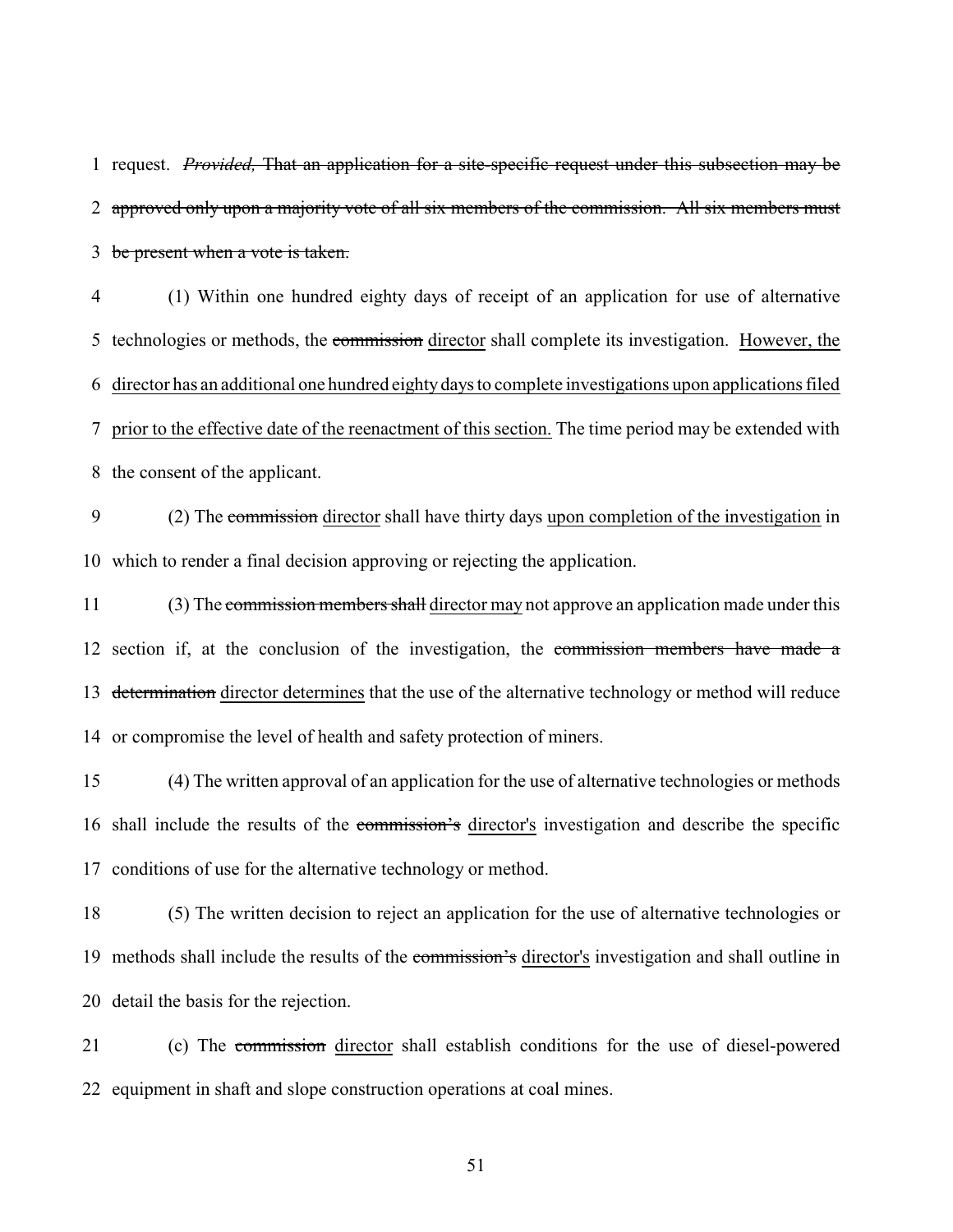(d) In performing its functions, the commission The director shall have access to the services of the Board of Coal Mine Health and Safety necessary for the director to implement and carry out the provisions of this article. The board, at the request of the director, shall provide administrative 4 support and assistance pursuant to section six, article six of this chapter to enable the commission 5 director to carry out its duties the duties imposed upon the director in this article.

 (e) Any action taken by the commission, prior to the effective date of the reenactment of this section, or by the director to either approve or reject the use of an alternative technology or method, or establish conditions under subsection (c) of this section shall be final and binding and not subject to further review except where a decision by the commission, prior to the effective date of the reenactment of this section, or by the director may be deemed to be an abuse of discretion or contrary to law. If any party affected by a decision of the commission, prior to the effective date of the reenactment of this section, or by the director believes that the decision is an abuse of discretion or contrary to law, that party may file a petition for review with the circuit court of Kanawha County in accordance with the provisions of the administrative procedures act relating to judicial review of governmental determinations. The court, in finding that any decision made by the commission, prior to the effective date of the reenactment of this section, or by the director is an abuse of discretion or contrary to law, shall vacate and, if appropriate, remand the case.

 (f) The powers and duties of the commission shall be limited to the matters regarding the use 19 of diesel-powered equipment in underground coal mines.

20  $\left(\frac{1}{2}\right)$  (f) Appropriations for the funding of the commission and to effectuate the purposes of this article shall be made to a budget account hereby established for that purpose in the General Revenue Fund. Expenditures from this fund are provided for in section six, article six of this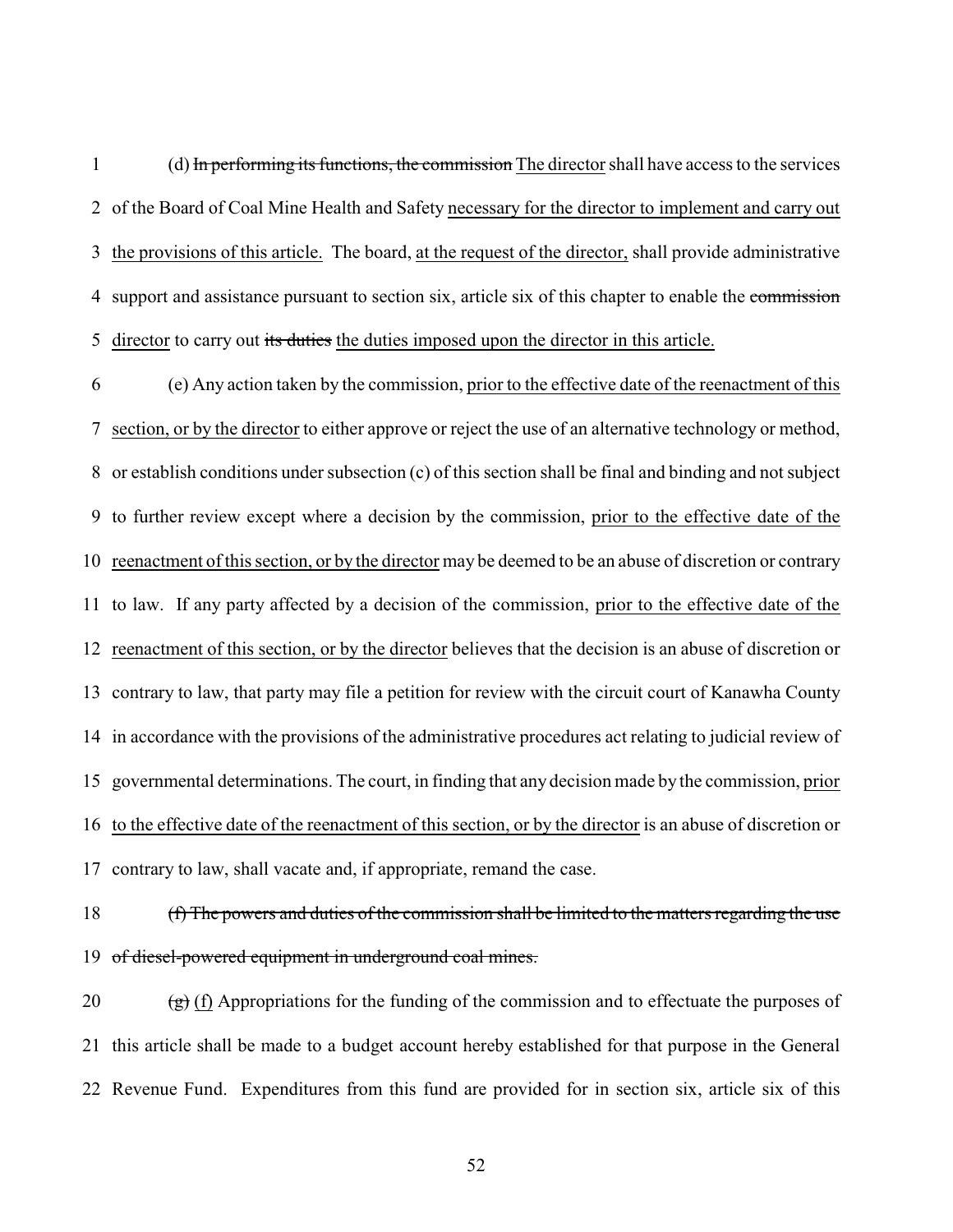chapter.

 (h) The commission may issue a clarifying resolution about the initial rules and other matters consistent with the powers and duties of the commission under this article. A unanimous vote is required for any clarifying resolution by the commission.

#### **§22A-2A-402. Approval of diesel power package or diesel engine.**

 Every diesel power package or diesel engine used in underground coal mining shall be 7 approved by the West Virginia diesel equipment commission director when it complies with 8 applicable requirements, standards and procedures established by rules of the commission this article, and be certified or approved, as applicable, by MSHA and maintained in accordance with MSHA certification or approval.

#### **§22A-2A-403. Exhaust emissions control and conditioning systems.**

 (a) All exhaust emissions control and conditioning systems and their component devices for 13 diesel-powered equipment for use in underground coal mines shall be approved by the West Virginia 14 diesel equipment commission director. Such approval requires compliance with applicable standards 15 and procedures established by rules of the commission pursuant to this article for the use of the system or device in reducing or eliminating diesel particulate matter, carbon monoxide and oxides of nitrogen.

18 The rules of the commission shall require all All exhaust emissions control and conditioning 19 systems to must undergo an initial series of laboratory tests, using test equipment requirements and 20 standard procedures approved by the commission director for testing for gaseous and particulate 21 emissions. The commission director shall compile a list of acceptable third-party laboratories where testing is performed competently and reliable results are produced.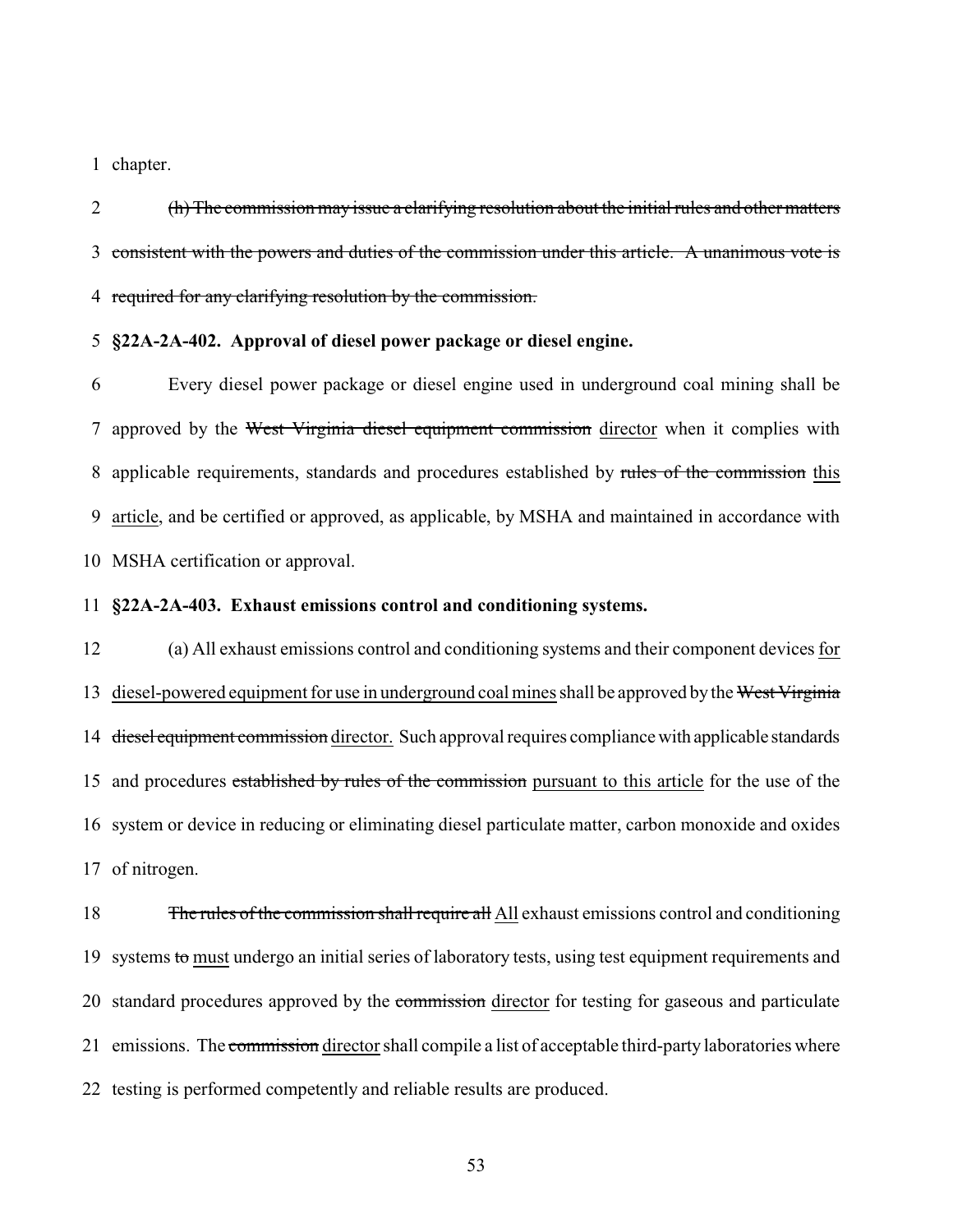(b) Requirements and standards for exhaust emissions control and conditioning systems include, but are not limited to, the following:

 (1) A minimum standard, stated as an average percentage, for the reduction of diesel particulate matter emissions by a diesel particulate matter filter or other comparably effective emissions control device;

 (2) A minimum standard, stated in parts per million, for the reduction of emissions of undiluted carbon monoxide, using an oxidation catalyst or other gaseous emissions control device; (3) A minimum standard, stated in parts per million, for the reduction of emissions of oxides of nitrogen, using advanced control technology such as catalytic control technology or other comparably effective control methods; and

 (4) Any additional requirements established by the rules of the commission prior to the enactment of this section, as may be supplemented or amended by legislative rules promulgated by the director or MSHA regulations relating to requirements for permissible mobile diesel-powered transportation equipment set forth in part 36, title thirty of the code of federal regulations, 30 C. F. R. §36.1, *et seq*.

**§22A-2A-404. Emissions monitoring and control.**

17 Rules of the commission The director shall establish procedures for monitoring and 18 controlling emissions from diesel-powered equipment. Such The procedures shall include, but not be limited to, monitoring and controlling activities to be performed by a qualified person.

**§22A-2A-405. Exhaust gas monitoring and control.**

21 (a) For monitoring and controlling exhaust gases, the rules of the commission director shall establish the maximum allowable ambient concentration of exhaust gases in the mine atmosphere.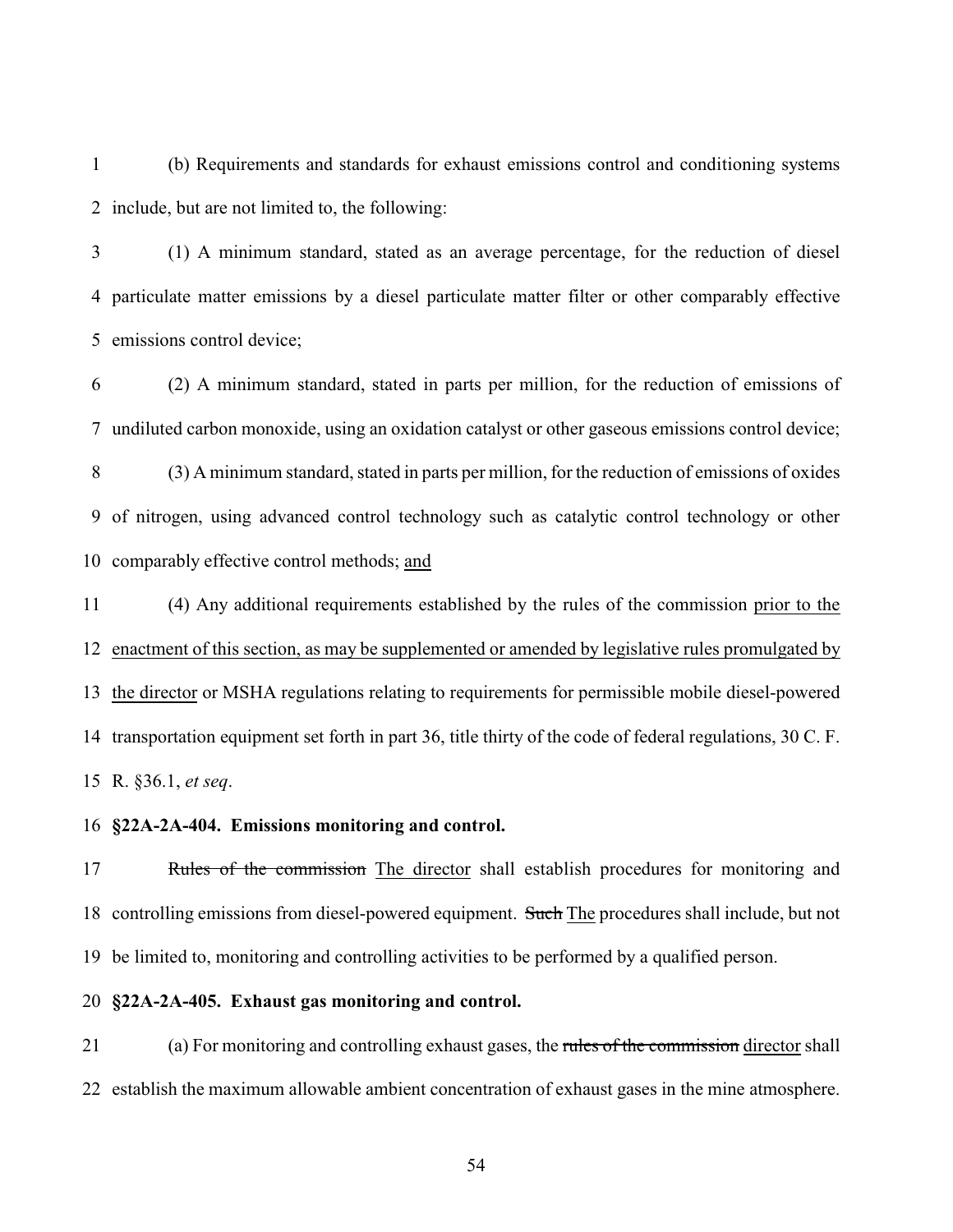Standards for exhaust gases, stated in parts per million, shall be established for carbon monoxide and oxides of nitrogen. The rules shall establish the location in the mine at which the concentration of these exhaust gases is to be measured, the frequency at which measurements are to be made, and requirements prescribing the sampling instruments to be used in the measurement of exhaust gases.

 (b) Rules of the commission The director shall establish the concentration of exhaust gas, stated as a percentage of an exposure limit, that when present will require changes to be made in the use of diesel-powered equipment or the methods of mine ventilation, or will require other modifications in the mining process.

 (c) Rules of the commission The director shall provide for the remedial action to be taken if the concentration of any of the gases listed in subsection (a) of this section exceeds the exposure limit.

12 (d) In addition to the other maintenance requirements required by this article, rules of the 13 commission shall the director shall establish requirements provide for service, maintenance and tests which are specific to an engine's fuel delivery system, timing or exhaust emissions control and conditioning system.

#### PART 5. VENTILATION.

#### **§22A-2A-501. Ventilation.**

 (a) Rules of the commission The director shall establish values to be maintained for the minimum quantities of ventilating air where diesel-powered equipment is operated. The purpose of these rules is to ensure that necessary minimum ventilating air quantity is provided where diesel-powered equipment is operated.

22 (b) Rules of the commission The director shall require that each specific model of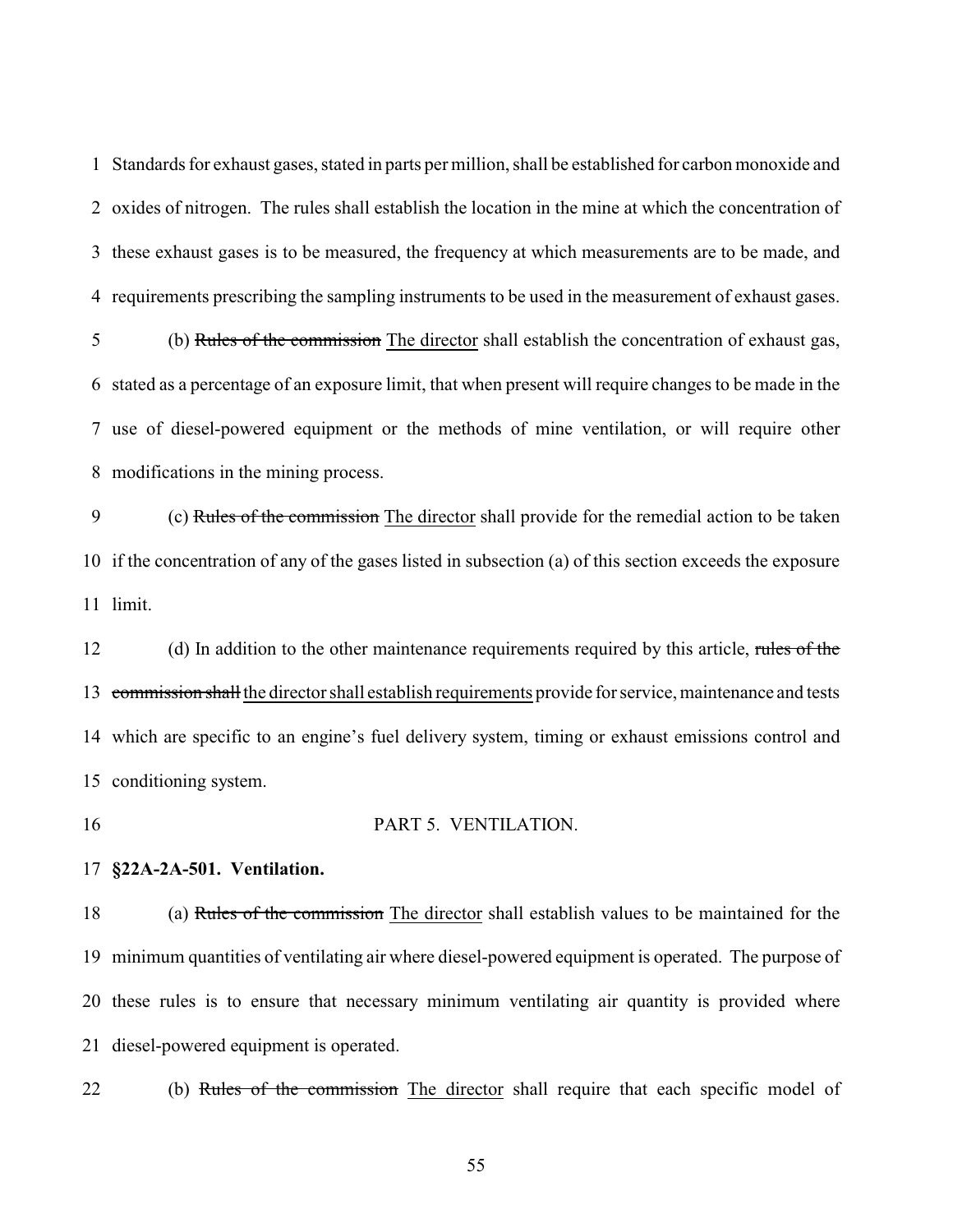diesel-powered equipment shall be approved before it is taken underground. The rules shall provide 2 that in addition to requiring that each Each diesel engine shall have an assigned MSHA approval number securely attached to the engine with the information required by 30 C. F. R. §§7.90 and 7.105, the approval plate shall also specify the minimum ventilating air quantity required by the 5 commission director for the specific piece of diesel-powered equipment. The rules shall provide that The minimum ventilating air quantity shall be determined by the director based on the amount of air necessary at all times to maintain the exhaust emissions at levels not exceeding the exposure limits 8 established by the commission pursuant to section four hundred six of this article.

 (c) Rules of the commission shall require that the The minimum quantities of air in any split where any individual unit of diesel-powered equipment is being operated shall be at least that specified on the approval plate for that equipment. Air quantity measurements to determine compliance with this requirement shall be made at the individual unit of diesel-powered equipment.

 (d) Rules of the commission The director shall establish the minimum quantities of air required in any split when multiple units are operated. Air quantity measurements to determine compliance with this requirement shall be made at the most downwind unit of diesel-powered equipment that is being operated in that air split.

17 (e) Rules of the commission shall provide that Minimum quantities of air in any split where any diesel-powered equipment is operated shall not be less than the minimum air quantities established pursuant to subsections (a) and (b) of this section and shall be specified in the mine diesel ventilation plan.

#### **PART 6. FUEL.**

#### **§22A-2A-601. Specifications for fuel.**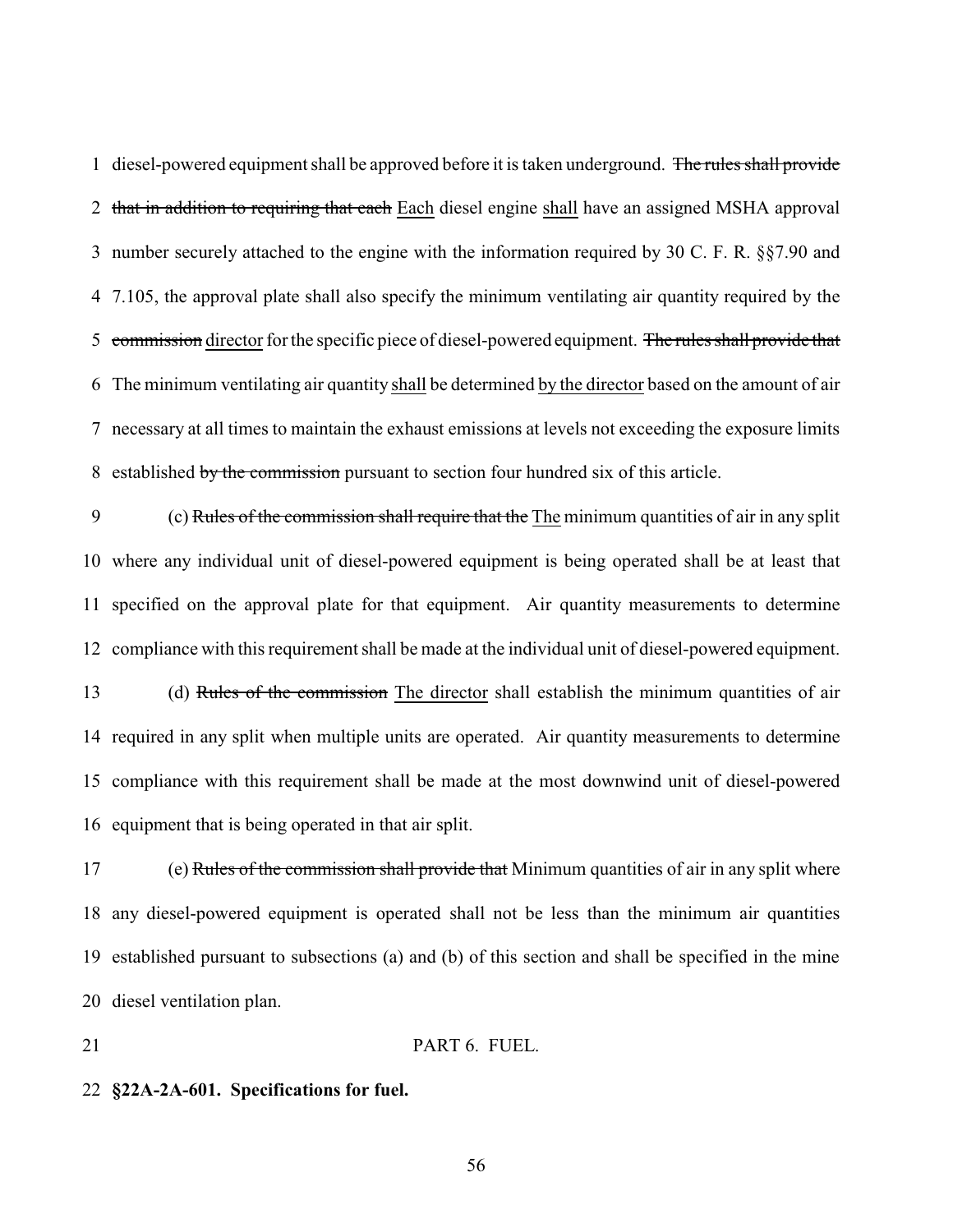(a) The commission director shall establish standards for fuel to be used in diesel-powered equipment in underground coal mines. A purpose of these standards is to require the use of low volatile fuels that will lower diesel engine gaseous and particulate emissions and will reduce equipment maintenance by limiting the amount of sulfur in the fuel. Another purpose of the standards for fuel is to reduce the risk of fire in underground mines by establishing a minimum flash point for the diesel fuel used.

 (b) Rules of the commission shall require Each coal mine using diesel equipment 8 underground to shall establish a quality control plan for assuring that the diesel fuel used complies 9 with the standards established pursuant to this section. The rules director shall also establish a procedure under which each mine operator will provide evidence that the diesel fuel used in diesel-powered equipment underground meets the standards for fuel established by the commission.

**§22A-2A-602. Fuel storage facilities.**

 (a) The commission director shall establish requirements for the safe storage of diesel fuel underground so as to minimize the risks associated with fire hazards in areas where diesel fuel is stored.

(b) (1) Rules of the commission The director shall either provide:

(A) That all stationary underground diesel fuel tanks are prohibited; or

 (B) That a stationary underground diesel fuel tank may only be authorized through a petitioning process that permits a stationary underground diesel fuel tank to be located in a permanent underground diesel fuel storage facility, on a site-specific basis. Stationary underground diesel fuel tanks may not be located in temporary underground diesel fuel storage areas.

22 (c) Rules of the commission The director shall govern establish requirements for the